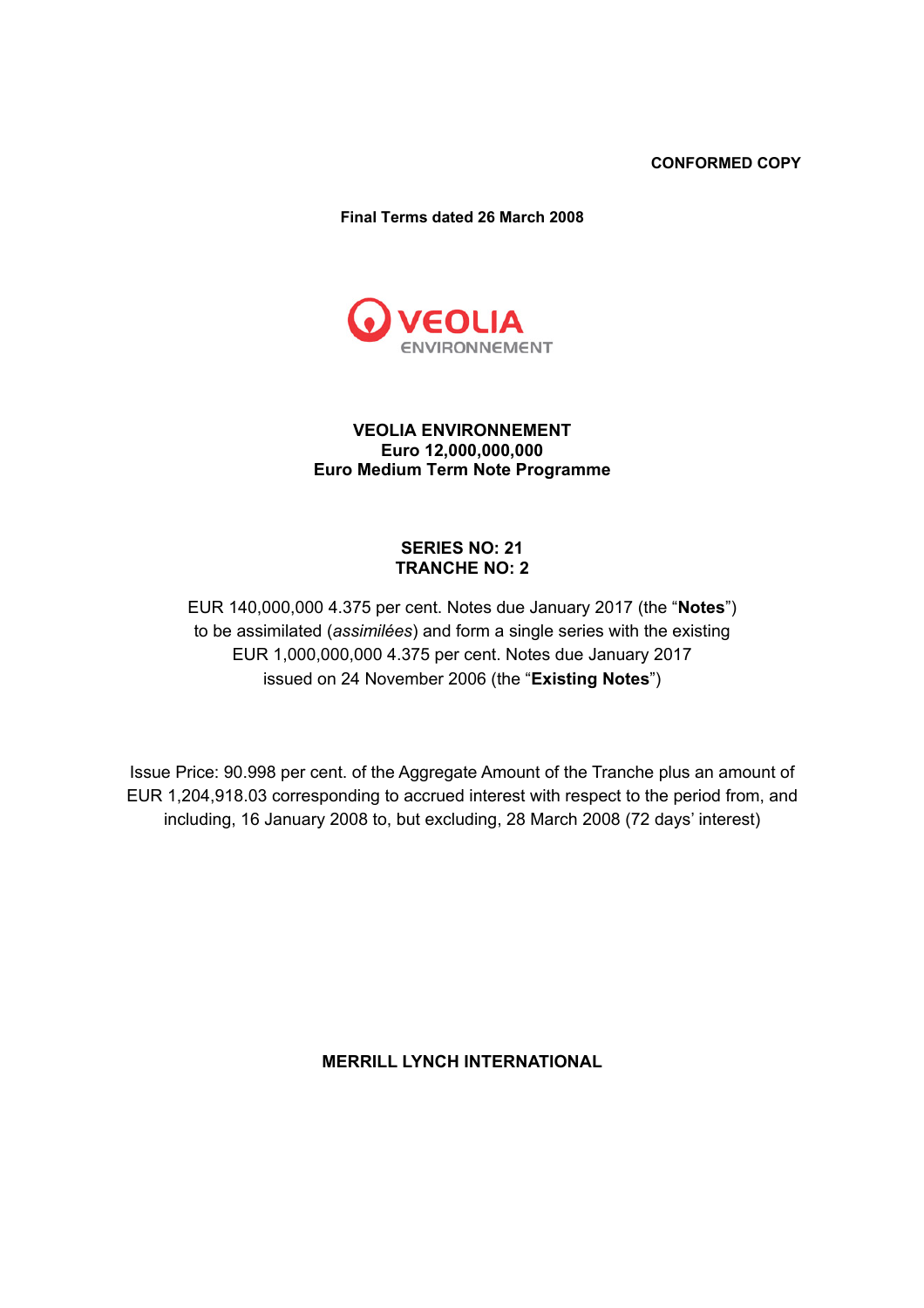#### **PART A – CONTRACTUAL TERMS**

Terms used herein shall be deemed to be defined as such for the purposes of the Terms and Conditions (the "**Conditions**") set forth in the base prospectus dated 9 June 2006 which received visa n°06-186 from the *Autorité des marchés financiers* ("**AMF**") in France on 8 June 2006. This document constitutes the Final Terms of the Notes described herein for the purposes of Article 5.4 of Directive 2003/71/EC (the "**Prospectus Directive**") and must be read in conjunction with the base prospectus dated 4 May 2007 (the "**Base Prospectus**") which received visa n°07-141 from the AMF on 3 May 2007 and the supplements to the Base Prospectus dated 16 May 2007, 16 October 2007, 16 January 2008 and 21 March 2008 which respectively received from the AMF visa n°07-151 on 16 May 2007, visa n°07-360 on 16 October 2007, visa n°08-010 on 16 January 2008 and visa n°08-057 on 21 March 2008, which together constitute a prospectus for the purposes of the Prospectus Directive, save in respect of the Conditions which are extracted from the base prospectus dated 9 June 2006 and are attached hereto. Full information on the Issuer and the offer of the Notes is only available on the basis of the combination of these Final Terms, the base prospectus dated 9 June 2006 and the Base Prospectus dated 4 May 2007 and the supplements to the Base Prospectus dated 16 May 2007, 16 October 2007, 16 January 2008 and 21 March 2008. The Base Prospectus and the supplements to the Base Prospectus are available for viewing at the office of the Fiscal Agent and the Paying Agent and on the websites of (a) the AMF (www.amf-france.org) and (b) Veolia Environnement (the "**Issuer**") (www.veolia.com) and copies may be obtained from Veolia Environnement, 36-38 avenue Kléber, 75116 Paris, France.

This issue constitutes the reopening of the EUR 1,000,000,000 4.375 per cent. Notes due January 2017 issued on 24 November 2006 as Tranche 1 of Series 21 (the "**Existing Notes**"). The Notes newly issued will be assimilated (*assimilées*) and form a single series with the Existing Notes, thereby bringing the total principal amount of Notes of Series 21 outstanding to EUR 1,140,000,000.

| 1           | (i)                                      | Issuer:                   | <b>Veolia Environnement</b>                                                                                                                                                                                                     |
|-------------|------------------------------------------|---------------------------|---------------------------------------------------------------------------------------------------------------------------------------------------------------------------------------------------------------------------------|
| $\mathbf 2$ | (i)                                      | Series Number:            | 21                                                                                                                                                                                                                              |
|             | (ii)                                     | Tranche Number:           | 2<br>The Notes will be assimilated (assimilées) and form a<br>single series with the Existing Notes as from the date of<br>exchange which is expected to be on or around 40 days<br>after the Issue Date (the "Exchange Date"). |
|             | <b>Specified Currency or Currencies:</b> |                           |                                                                                                                                                                                                                                 |
| 3           |                                          |                           | Euro (" <b>EUR</b> ")                                                                                                                                                                                                           |
| 4           |                                          | Aggregate Nominal Amount: |                                                                                                                                                                                                                                 |
|             | (i)                                      | Series:                   | EUR 1,140,000,000                                                                                                                                                                                                               |
|             | (ii)                                     | Tranche:                  | EUR 140,000,000                                                                                                                                                                                                                 |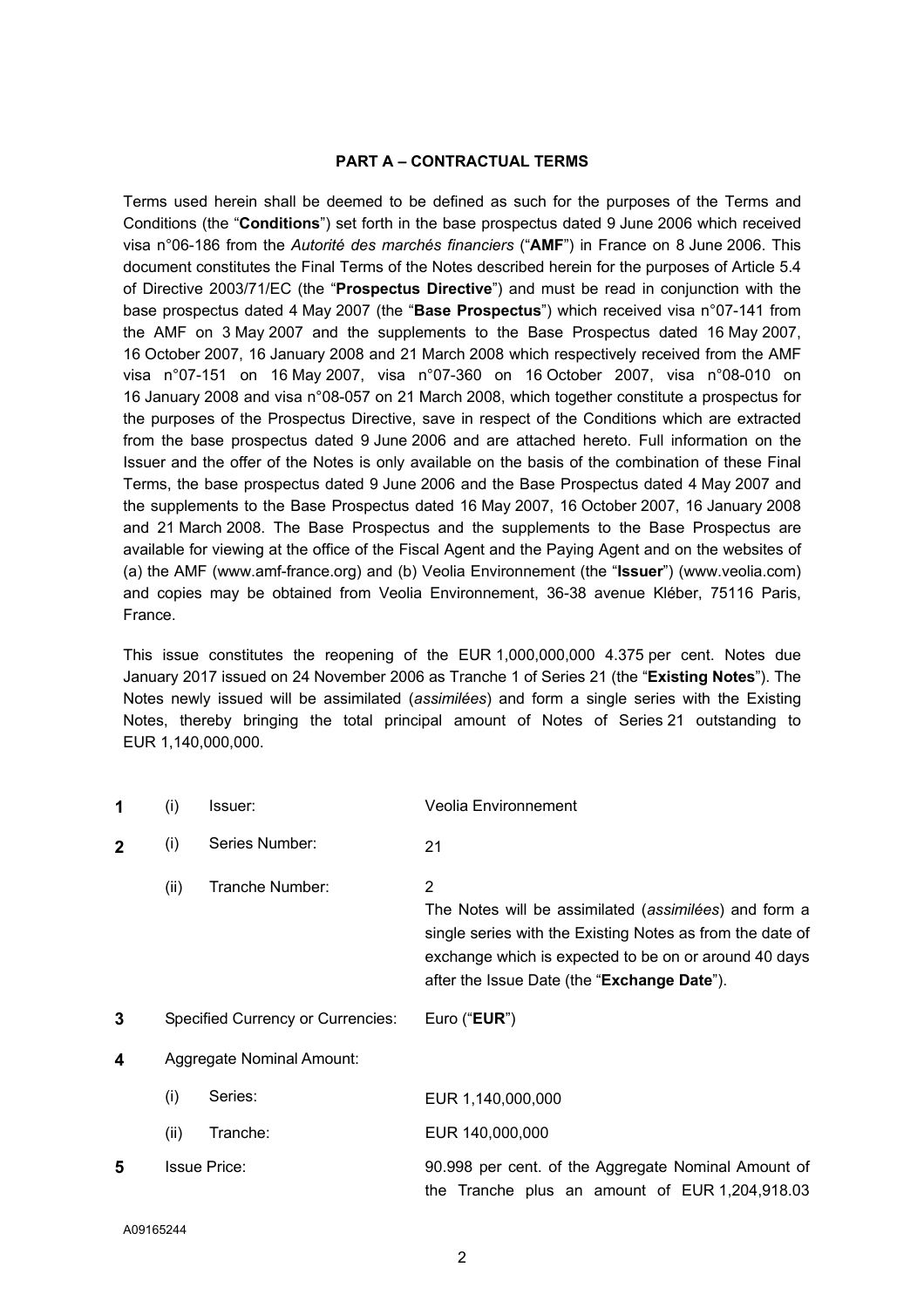corresponding to accrued interest with respect to the period from, and including, 16 January 2008 to, but excluding, 28 March 2008 (72 days' interest).

| 6              | Specified Denomination(s):                         |                                                                    | EUR 1,000                                                                                                                                                                                                                                            |
|----------------|----------------------------------------------------|--------------------------------------------------------------------|------------------------------------------------------------------------------------------------------------------------------------------------------------------------------------------------------------------------------------------------------|
| $\overline{7}$ | (i)                                                | <b>Issue Date:</b>                                                 | 28 March 2008                                                                                                                                                                                                                                        |
|                | (ii)                                               | <b>Interest Commencement</b><br>Date:                              | 16 January 2008                                                                                                                                                                                                                                      |
| 8              |                                                    | <b>Maturity Date:</b>                                              | 16 January 2017                                                                                                                                                                                                                                      |
| 9              | Interest Basis:                                    |                                                                    | 4.375 per cent. Fixed Rate<br>(further particulars specified below)                                                                                                                                                                                  |
| 10             |                                                    | Redemption/Payment Basis:                                          | Redemption at par                                                                                                                                                                                                                                    |
| 11             | Change of Interest or<br>Redemption/Payment Basis: |                                                                    | Not Applicable                                                                                                                                                                                                                                       |
| 12             | Put/Call Options:                                  |                                                                    | Not Applicable                                                                                                                                                                                                                                       |
| 13             | (i)                                                | Status of the Notes:                                               | <b>Unsubordinated Notes</b>                                                                                                                                                                                                                          |
|                | (ii)                                               | Dates of corporate<br>authorisations for issuance<br>of the Notes: | Decision dated 21 March 2008 of Mr Henri Proglio,<br>chairman of the Conseil d'administration and CEO of<br>Veolia Environnement, acting pursuant to the decision<br>of the Conseil d'administration of Veolia Environnement<br>dated 29 March 2007. |
| 14             |                                                    | Method of distribution:                                            | Non-syndicated                                                                                                                                                                                                                                       |

# **PROVISIONS RELATING TO INTEREST (IF ANY) PAYABLE**

| 15 |       | <b>Fixed Rate Note Provisions</b>                          | Applicable                                                                |
|----|-------|------------------------------------------------------------|---------------------------------------------------------------------------|
|    | (i)   | Rate of Interest:                                          | 4.375 per cent. per annum payable annually in arrear.                     |
|    | (ii)  | Interest Payment Date(s):                                  | 16 January<br>each<br>commencing<br>in<br>vear<br>on.<br>16 January 2009. |
|    | (iii) | Fixed Coupon Amount:                                       | EUR 43.75 per EUR 1,000 in nominal amount.                                |
|    | (iv)  | <b>Broken Amount:</b>                                      | Not Applicable                                                            |
|    | (v)   | Day Count Fraction<br>(Condition $5(i)$ ):                 | Actual/Actual-ICMA (unadjusted)                                           |
|    | (vi)  | Other terms relating to the<br>οf<br>method<br>calculating |                                                                           |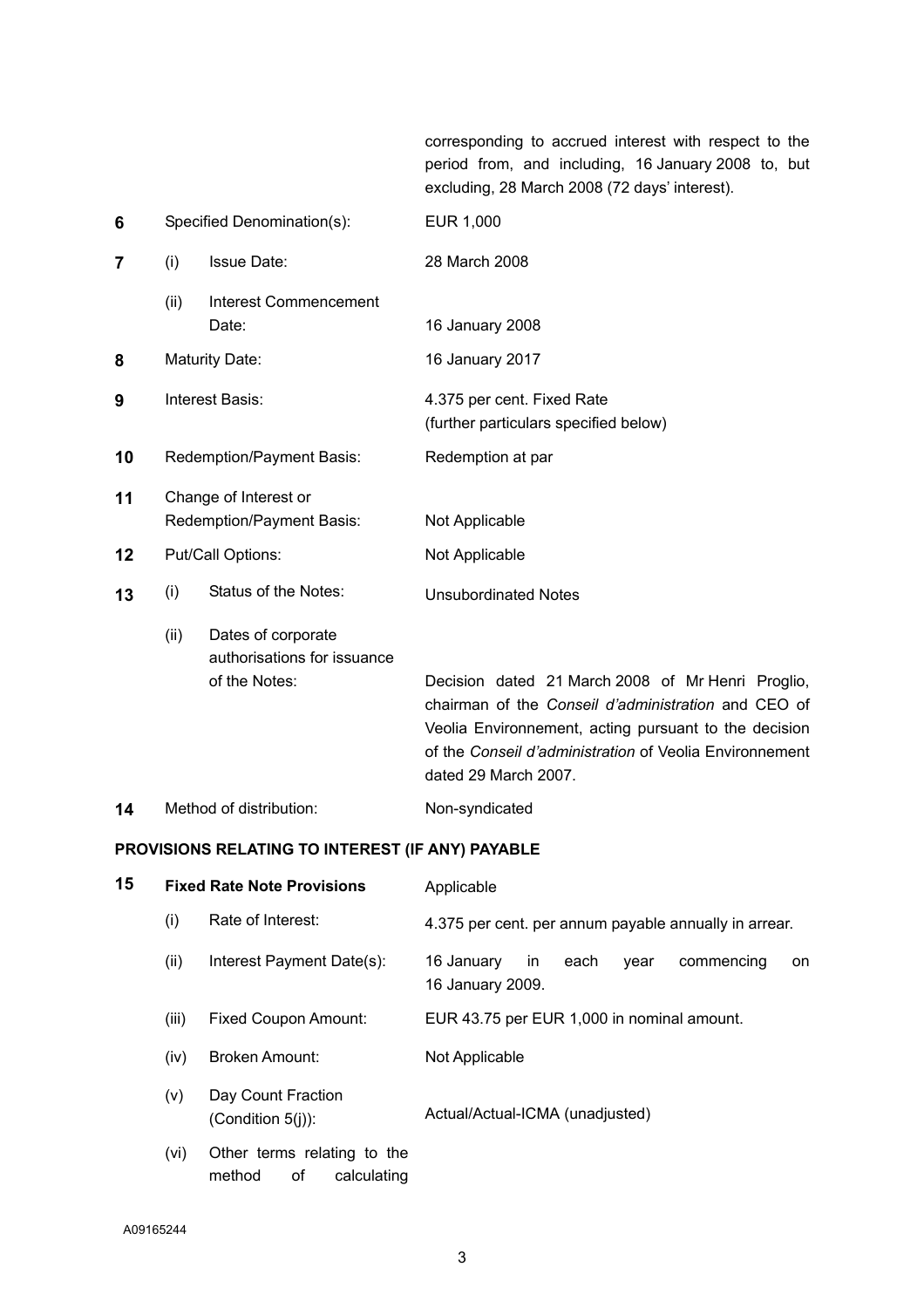|    |           | interest<br>for<br>Fixed<br>Rate<br>Notes:                                                                                                                                                                                                                                                            | Not Applicable              |
|----|-----------|-------------------------------------------------------------------------------------------------------------------------------------------------------------------------------------------------------------------------------------------------------------------------------------------------------|-----------------------------|
|    | (vii)     | Determination<br>Date(s)                                                                                                                                                                                                                                                                              |                             |
|    |           | (Condition 5(a)):                                                                                                                                                                                                                                                                                     | 16 January in each year     |
| 16 |           | <b>Floating Rate Provisions</b>                                                                                                                                                                                                                                                                       | Not Applicable              |
| 17 |           | <b>Zero Coupon Note Provisions</b>                                                                                                                                                                                                                                                                    | Not Applicable              |
| 18 |           | <b>Index Linked Interest Note</b><br><b>Provisions</b>                                                                                                                                                                                                                                                | Not Applicable              |
| 19 |           | <b>Dual Currency Note Provisions</b>                                                                                                                                                                                                                                                                  | Not Applicable              |
|    |           | <b>PROVISIONS RELATING TO REDEMPTION</b>                                                                                                                                                                                                                                                              |                             |
| 20 |           | <b>Call Option</b>                                                                                                                                                                                                                                                                                    | Not Applicable              |
| 21 |           | <b>Put Option</b>                                                                                                                                                                                                                                                                                     | Not Applicable              |
| 22 | each Note | <b>Final Redemption Amount of</b>                                                                                                                                                                                                                                                                     | EUR 1,000 per Note          |
| 23 |           | <b>Early Redemption Amount</b>                                                                                                                                                                                                                                                                        |                             |
|    | (i)       | Early Redemption Amount(s)<br>of each Note payable on<br>redemption<br>for<br>taxation<br>reasons (Condition 6(f)) or<br>default<br>of<br>event<br>an<br>(Condition 9) and/or the<br>method of calculating the<br>required or if<br>(if<br>same<br>different from that set out in<br>the Conditions): | EUR 1,000 per Note          |
|    | (ii)      | Redemption<br>for<br>taxation<br>reasons permitted on days<br>other than Interest Payment<br>Dates (Condition 6(f)):                                                                                                                                                                                  | Yes                         |
|    | (iii)     | Unmatured<br>Coupons<br>to<br>become void<br>upon<br>early<br>redemption (Bearer Notes<br>only) (Condition 7(f)):                                                                                                                                                                                     | Not Applicable              |
|    |           | <b>GENERAL PROVISIONS APPLICABLE TO THE NOTES</b>                                                                                                                                                                                                                                                     |                             |
| 24 |           | Form of Notes:                                                                                                                                                                                                                                                                                        | <b>Dematerialised Notes</b> |

(i) Form of Dematerialised Notes: Bearer dematerialised form *(au porteur*)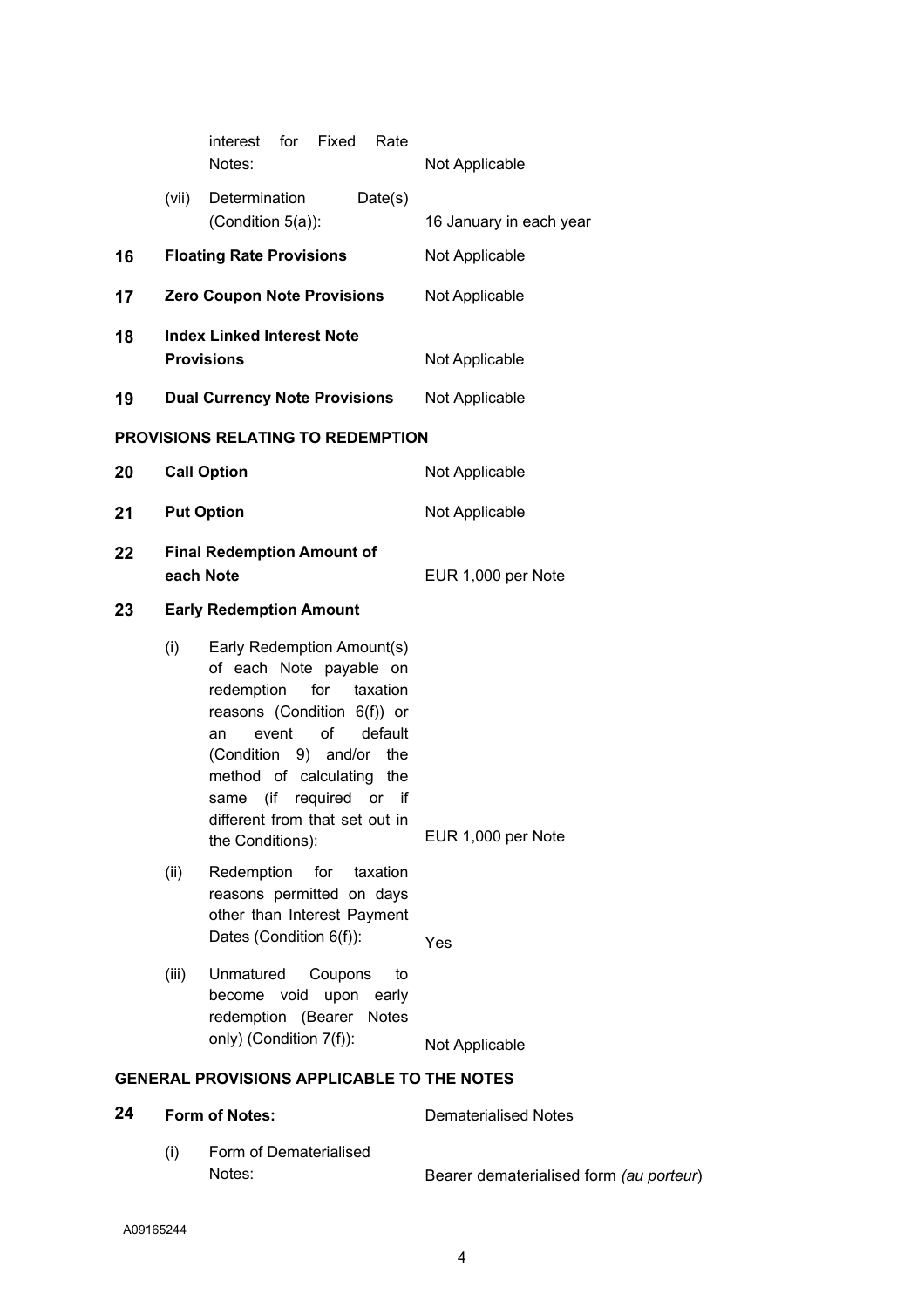|    | (ii)            | <b>Registration Agent:</b>                                                                                                                                                                                                                                                         | Not Applicable                                                                                                   |
|----|-----------------|------------------------------------------------------------------------------------------------------------------------------------------------------------------------------------------------------------------------------------------------------------------------------------|------------------------------------------------------------------------------------------------------------------|
|    | (iii)           | <b>Temporary Global</b><br>Certificate:                                                                                                                                                                                                                                            | Not Applicable                                                                                                   |
|    | (iv)            | Materialised Note Agent:                                                                                                                                                                                                                                                           | Not Applicable                                                                                                   |
|    | (v)             | Applicable TEFRA<br>exemption:                                                                                                                                                                                                                                                     | Not Applicable                                                                                                   |
| 25 |                 | <b>Financial Centre(s) (Condition</b><br>7(h)) or other special provisions<br>relating to payment dates:                                                                                                                                                                           | Not Applicable                                                                                                   |
| 26 | <b>Receipts</b> | Talons for future Coupons or<br>attached<br>to<br>be<br>to<br>Definitive Notes (and dates on<br>which such Talons mature):                                                                                                                                                         | Not Applicable                                                                                                   |
| 27 | payment:        | Details relating to Partly Paid<br>Notes: amount of each payment<br>comprising the Issue Price and<br>date on which payment is to be<br>made and consequences (if any)<br>of failure to pay, including any<br>right of the Issuer to forfeit the<br>Notes and interest due on late | Not Applicable                                                                                                   |
| 28 | Notes:          | Details relating to Instalment                                                                                                                                                                                                                                                     | Not Applicable                                                                                                   |
| 29 |                 | Redenomination,<br>renominalisation and<br>reconventioning provisions:                                                                                                                                                                                                             | Not Applicable                                                                                                   |
| 30 |                 | <b>Consolidation provisions:</b>                                                                                                                                                                                                                                                   | Not Applicable                                                                                                   |
| 31 | Masse:          |                                                                                                                                                                                                                                                                                    | Applicable                                                                                                       |
|    |                 |                                                                                                                                                                                                                                                                                    | The initial Representative will be:<br><b>Franck Hergault</b><br>10, avenue Emile<br>95160 Montmorency<br>France |
|    |                 |                                                                                                                                                                                                                                                                                    | The alternative Representative will be:<br>Anne-Marie de Corcelles<br>38, rue Poussin<br>75016 Paris<br>France   |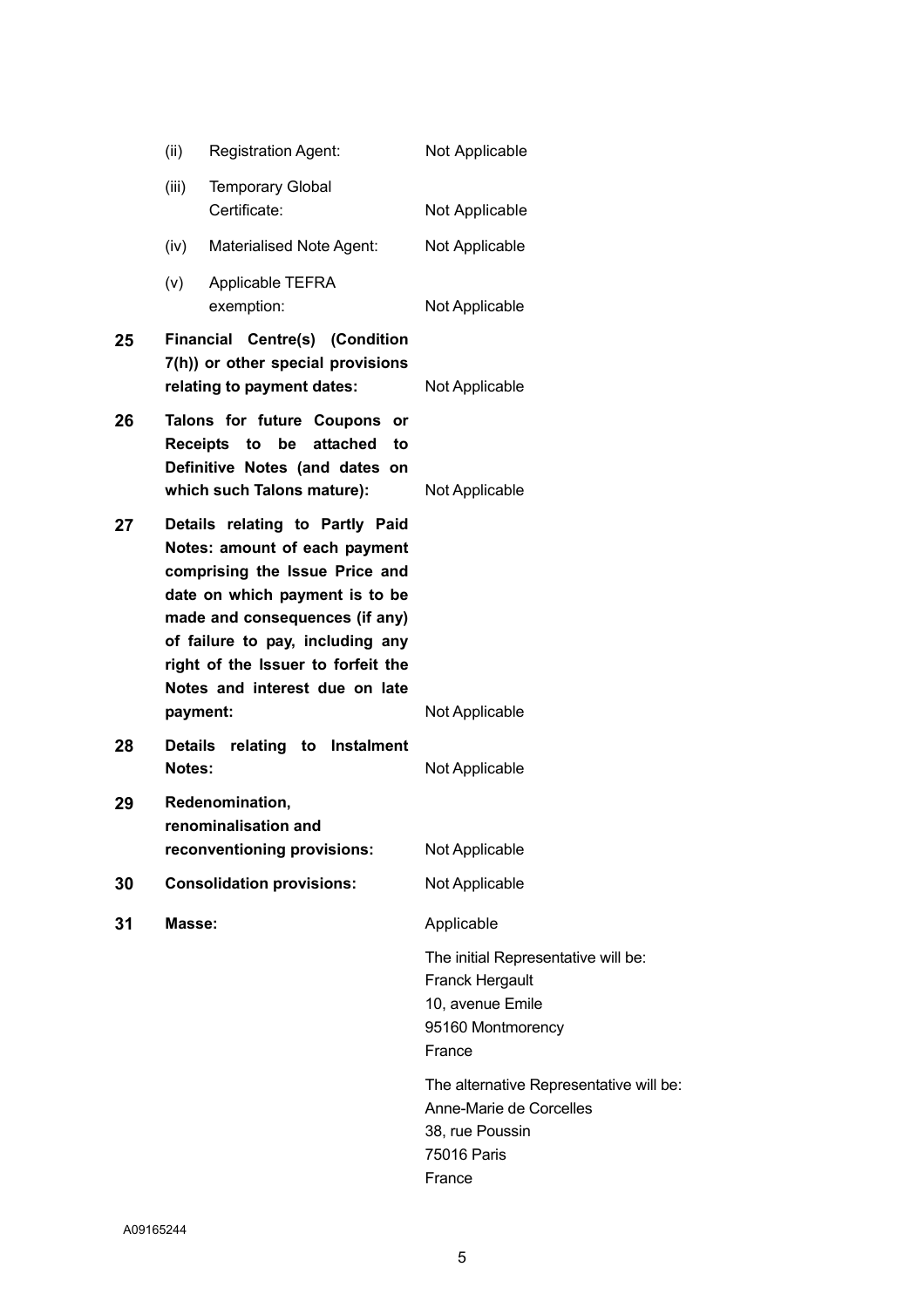The Representative will not receive any remuneration.

management for the account of third parties, and/or (b) qualified investors (*investisseurs qualifiés*) as defined in, and in accordance with, Articles L.411-1, L.411-2 and D.411-1 to D.411-3 of the French *Code monétaire* 

| 32 |                                                        | Applicable tax regime:                                                             | Condition 8(a) applies and the Notes are issued (or<br>deemed to be issued) outside France.                                                                                                                                                                                                                                                                                                                                                                                                                                                       |
|----|--------------------------------------------------------|------------------------------------------------------------------------------------|---------------------------------------------------------------------------------------------------------------------------------------------------------------------------------------------------------------------------------------------------------------------------------------------------------------------------------------------------------------------------------------------------------------------------------------------------------------------------------------------------------------------------------------------------|
| 33 |                                                        | Other final terms:                                                                 | Not Applicable                                                                                                                                                                                                                                                                                                                                                                                                                                                                                                                                    |
|    | <b>DISTRIBUTION</b>                                    |                                                                                    |                                                                                                                                                                                                                                                                                                                                                                                                                                                                                                                                                   |
| 34 | (i)                                                    | If syndicated, names and<br>addresses of Managers and<br>underwriting commitments: | Not Applicable                                                                                                                                                                                                                                                                                                                                                                                                                                                                                                                                    |
|    | (ii)                                                   | Date of Subscription<br>Agreement:                                                 | 26 March 2008                                                                                                                                                                                                                                                                                                                                                                                                                                                                                                                                     |
|    | (iii)                                                  | Stabilising Manager (if any):                                                      | Merrill Lynch International                                                                                                                                                                                                                                                                                                                                                                                                                                                                                                                       |
| 35 |                                                        | If non-syndicated, name and<br>address of Dealer:                                  | Merrill Lynch International<br>Merrill Lynch Financial Centre<br>2 King Edward Street<br>London, EC1A 1HQ<br>United Kingdom                                                                                                                                                                                                                                                                                                                                                                                                                       |
| 36 | <b>Total commission and</b>                            |                                                                                    | 0.191 per cent. of the Aggregate Nominal Amount                                                                                                                                                                                                                                                                                                                                                                                                                                                                                                   |
| 37 | concession:<br><b>Additional selling restrictions:</b> |                                                                                    | <b>FRANCE:</b><br>Each of the Dealer and the Issuer has represented and<br>agreed that:                                                                                                                                                                                                                                                                                                                                                                                                                                                           |
|    |                                                        |                                                                                    | it has not offered or sold and will not offer or sell,<br>directly or indirectly, any Notes to the public in France,<br>and it has not distributed or caused to be distributed<br>and will not distribute or cause to be distributed to the<br>public in France the Base Prospectus as supplemented,<br>the Final Terms or any other offering material relating to<br>the Notes and such offers, sales and distributions have<br>been and will be made in France only to (a) persons<br>investment services relating to<br>providing<br>portfolio |

*et financier*.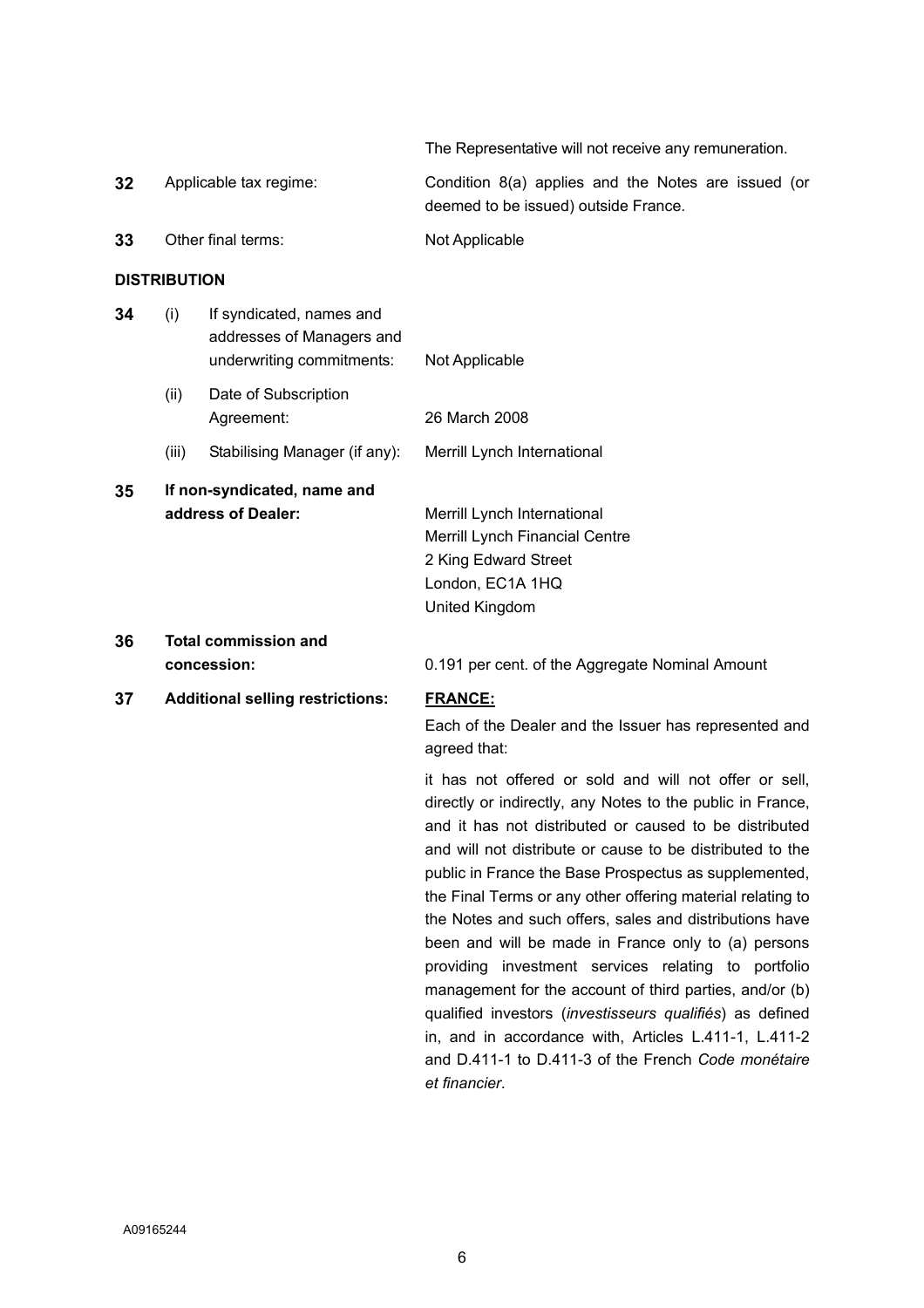#### **LISTING AND ADMISSION TO TRADING APPLICATION**

These Final Terms comprise the final terms required to list and have admitted to trading the issue of Notes described herein pursuant to the Euro 12,000,000,000 Euro Medium Term Note Programme of the Issuer.

## **RESPONSIBILITY**

The Issuer accepts responsibility for the information contained in these Final Terms.

Signed on behalf of Veolia Environnement:

Duly represented by: Philippe MESSAGER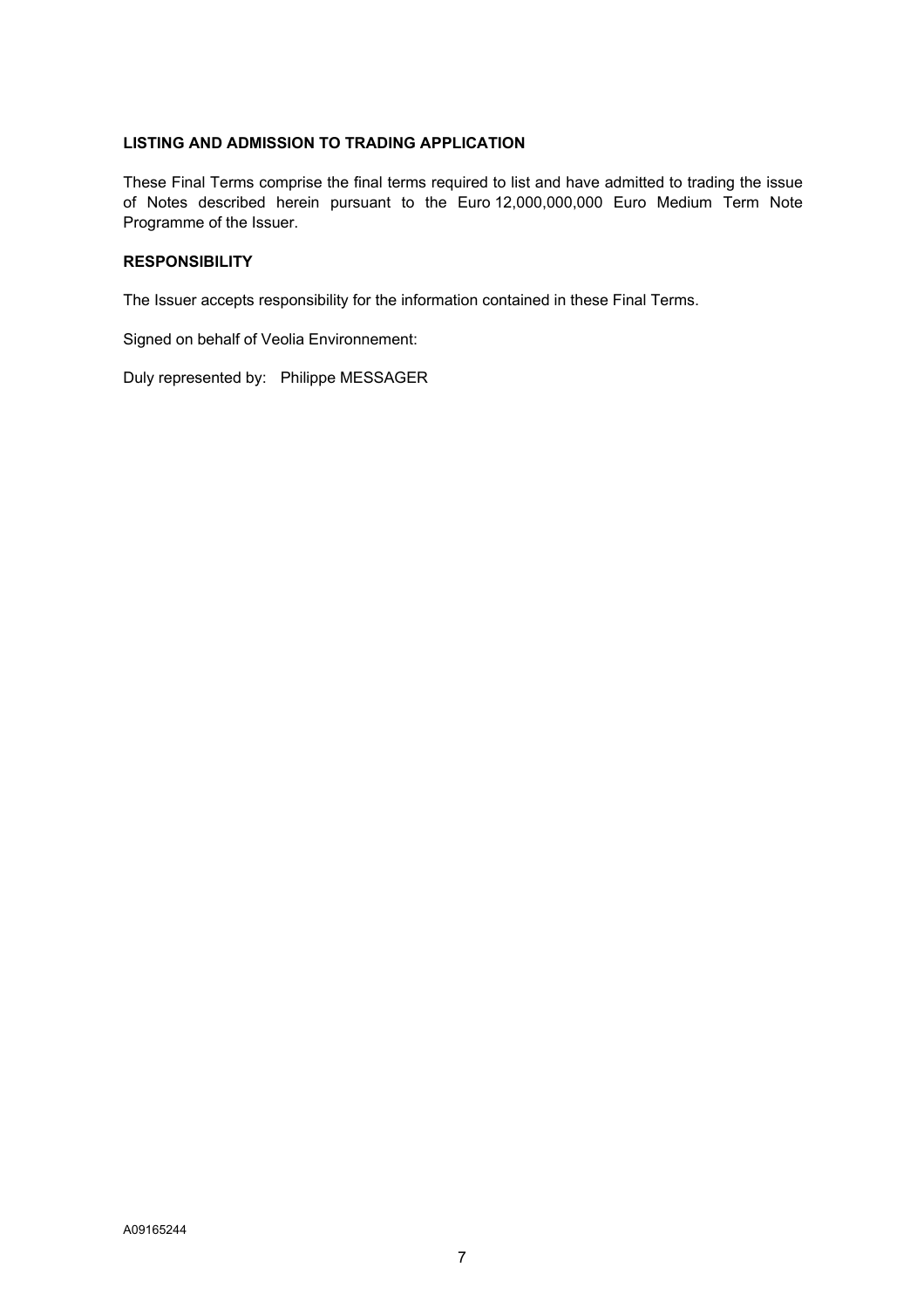## **PART B – OTHER INFORMATION**

## **1. ADDITIONAL RISK FACTORS**

Not Applicable

# **2. LISTING**

| (i)   | Listing:                                                                                                                                                                                                                       | <b>Euronext Paris</b>                                                                                                                |
|-------|--------------------------------------------------------------------------------------------------------------------------------------------------------------------------------------------------------------------------------|--------------------------------------------------------------------------------------------------------------------------------------|
| (ii)  | Admission to trading:                                                                                                                                                                                                          | Application has been made for the Notes to be<br>listed and admitted to trading on Euronext Paris<br>with effect from 28 March 2008. |
| (iii) | Additional publication of Base<br>Prospectus and Final Terms:                                                                                                                                                                  | Not Applicable                                                                                                                       |
| (iv)  | Regulated<br>markets<br>or<br>equivalent markets on which,<br>to the knowledge of the issuer,<br>securities of the same class of<br>the securities to be offered or<br>admitted to trading are already<br>admitted to trading: | The Existing Notes are already admitted to trading<br>on Euronext Paris.                                                             |

## **3. RATING**

The Notes to be issued have been rated:

S & P: BBB+ (stable)

Moody's: A3 (stable)

An obligation rated 'BBB' by S & P exhibits adequate protection parameters. However, adverse economic conditions or changing circumstances are more likely to lead to a weakened capacity of the obligor to meet its financial commitment on the obligation.

Obligations rated 'A' by Moody's are considered upper-medium grade and are subject to low credit risk. The modifier '3' indicates a ranking in the lower end of that generic rating category.

# **4. NOTIFICATION**

Not Applicable

# **5. INTERESTS OF NATURAL AND LEGAL PERSONS INVOLVED IN THE ISSUE**

 So far as the Issuer is aware, no person involved in the offer of the Notes has an interest material to the offer.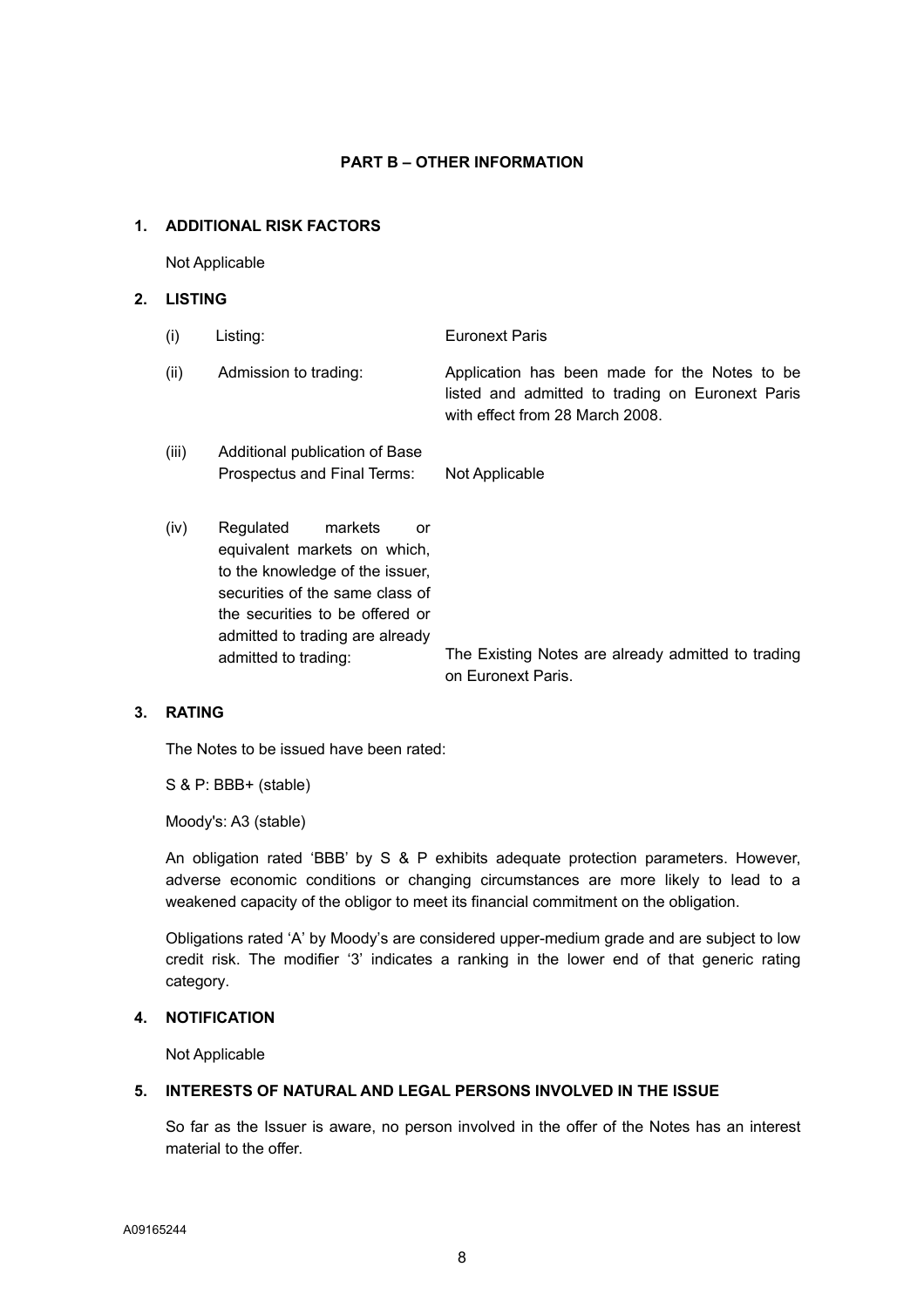# **6. THIRD PARTY INFORMATION AND STATEMENT BY EXPERTS AND DECLARATIONS OF ANY INTEREST**

Not Applicable

#### **7. REASONS FOR THE OFFER, ESTIMATED NET PROCEEDS AND TOTAL EXPENSES**

| (i)   | Reasons for the offer:    | The net proceeds of the issue of the Notes will be<br>used for the Issuer's general corporate purposes.                                                                 |
|-------|---------------------------|-------------------------------------------------------------------------------------------------------------------------------------------------------------------------|
| (ii)  | Estimated net proceeds:   | EUR 128,334,718.03 (EUR 127,129,800.00<br>plus<br>an amount of EUR 1,204,918.03 corresponding to<br>accrued interest (before deduction of estimated<br>total expenses). |
| (iii) | Estimated total expenses: | EUR 7,600 (estimated listing fees)                                                                                                                                      |

#### **8. YIELD**

Indication of yield: 5.731 per cent. per annum.

Calculated at the Issue Date in accordance with the ICMA method, which determines the effective interest rate of the Notes taking into account accrued interest on a daily basis on the Issue Date.

As set out above, the yield is calculated at the Issue Date on the basis of the Issue Price. It is not an indication of future yield.

# **9. OPERATIONAL INFORMATION**

| ISIN Code:                                                                                                                           | FR0010599365 until the Exchange Date and<br>thereafter FR0010397927 |
|--------------------------------------------------------------------------------------------------------------------------------------|---------------------------------------------------------------------|
| Common Code:                                                                                                                         | 35415793 until the Exchange Date and thereafter<br>027547575        |
| Depositaries:                                                                                                                        |                                                                     |
| Euroclear France to act as<br>(i)<br>Central Depositary:                                                                             | Yes                                                                 |
| depositary for<br>(ii)<br>Common<br>Euroclear and Clearstream<br>Luxembourg:                                                         | No.                                                                 |
| Any clearing system(s) other than<br>Euroclear<br>Clearstream,<br>and<br>Luxembourg and the<br>relevant<br>identification number(s): | Not Applicable                                                      |
|                                                                                                                                      |                                                                     |
| Delivery:                                                                                                                            | Delivery against payment                                            |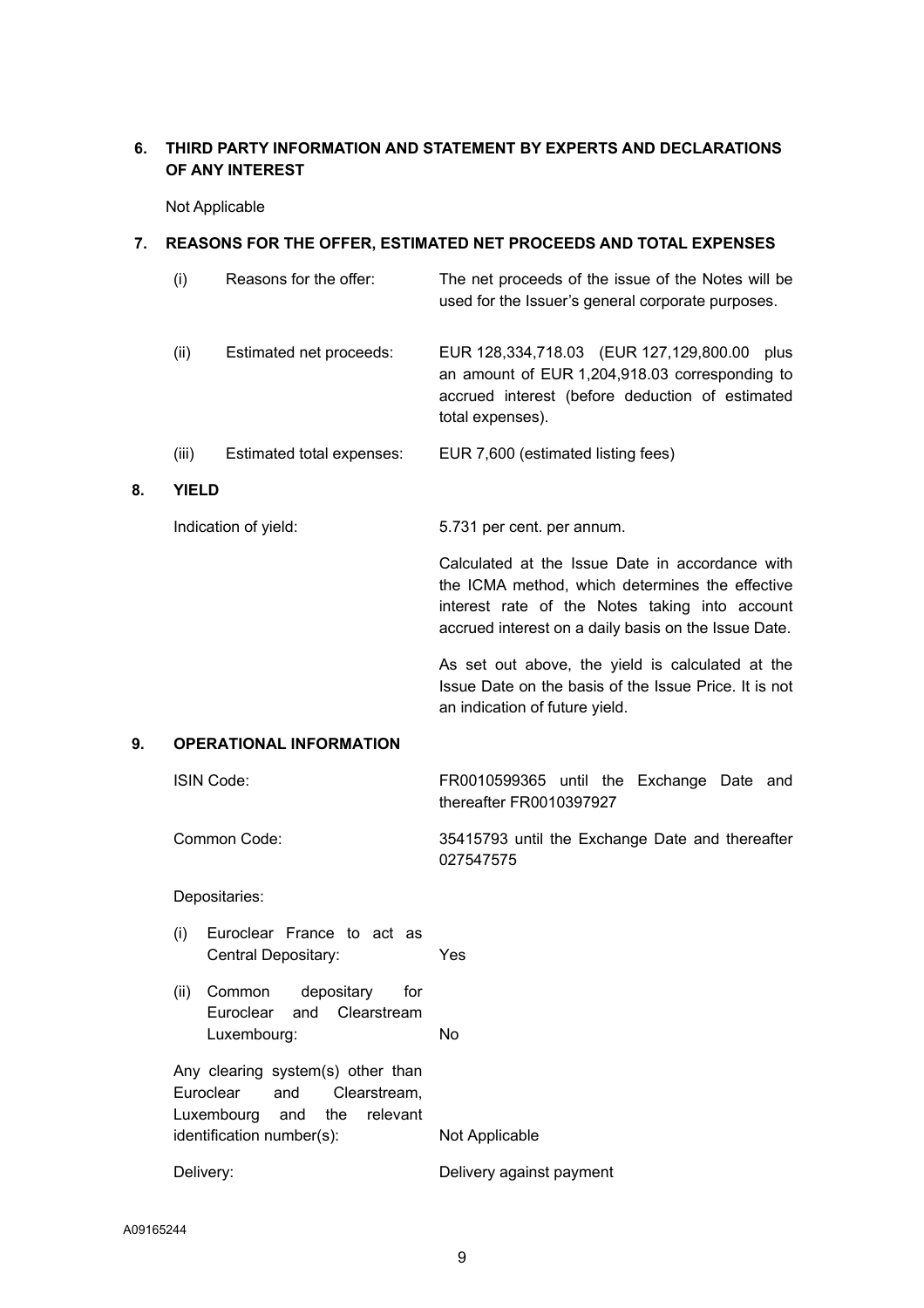Names and addresses of additional Paying Agent(s) (if any): Not Applicable The aggregate principal amount of Notes issued has been translated into Euro at the rate of [●] producing a sum of: Not Applicable

## **10. PUBLIC OFFERS**

Not Applicable

#### **11. PUBLICATION**

A legal notice relating to the Notes will be published in the *Bulletin des Annonces légales obligatoires* on or prior to listing.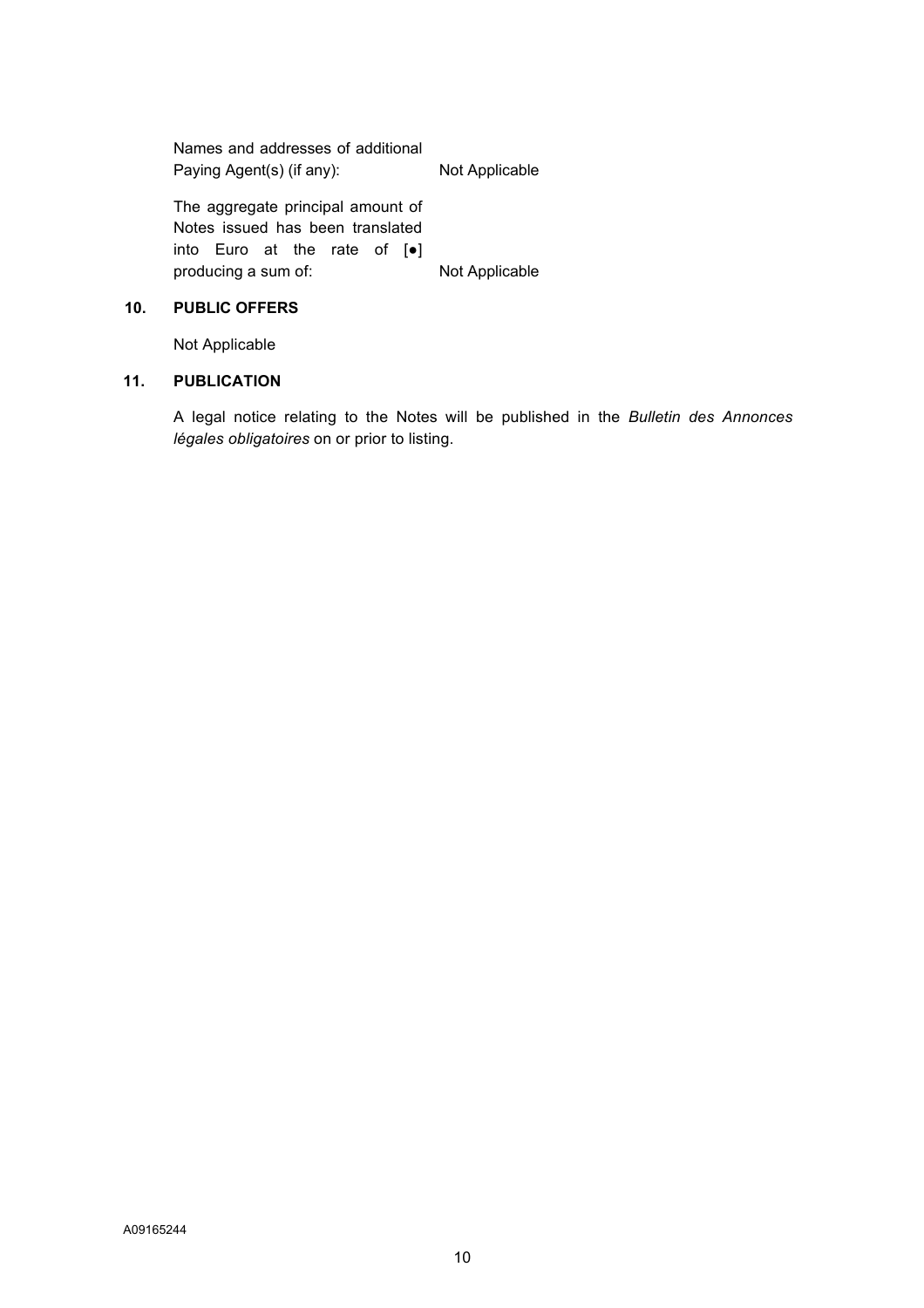## **TERMS AND CONDITIONS OF THE NOTES**

References below to "**Conditions**" are, unless the context requires otherwise, to the numbered paragraphs below.

For the purpose of these Terms and Conditions, "**Regulated Market**" means any regulated market situated in a Member State of the European Economic Area ("**EEA**") as defined in the Markets in Financial Instruments Directive 2004/39/EC and as listed on the website of Europa:

(http://www.europa.eu.int/comm/internalmarket/en/finances/mobil/isd).

# **1 Form, Denomination(s), Title, Redenomination and Method of Issue**

- (a) **Form:** Notes may be issued either in dematerialised form ("**Dematerialised Notes**") or in materialised form ("**Materialised Notes**").
	- (i) Title to Dematerialised Notes will be evidenced in accordance with Article L.211-4 of the *Code monétaire et financier* (the "**Code**") by book entries (*inscriptions en compte*). No physical document of title (including *certificats représentatifs* pursuant to R.211-7 of the Code) will be issued in respect of the Dematerialised Notes.

Dematerialised Notes are issued, at the option of the Issuer and as specified in the relevant final terms (the "**Final Terms**"), in either bearer dematerialised form (*au porteur*), in which case they are inscribed in the books of Euroclear France (acting as central depositary) ("**Euroclear France**") which shall credit the accounts of Account Holders, or in registered dematerialised form (*au nominatif*) and, in such latter case, at the option of the relevant Noteholder in either administered registered form (*au nominatif administré*) inscribed in the books of an Account Holder or in fully registered form (*au nominatif pur*) inscribed in an account in the books of Euroclear France maintained by the Issuer or the registration agent (designated in the relevant Final Terms) acting on behalf of the Issuer (the "**Registration Agent**").

For the purpose of these Conditions, "**Account Holder**" means any authorised financial intermediary institution entitled, either directly or indirectly, to hold accounts on behalf of its customers with Euroclear France, and includes the depositary bank for Clearstream Banking, société anonyme ("**Clearstream, Luxembourg**") and Euroclear Bank SA/NV, as operator of the Euroclear System ("**Euroclear**").

(ii) Materialised Notes are issued in bearer form ("**Materialised Bearer Notes**"). Materialised Bearer Notes are serially numbered and are issued with coupons (the "**Coupons**") and, where appropriate, a talon (the "**Talon**") attached, save in the case of Zero Coupon Notes in which case references to interest (other than in relation to interest due after the Maturity Date), Coupons and Talons in these Conditions are not applicable. Instalment Notes are issued with one or more receipts (the "**Receipts**") attached. Any issue of Materialised Notes requires the appointment by the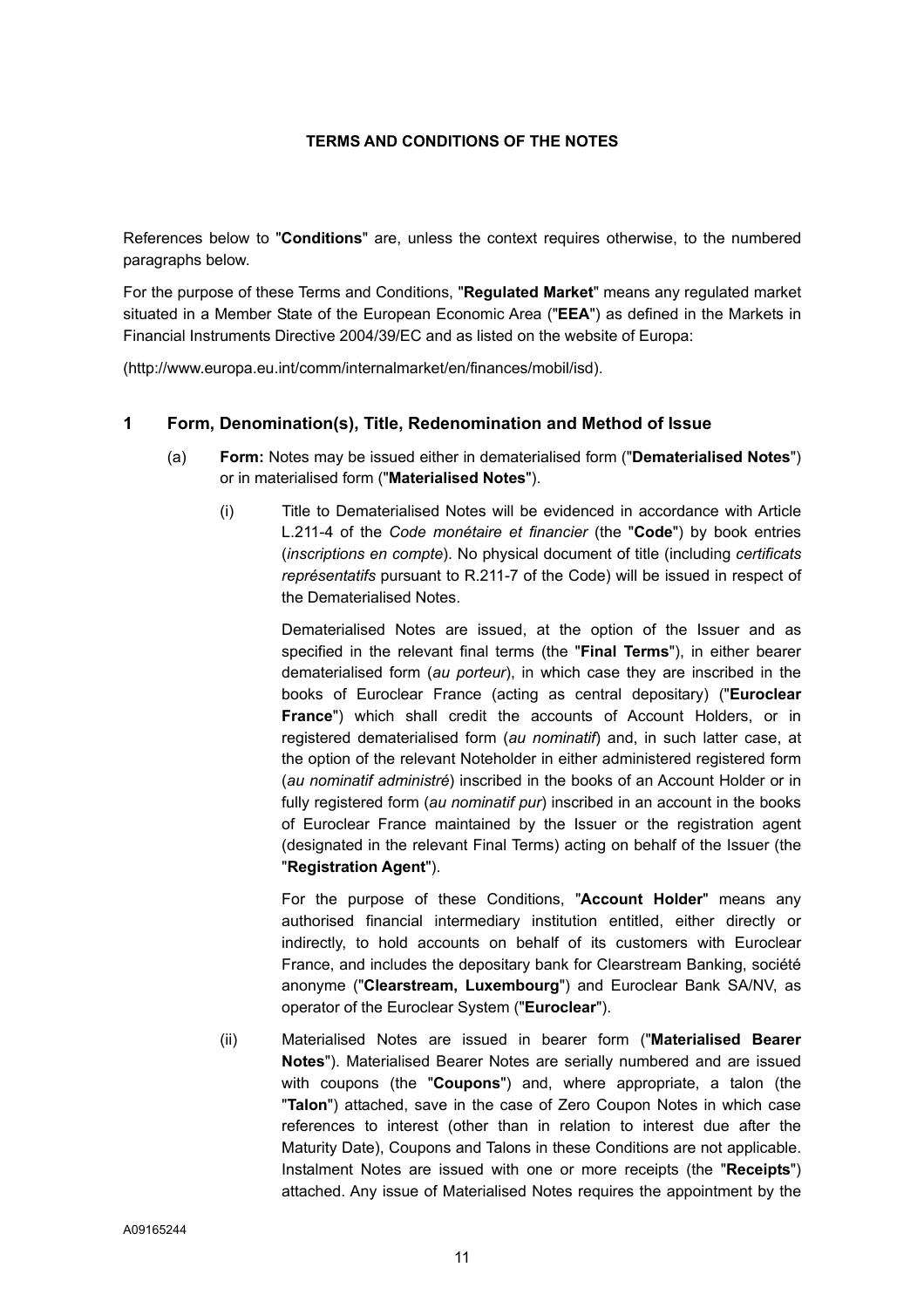Issuer of a Materialised Note Agent (designated in the relevant Final Terms) which will perform the functions otherwise attributed, in these Conditions, to the Fiscal Agent and/or Paying Agent.

*In accordance with Article L.211-4 of the Code, securities (such as Notes) which are governed by French law and are in materialised form must be issued outside the French territory.* 

- (b) **Denomination(s):** Notes shall be issued in the specified denomination(s) set out in the relevant Final Terms (the "**Specified Denomination(s)**") subject to compliance with the regulations of the relevant central bank (or equivalent body) or any laws or regulations applicable to the relevant Specified Currency. Dematerialised Notes shall be issued in one Specified Denomination only.
- (c) **Title:** 
	- (i) Title to Dematerialised Notes in bearer dematerialised form (*au porteur*) shall pass upon, and transfer of such Notes may only be effected through, registration of the transfer in the accounts of Account Holders. Title to Dematerialised Notes in fully registered form (*au nominatif pur*) and in administered registered form (*au nominatif administré*) shall pass upon, and transfer of such Notes may only be effected through, registration of the transfer in the accounts of the Issuer or of the Registration Agent.
	- (ii) Title to Materialised Bearer Notes in definitive form having, where appropriate, Coupons, Receipt(s) and/or a Talon attached thereto on issue ("**Definitive Materialised Bearer Notes**"), shall pass by delivery.
	- (iii) Except as ordered by a court of competent jurisdiction or as required by law, the holder (as defined below) of any Note, Receipt, Coupon or Talon shall be deemed to be and may be treated as its absolute owner for all purposes, whether or not it is overdue and regardless of any notice of ownership, or an interest in it, any writing on it or its theft or loss and no person shall be liable for so treating the holder.
	- (iv) In these Conditions, "**holder of Notes**", "**holder of any Note**" or "**Noteholder**" means (i) in the case of Dematerialised Notes, the person whose name appears in the account of the relevant Account Holder or the Issuer or the Registration Agent (as the case may be) as being entitled to such Notes and (ii) in the case of Materialised Notes, the bearer of any Definitive Materialised Bearer Note and the Receipts, Coupons, or Talon relating to it, and capitalised terms have the meanings given to them in the relevant Final Terms, the absence of any such meaning indicating that such term is not applicable to the Notes.

# (d) **Redenomination:**

(i) The Issuer may (if so specified in the relevant Final Terms), on any Interest Payment Date, without the consent of the holder of any Note, Receipt, Coupon or Talon, by giving at least 30 days' notice in accordance with Condition 15 and on or after the date on which the European Member State in whose national currency the Notes are denominated has become a participating Member State in the single currency of the European Economic and Monetary Union (as provided in the Treaty establishing the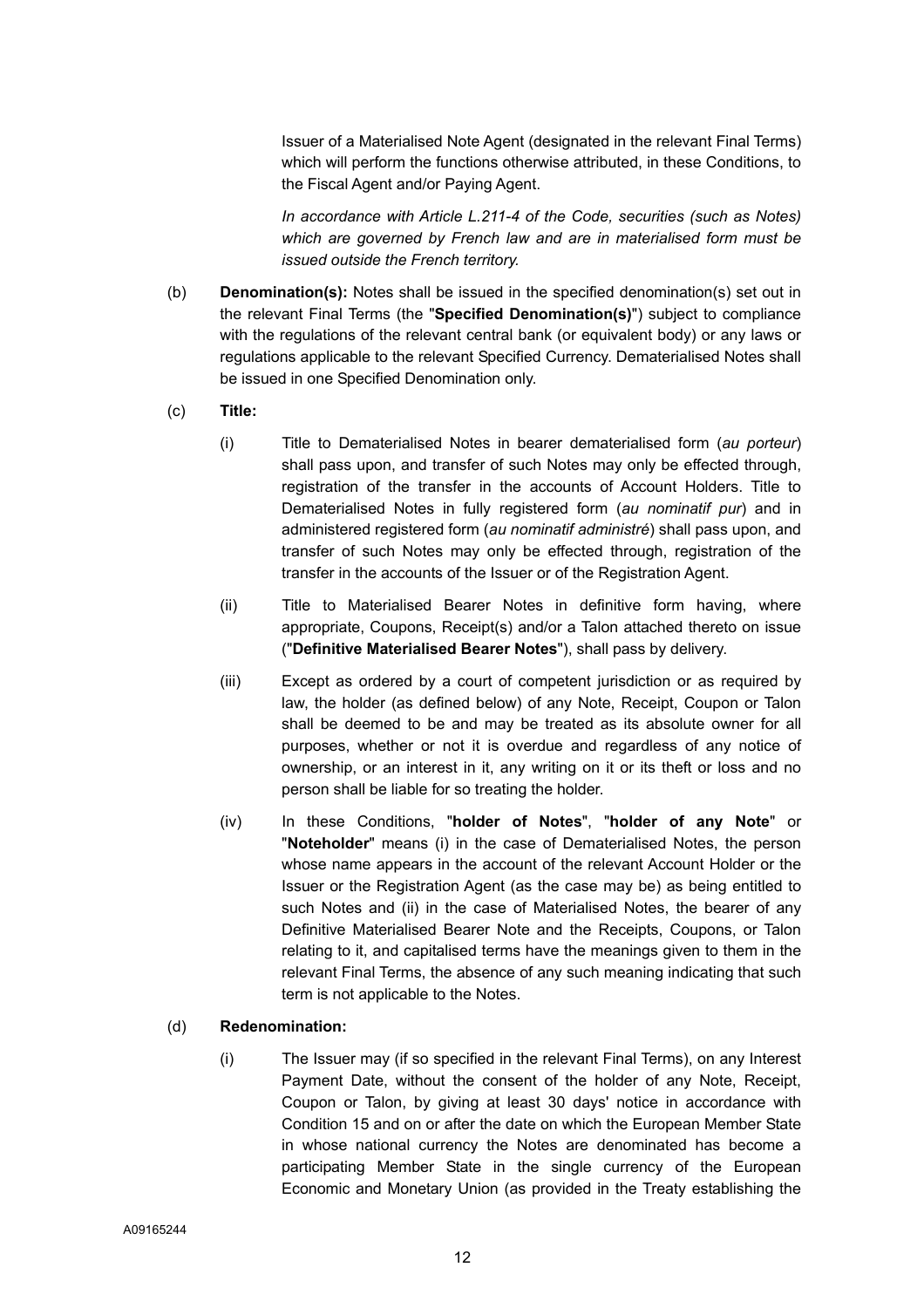European Community (the "**EC**"), as amended from time to time (the "**Treaty**"), or events have occurred which have substantially the same effects (in either case, "**EMU**"), redenominate all, but not some only, of the Notes of any Series (as defined below) into Euro and adjust the aggregate principal amount and the Specified Denomination(s) set out in the relevant Final Terms accordingly, as described below. The date on which such redenomination becomes effective shall be referred to in these Conditions as the "**Redenomination Date**".

- (ii) Unless otherwise specified in the relevant Final Terms, the redenomination of the Notes pursuant to Condition 1(d)(i) shall be made by converting the principal amount of each Note from the relevant national currency into Euro using the fixed relevant national currency Euro conversion rate established by the Council of the European Union pursuant to applicable regulations of the Treaty and rounding the resultant figure to the nearest Euro 0.01 (with Euro 0.005 being rounded upwards). If the Issuer so elects, the figure resulting from conversion of the principal amount of each Note using the fixed relevant national currency Euro conversion rate shall be rounded down to the nearest Euro. The Euro denominations of the Notes so determined shall be notified to Noteholders in accordance with Condition 15. Any balance remaining from the redenomination with a denomination higher than Euro 0.01 shall be paid by way of cash adjustment rounded to the nearest Euro 0.01 (with Euro 0.005 being rounded upwards). Such cash adjustment will be payable in Euro on the Redenomination Date in the manner notified to Noteholders by the Issuer.
- (iii) Upon redenomination of the Notes, any reference in the relevant Final Terms to the relevant national currency shall be construed as a reference to Euro.
- (iv) Unless otherwise specified in the relevant Final Terms, the Issuer may, with the prior approval of the Redenomination Agent and the Consolidation Agent, in connection with any redenomination pursuant to this Condition or any consolidation pursuant to Condition 14, without the consent of the holder of any Note, Receipt, Coupon or Talon, make any changes or additions to these Conditions or Condition 14 (including, without limitation, any change to any applicable business day definition, business day convention, principal financial centre of the country of the Specified Currency, interest accrual basis or benchmark), taking into account market practice in respect of redenominated euromarket debt obligations and which it believes are not prejudicial to the interests of such holders. Any such changes or additions shall, in the absence of manifest error, be binding on the holders of Notes, Receipts, Coupons and Talons and shall be notified to Noteholders in accordance with Condition 15 as soon as practicable thereafter.
- (v) Neither the Issuer nor any Paying Agent shall be liable to the holder of any Note, Receipt, Coupon or Talon or other person for any commissions, costs, losses or expenses in relation to or resulting from the credit or transfer of Euro or any currency conversion or rounding effected in connection therewith.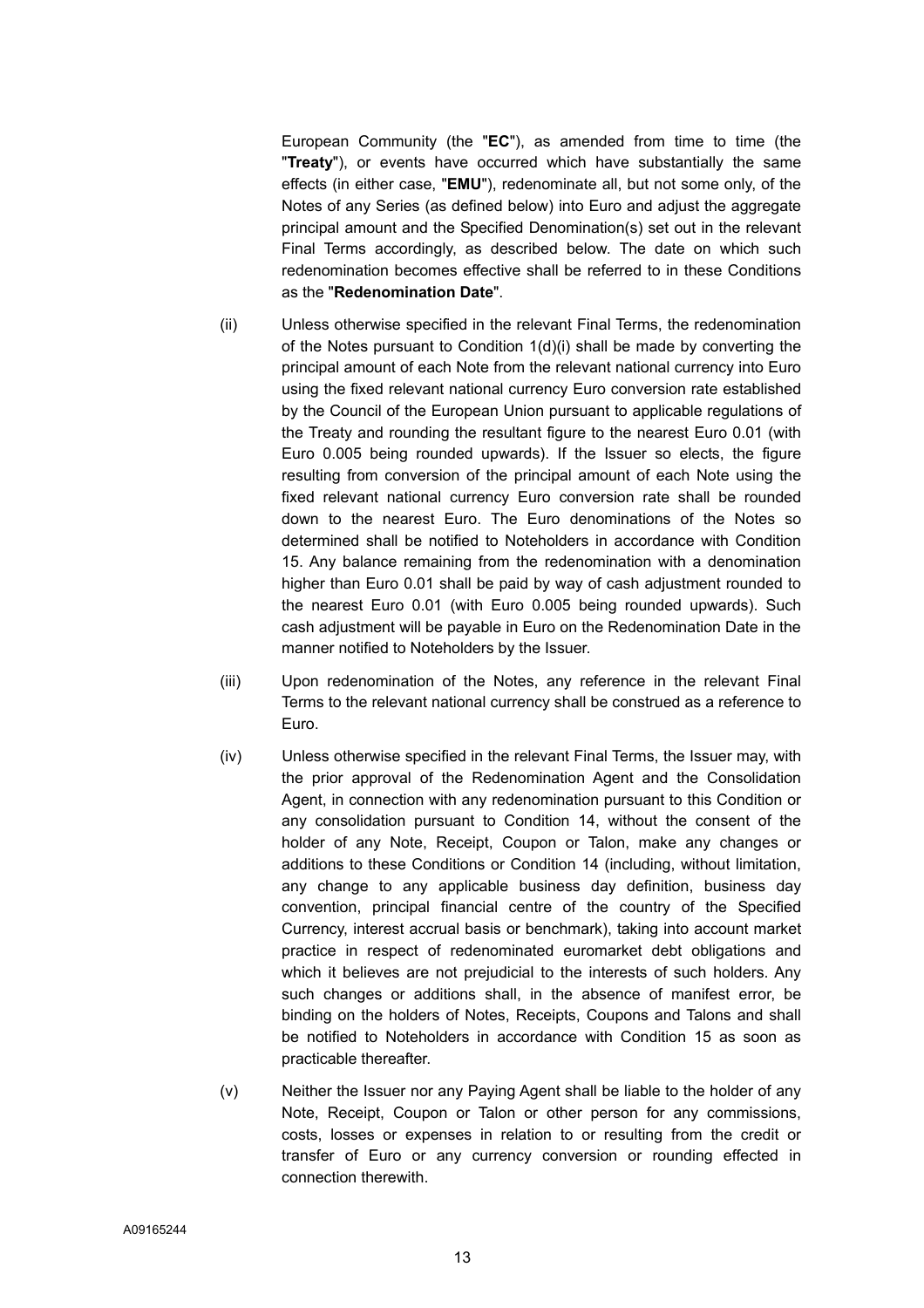(e) **Method of Issue:** The Notes will be issued on a syndicated or non-syndicated basis. The Notes will be issued in series (each a "**Series**") having one or more issue dates and on terms otherwise identical (or identical other than in respect of the first payment of interest), the Notes of each Series being intended to be interchangeable with all other Notes of that Series. Each Series may be issued in tranches (each a "**Tranche**") on the same or different issue dates. The specific terms of each Tranche (which will be supplemented, where necessary, with supplemental terms and conditions and, save in respect of the issue date, issue price, first payment of interest and nominal amount of the Tranche, will be identical to the terms of other Tranches of the same Series) will be set out in the relevant Final Terms.

# **2 Conversion and Exchanges of Notes**

## (a) **Dematerialised Notes:**

- (i) Dematerialised Notes issued in bearer dematerialised form (*au porteur*) may not be converted into Dematerialised Notes in registered dematerialised form, whether in fully registered form (*au nominatif pur*) or in administered registered form (*au nominatif administré*).
- (ii) Dematerialised Notes issued in registered dematerialised form (*au nominatif*) may not be converted into Dematerialised Notes in bearer dematerialised form (*au porteur*).
- (iii) Dematerialised Notes issued in fully registered form (*au nominatif pur*) may, at the option of the Noteholder, be converted into Notes in administered registered form (*au nominatif administré*), and vice versa. The exercise of any such option by such Noteholder shall be made in accordance with article R.211-4 of the Code. Any such conversion shall be effected at the cost of such Noteholder.
- (b) **Materialised Notes:** Materialised Bearer Notes of one Specified Denomination may not be exchanged for Materialised Bearer Notes of another Specified Denomination.

## **3 Status of the Notes**

The obligations of the Issuer under the Notes may be either unsubordinated ("**Unsubordinated Notes**") or subordinated ("**Subordinated Notes**").

## (a) **Status of Unsubordinated Notes**

The Unsubordinated Notes and, where applicable, any relative Receipts and Coupons relating to them constitute direct, unconditional, unsecured (subject to the provisions of Condition 4) and unsubordinated obligations of the Issuer and shall at all times rank *pari passu* and without any preference among themselves and (subject to such exceptions as are from time to time mandatory under French law) equally with all other present or future unsecured and unsubordinated obligations of the Issuer, from time to time outstanding.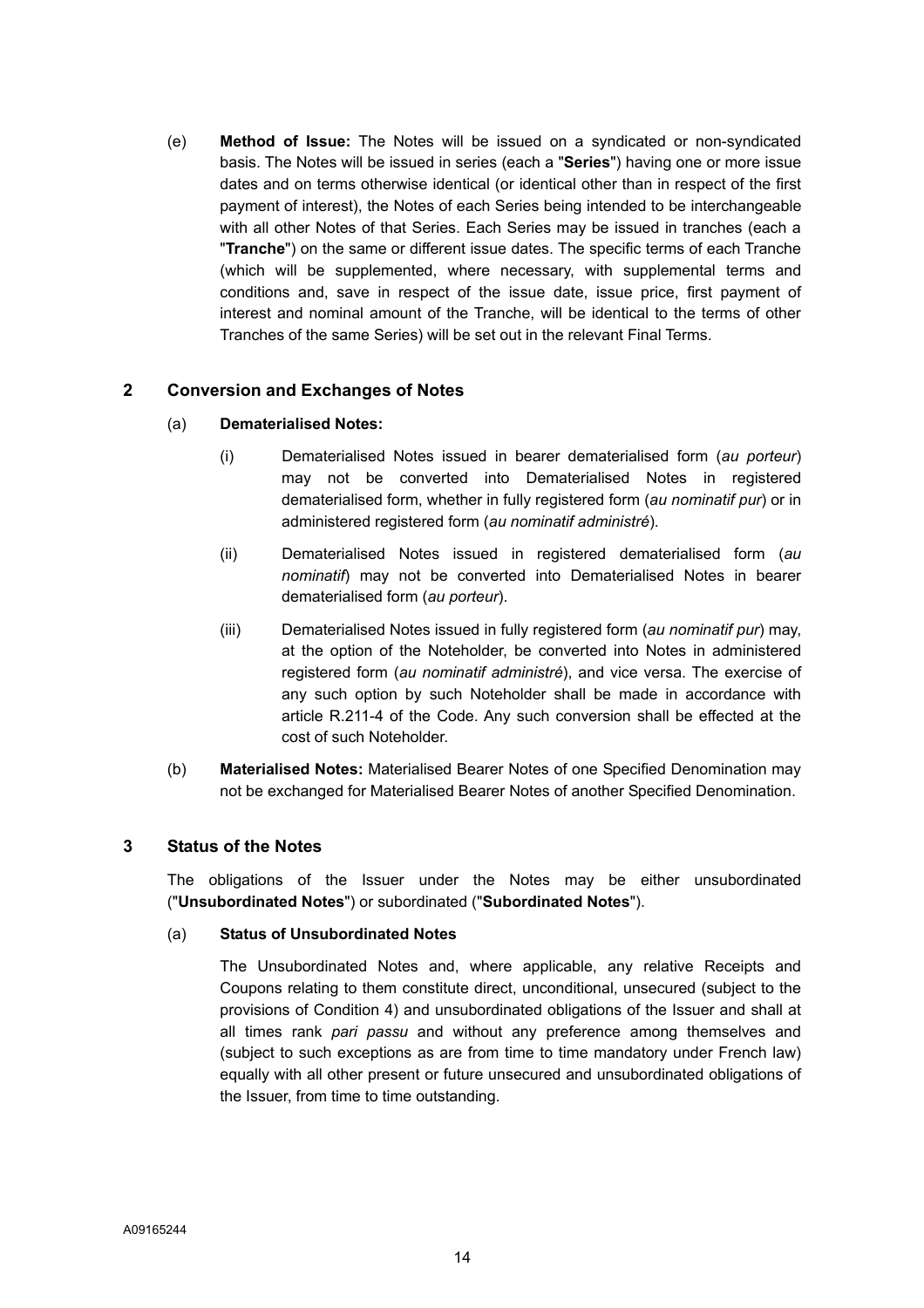# (b) **Status of Subordinated Notes**

## (i) **General**

Subordinated Notes ("**Subordinated Notes**") comprise Ordinary Subordinated Notes, Deeply Subordinated Notes, Dated Subordinated Notes and Undated Subordinated Notes (all as defined below).

## (ii) **Ordinary Subordinated Notes**

The principal and (if the applicable Final Terms so specify) interest on ordinary subordinated notes ("**Ordinary Subordinated Notes**") constitute direct, unconditional, unsecured and subordinated obligations of the Issuer and rank and will rank *pari passu* among themselves and (save for certain obligations required to be preferred by French law) *pari passu* with all other present or future Ordinary Subordinated Notes, but in priority to the *prêts participatifs* granted to the Issuer and Deeply Subordinated Notes.

# (iii) **Deeply Subordinated Notes**

The principal and (if the applicable Final Terms so specify) interest on deeply subordinated notes ("**Deeply Subordinated Notes**") constitute direct, unconditional, unsecured and subordinated obligations of the Issuer and rank and will rank *pari passu* among themselves and (save for certain obligations required to be preferred by French law) *pari passu* with all other present or future Deeply Subordinated Notes, but subordinate to the *prêts participatifs* granted to the Issuer and Ordinary Subordinated Notes.

## (iv) **Dated Subordinated Notes**

Subordinated Notes (which term, for the avoidance of doubt, includes both Ordinary Subordinated Notes and Deeply Subordinated Notes) may have a specified maturity date ("**Dated Subordinated Notes**").

## (v) **Undated Subordinated Notes**

Subordinated Notes (which term, for the avoidance of doubt, includes both Ordinary Subordinated Notes and Deeply Subordinated Notes) may have no specified maturity date ("**Undated Subordinated Notes**").

## (vi) **Interest relating to Subordinated Notes**

Unless otherwise specified in the relevant Final Terms, payments of interest relating to Subordinated Notes constitute obligations which rank equally with the obligations of the Issuer in respect of Unsubordinated Notes issued by the Issuer in accordance with Condition 3(a).

If so specified in the relevant Final Terms, payments of interest relating to Subordinated Notes may be deferred in accordance with the provisions of Condition 5(h).

## (vii) **Payment of Notes in the event of the liquidation of the Issuer**

If any judgement is rendered by any competent court declaring the judicial liquidation (*liquidation judiciaire*) of the Issuer, or in the event of a transfer of the whole of the business of the Issuer (*cession totale de l'entreprise*) subsequent to the opening of a judicial recovery procedure, or if the Issuer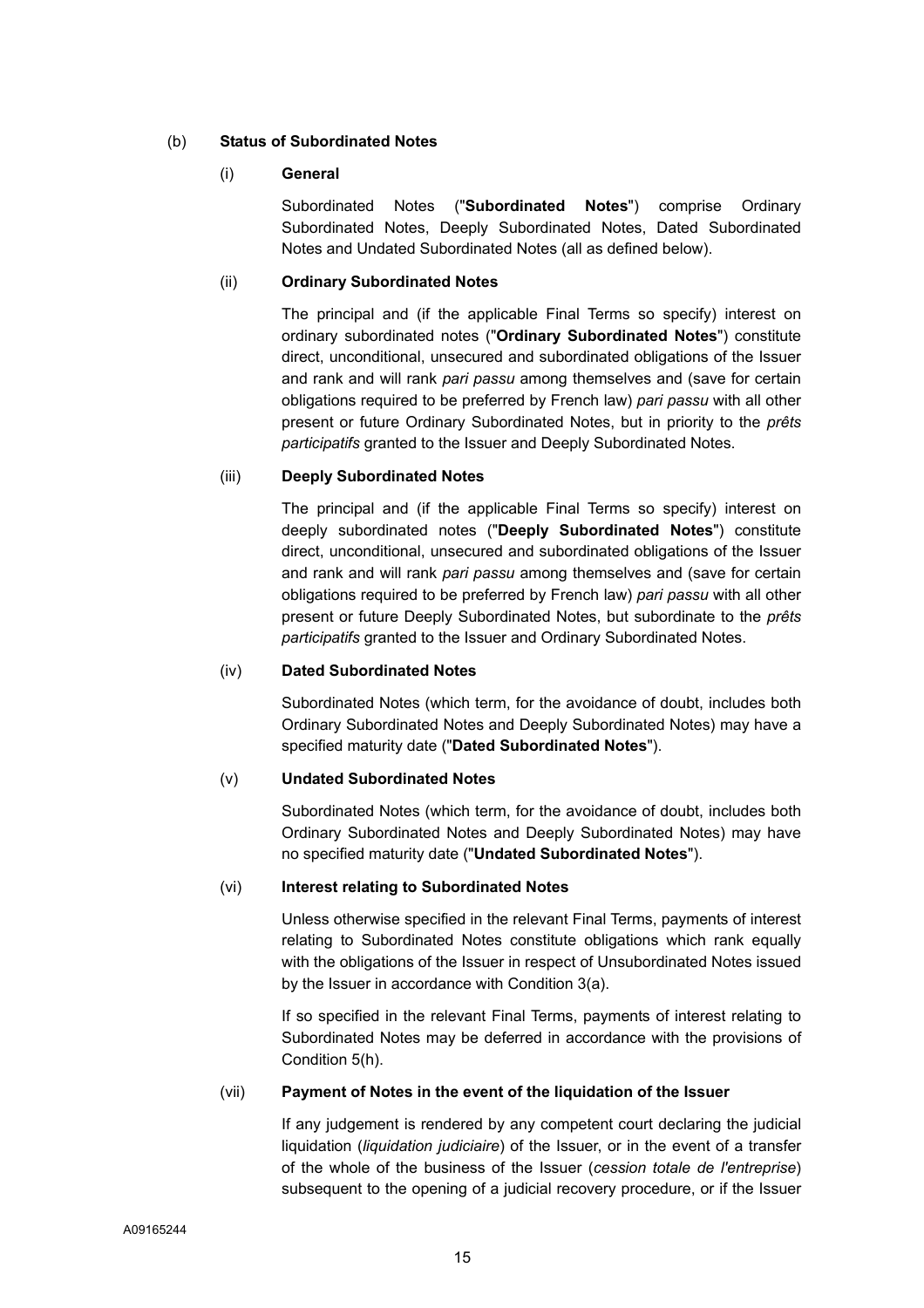is liquidated for any other reason, the payments of the creditors of the Issuer shall be made in the following order of priority (in each case subject to the payment in full of priority creditors):

- unsubordinated creditors of the Issuer (including holders of Unsubordinated Notes)
- ordinary subordinated creditors of the Issuer (including holders of Ordinary Subordinated Notes)
- lenders in relation to *prêts participatifs* granted to the Issuer, and
- deeply subordinated creditors of the Issuer (including holders of Deeply Subordinated Notes).

In the event of incomplete payment of unsubordinated creditors, the obligations of the Issuer in connection with Ordinary Subordinated Notes shall be terminated (then subsequently the obligations of the Issuer vis-àvis the lenders in relation to *prêts participatifs* and holders of Deeply Subordinated Notes). The holders of Subordinated Notes shall take all steps necessary for the orderly accomplishment of any collective proceedings or voluntary liquidation.

The above order of priority which relates to the principal of Subordinated Notes will apply *mutatis mutandis* to interest payments depending on whether they are unsubordinated or subordinated and in the latter case whether they are ordinary subordinated or deeply subordinated.

## **4 Negative Pledge**

So long as any of the Unsubordinated Notes, or, if applicable, any Receipts or Coupons relating to them, remain outstanding (as defined below), the Issuer shall not, and will ensure that none of its Principal Subsidiaries (as defined below) shall, create or permit to subsist any mortgage, charge, pledge, lien (other than a lien arising by operation of law) or other form of encumbrance or security interest upon the whole or any part of their respective undertakings, assets or revenues, present or future, to secure any Relevant Debt (as defined below), or any guarantee of or indemnity in respect of any Relevant Debt unless, at the same time or prior thereto, its obligations under the Notes, Receipts and Coupons are (A) secured equally and rateably therewith or (B) have the benefit of such other security or other arrangement as shall be approved by the Masse of Noteholders in accordance with Condition 11.

This Condition 4 shall not apply to Subordinated Notes.

For the purposes of this Condition,

"**outstanding**" means, in relation to the Notes of any Series, all the Notes issued other than (a) those that have been redeemed in accordance with the Conditions, (b) those in respect of which the date for redemption has occurred and the redemption moneys (including all interest accrued on such Notes to the date for such redemption and any interest payable after such date) have been duly paid (i) in the case of Dematerialised Notes in bearer form and in administered registered form, to the relevant Account Holders on behalf of the Noteholder as provided in Condition 7(a), (ii) in the case of Dematerialised Notes in fully registered form, to the account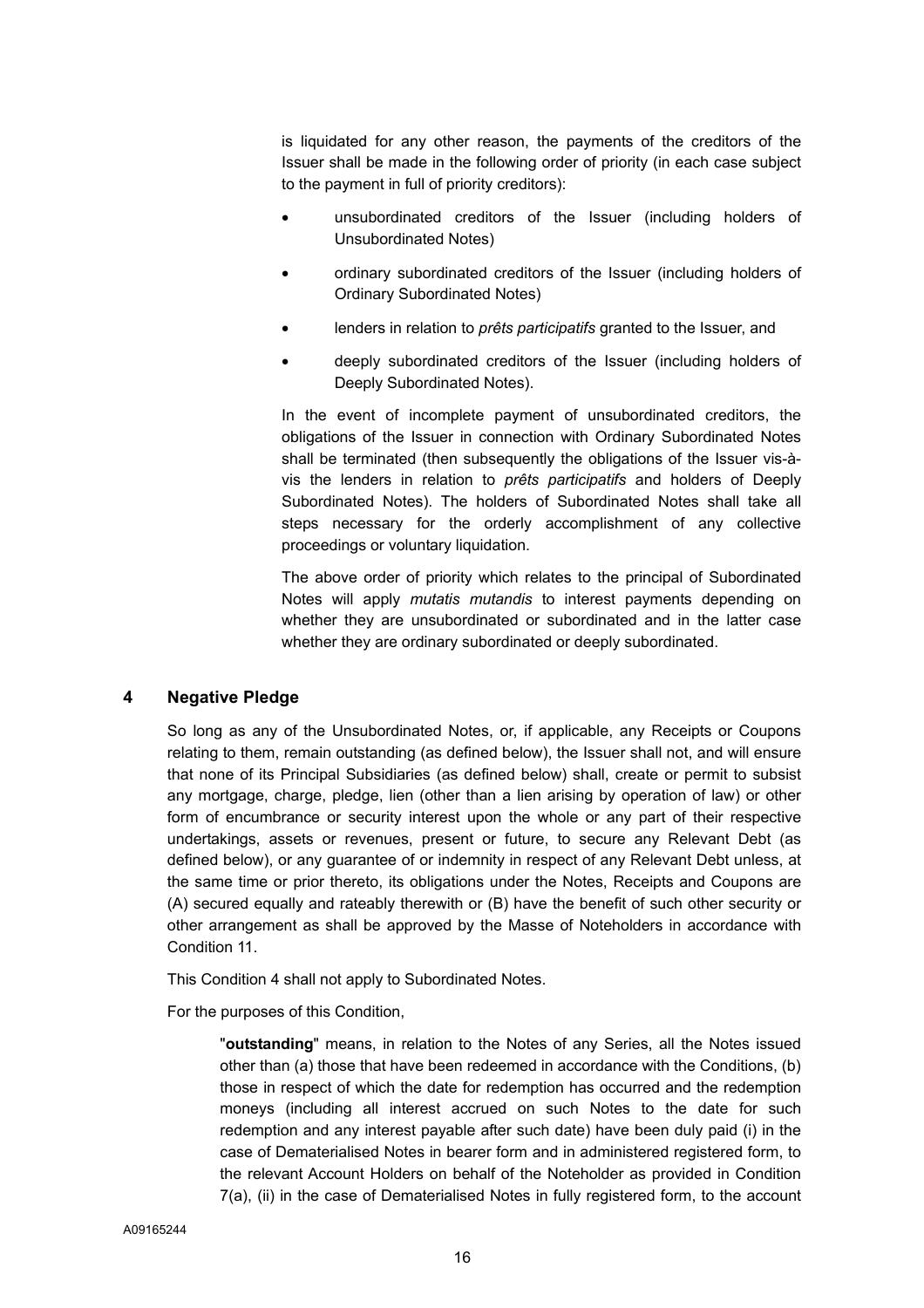of the Noteholder as provided in Condition 7(a) and (iii) in the case of Materialised Notes, to the Fiscal Agent as provided in this Agreement and remain available for payment against presentation and surrender of Bearer Materialised Notes, Receipts and/or Coupons, as the case may be, (c) those which have become void or in respect of which claims have become prescribed, (d) those which have been purchased and cancelled as provided in the Conditions, (e) in the case of Materialised Notes (i) those mutilated or defaced Bearer Materialised Notes that have been surrendered in exchange for replacement Bearer Materialised Notes, (ii) (for the purpose only of determining how many such Bearer Materialised Notes are outstanding and without prejudice to their status for any other purpose) those Bearer Materialised Notes alleged to have been lost, stolen or destroyed and in respect of which replacement Bearer Materialised Notes have been issued and (iii) any Temporary Global Certificate to the extent that it shall have been exchanged for one or more Definitive Materialised Bearer Notes, pursuant to its provisions;

"**Principal Subsidiaries**" means at any relevant time a Subsidiary of the Issuer:

- (a) whose total assets or operating income (or, where the Subsidiary in question prepares consolidated accounts whose total consolidated assets or consolidated operating income, as the case may be) attributable to the Issuer represent not less than fifteen per cent. of the total consolidated assets or the consolidated operating income of the Issuer, all as calculated by reference to the then latest audited accounts (or consolidated accounts, as the case may be) of such Subsidiary and the then latest audited consolidated accounts of the Issuer and its consolidated subsidiaries,
- (b) to which is transferred all or substantially all the assets and undertaking of a Subsidiary which immediately prior to such transfer is a Principal Subsidiary.

"**Relevant Debt**" means any present or future indebtedness in the form of, or represented by, bonds, notes, debentures, loan stock or other securities that, at the time of the issue, are capable of being, or are intended to be, quoted, listed or ordinarily dealt in on any stock exchange, automated trading system, over-thecounter or other securities market.

"**Subsidiary**" means, in relation to any person or entity at any time, any other person or entity (whether or not now existing) as defined in Article L.233-1 of the French *Code de commerce* or any other person or entity controlled directly or indirectly by such person or entity within the meaning of Article L.233-3 of the French *Code de commerce*.

## **5 Interest and other Calculations**

(a) **Definitions:** In these Conditions, unless the context otherwise requires, the following defined terms shall have the meanings set out below:

#### "**Business Day**" means:

(i) in the case of euro, a day on which the Trans European Automated Real Time Gross Settlement Express Transfer system or any successor thereto (the "**TARGET System**") is operating (a "**TARGET Business Day**") and/or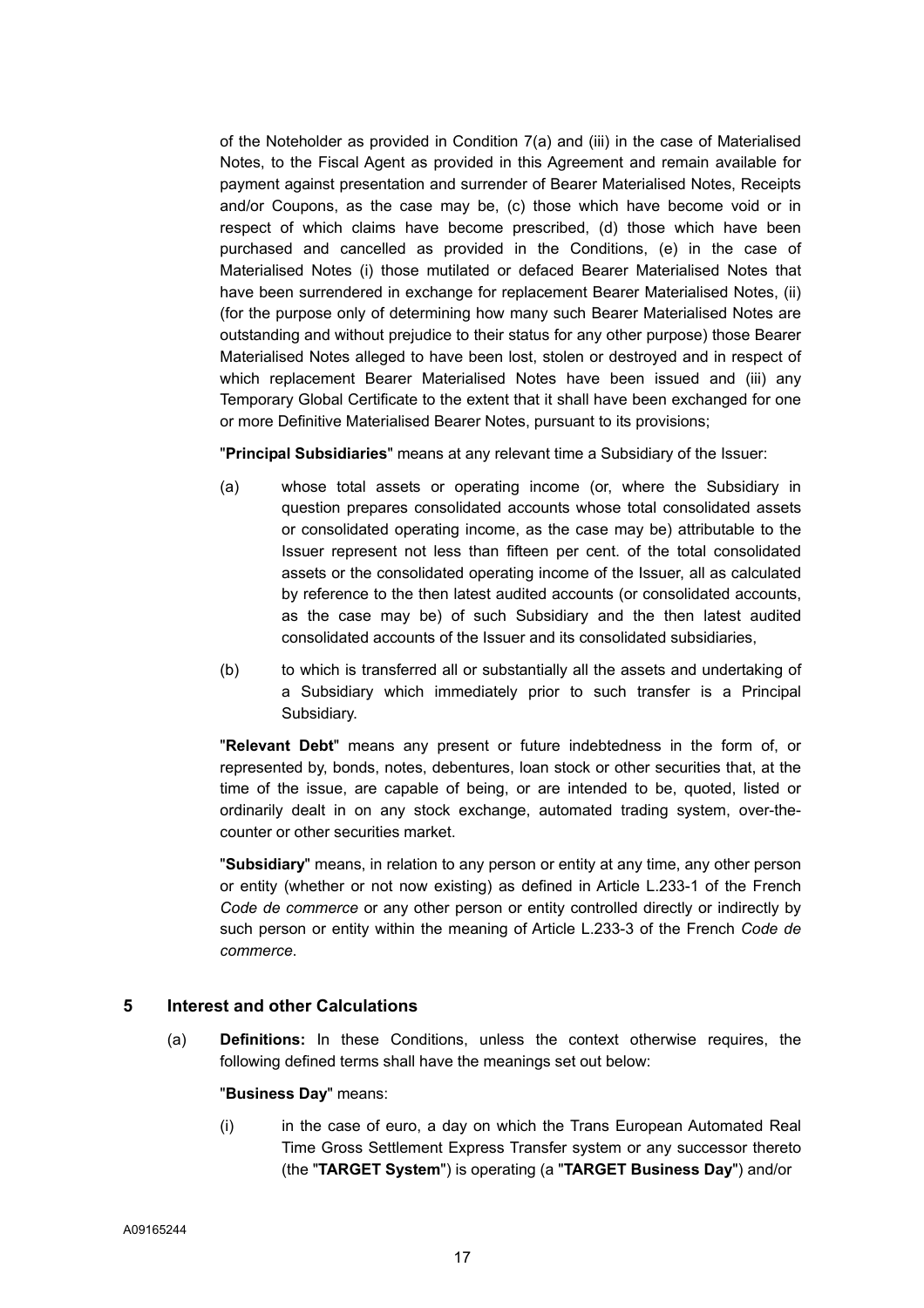- (ii) in the case of a specified currency other than euro, a day (other than a Saturday or Sunday) on which commercial banks and foreign exchange markets settle payments in the principal financial centre for such currency and/or
- $(iii)$  in the case of a currency and/or one or more business centre(s) specified in the relevant Final Terms (the "**Business Centre(s)**") a day (other than a Saturday or a Sunday) on which commercial banks and foreign exchange markets settle payments in such currency in the Business Centre(s) or, if no currency is indicated, generally in each of the Business Centres so specified

"**Day Count Fraction**" means, in respect of the calculation of an amount of interest on any Note for any period of time (from and including the first day of such period to but excluding the last) (whether or not constituting an Interest Period, the "**Calculation Period**");

- (i) if "**Actual/365—FBF**" or "**Actual/Actual—ISDA**" is specified in the relevant Final Terms, the actual number of days in the Calculation Period divided by 365 (or, if any portion of that Calculation Period falls in a leap year, the sum of (A) the actual number of days in that portion of the Calculation Period falling in a leap year divided by 366 and (B) the actual number of days in that portion of the Calculation Period falling in a non-leap year divided by 365)
- (ii) if "**Actual/Actual-ICMA**" is specified in the relevant Final Terms:
	- (A) if the Calculation Period is equal to or shorter than the Determination Period during which it falls, the number of days in the Calculation Period divided by the product of (x) the number of days in such Determination Period and (y) the number of Determination Periods normally ending in any year; and
	- (B) if the Calculation Period is longer than one Determination Period, the sum of:
		- the number of days in such Calculation Period falling in the Determination Period in which it begins divided by the product of (1) the number of days in such Determination Period and (2) the number of Determination Periods normally ending in any year; and
		- the number of days in such Calculation Period falling in the next Determination Period divided by the product of (1) the number of days in such Determination Period and (2) the number of Determination Periods normally ending in any year

in each case where "Determination Period" means the period from and including a Determination Date in any year to but excluding the next Determination Date and

"**Determination Date**" means the date specified as such in the relevant Final Terms or, if none is so specified, the Interest Payment Date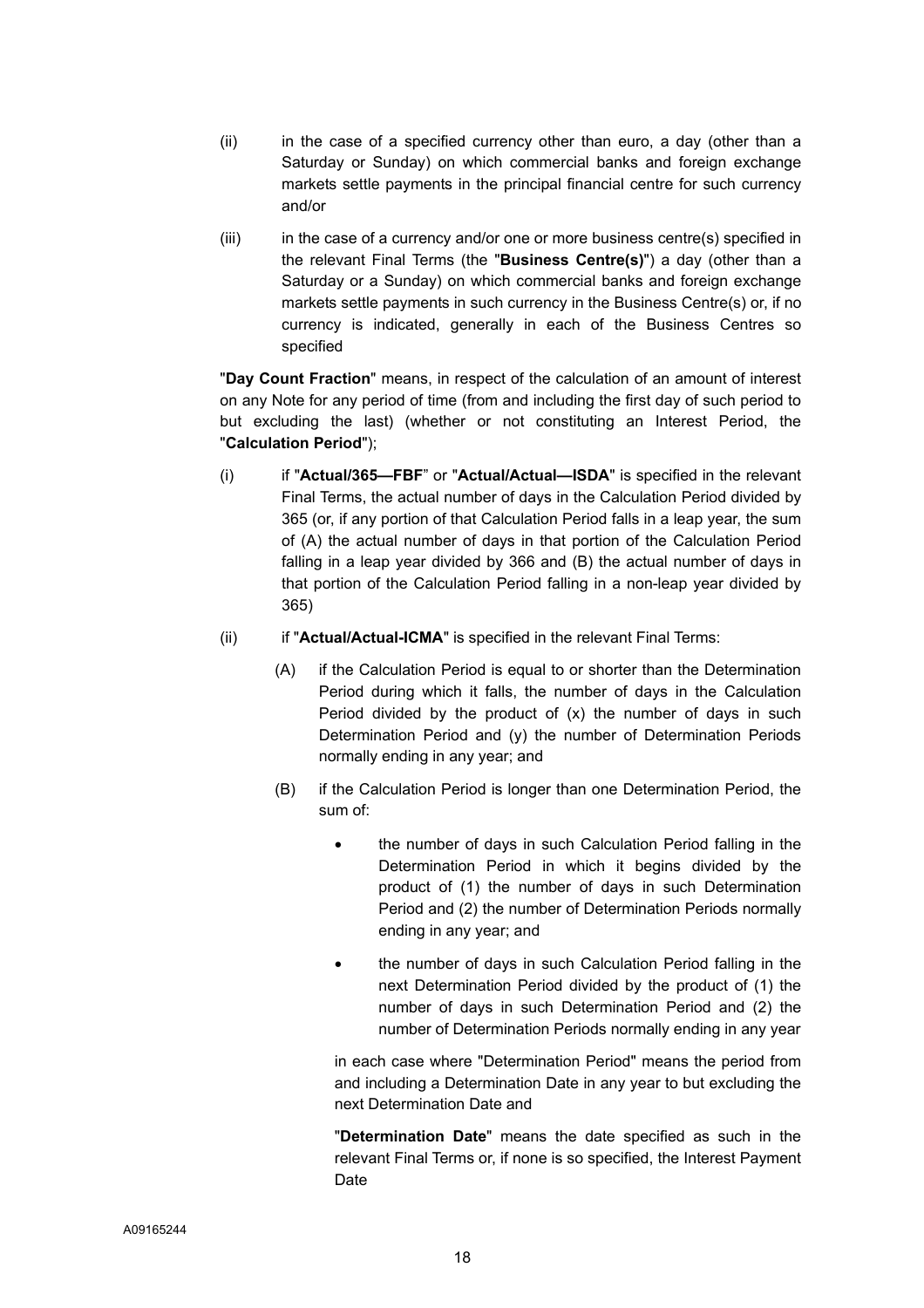- (iii) if "**Actual/365 (Fixed)**" is specified in the relevant Final Terms, the actual number of days in the Calculation Period divided by 365
- (iv) if "**Actual/360**" is specified in the relevant Final Terms, the actual number of days in the Calculation Period divided by 360
- (v) if "**30/360—ISDA**", "**360/360**" or "**Bond Basis**" is specified in the relevant Final Terms, the number of days in the Calculation Period divided by 360 (the number of days to be calculated on the basis of a year of 360 days with 12 30-day months (unless (a) the last day of the Calculation Period is the 31st day of a month but the first day of the Calculation Period is a day other than the 30th or 31st day of a month, in which case the month that includes that last day shall not be considered to be shortened to a 30-day month, or (b) the last day of the Calculation Period is the last day of the month of February, in which case the month of February shall not be considered to be lengthened to a 30-day month)) and
- (vi) if "**30/360—FBF**" or "**Actual 30A/360 (American Bond Basis)**" is specified in the relevant Final Terms

in respect of each Calculation Period, the fraction whose denominator is 360 and whose numerator is the number of days calculated as for Actual 30E/360, subject to the following exception:

where the last day of this period is the 31st and the first day is neither the 30th nor the 31st, the last month of the period shall be deemed to be a month of 31 days. Using the notation as with 30E/36O below the fraction is:

If dd2=31 and dd1 =  $(30, 31)$ 

1/360 x  $[(yy2 - yy1) \times 360 + (mm2 - mm1) \times 30 + (dd2 - dd1)]$ 

or

1/360 x  $[(yy2 - yy1) \times 360 + (mm2 - mm1) \times 30 + Min (dd2, 30) - Min (dd1, 30)]$ 

(vii) if "**30E/360**" or "**Eurobond Basis**" is specified in the relevant Final Terms,

in respect of each Calculation Period, the fraction whose denominator is 360 and whose numerator is the number of days elapsed during such period, calculated on the basis of a year comprising 12 months of 30 days, subject to the following exception:

if the last day of the period is the last day of the month of February, the number of days elapsed during such month shall be taken as the actual number of days.

Where:

D1 (dd1, mm1, yy1) is the date of the beginning of the period

D<sub>2</sub> (dd<sub>2</sub>, mm<sub>2</sub>, y<sub>v</sub><sub>2</sub>) is the date of the end of the period

The fraction is:

1/360 x  $[(yy2 - yy1) \times 360 + (mm2 - mm1) \times 30 + Min (dd2, 30) - Min (dd1, 30)]$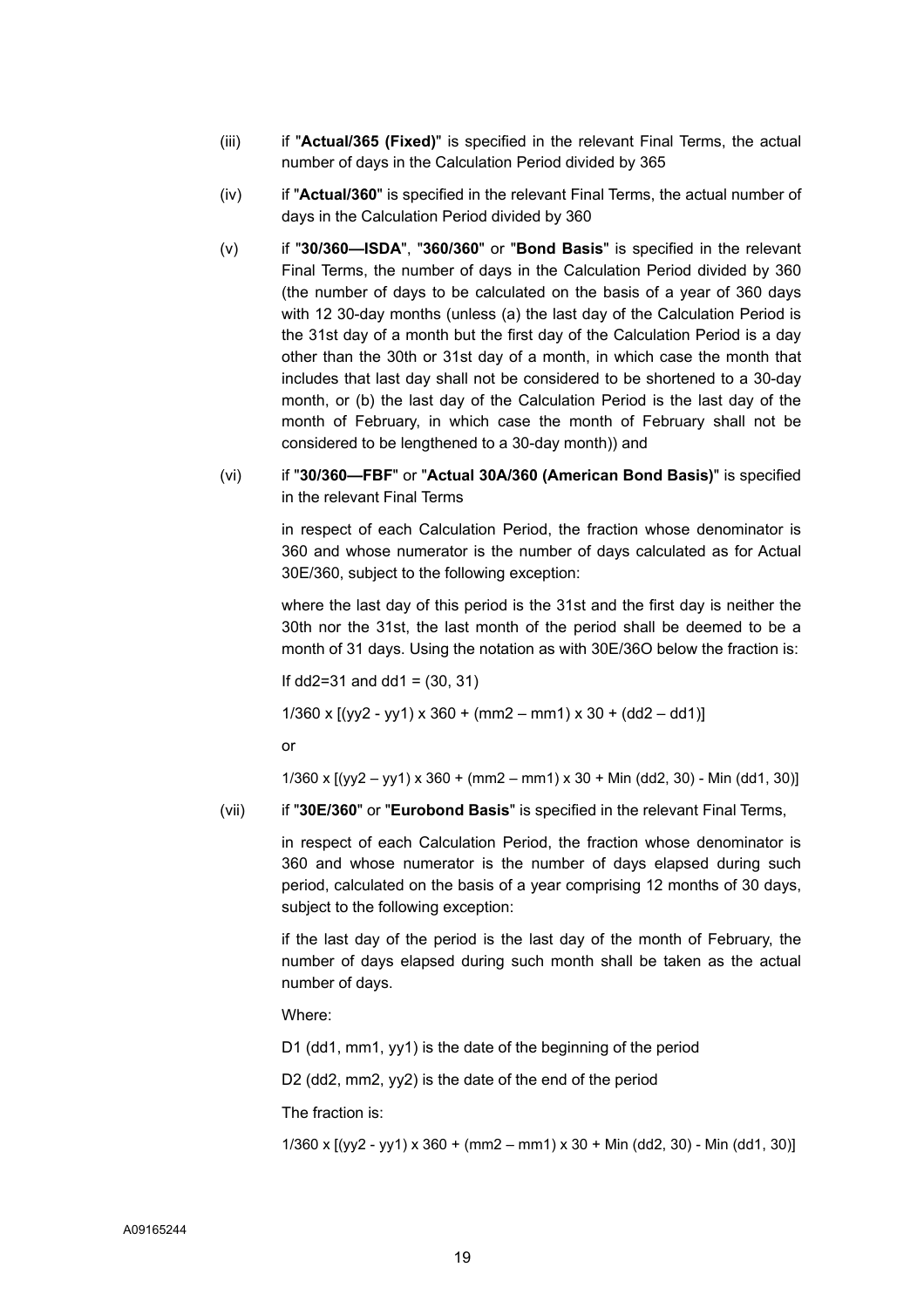"**Effective Date**" means, with respect to any Floating Rate to be determined on an Interest Determination Date, the date specified as such in the relevant Final Terms or, if none is so specified, the first day of the Interest Accrual Period to which such Interest Determination Date relates

"**Euro-zone**" means the region comprised of member states of the European Union that adopt the single currency in accordance with the Treaty establishing the EC, as amended

"**FBF Definitions**" means the definitions set out in the 2001 FBF Master Agreement relating to Transactions on Forward Financial Instruments as supplemented by the Technical Schedules published by the *Fédération Bancaire Française*, as the case may be ("**FBF**") (together the "**FBF Master Agreement**"), unless otherwise specified in the relevant Final Terms

"**Interest Accrual Period**" means the period beginning on (and including) the Interest Commencement Date and ending on (but excluding) the first Interest Period Date and each successive period beginning on (and including) an Interest Period Date and ending on (but excluding) the next succeeding Interest Period Date

"**Interest Amount**" means the amount of interest payable, and in the case of Fixed Rate Notes, means the Fixed Coupon Amount or Broken Amount, as the case may be

"**Interest Commencement Date**" means the Issue Date or such other date as may be specified in the relevant Final Terms

"**Interest Determination Date**" means, with respect to a Rate of Interest and Interest Accrual Period, the date specified as such in the relevant Final Terms or, if none is so specified, (i) the day falling two TARGET Business Days prior to the first day of such Interest Accrual Period if the Specified Currency is euro or (ii) the first day of such Interest Accrual Period if the Specified Currency is Sterling or (iii) the day falling two Business Days in the city specified in the Final Terms for the Specified Currency prior to the first day of such Interest Accrual Period if the Specified Currency is neither Sterling nor euro

"**Interest Payment Date**" means the date(s) specified in the relevant Final Terms

"**Interest Period**" means the period beginning on (and including) the Interest Commencement Date and ending on (but excluding) the first Interest Payment Date and each successive period beginning on (and including) an Interest Payment Date and ending on (but excluding) the next succeeding Interest Payment Date

"**Interest Period Date**" means each Interest Payment Date unless otherwise specified in the relevant Final Terms

"**ISDA Definitions**" means the 2000 ISDA Definitions as published by the International Swaps and Derivatives Association, Inc., unless otherwise specified in the relevant Final Terms

"**Page**" means such page, section, caption, column or other part of a particular information service (including, but not limited to, Reuters Markets 3000 ("**Reuters**") and Telerate ("**Telerate**")) as may be specified for the purpose of providing a Relevant Rate, or such other page, section, caption, column or other part as may replace it on that information service or on such other information service, in each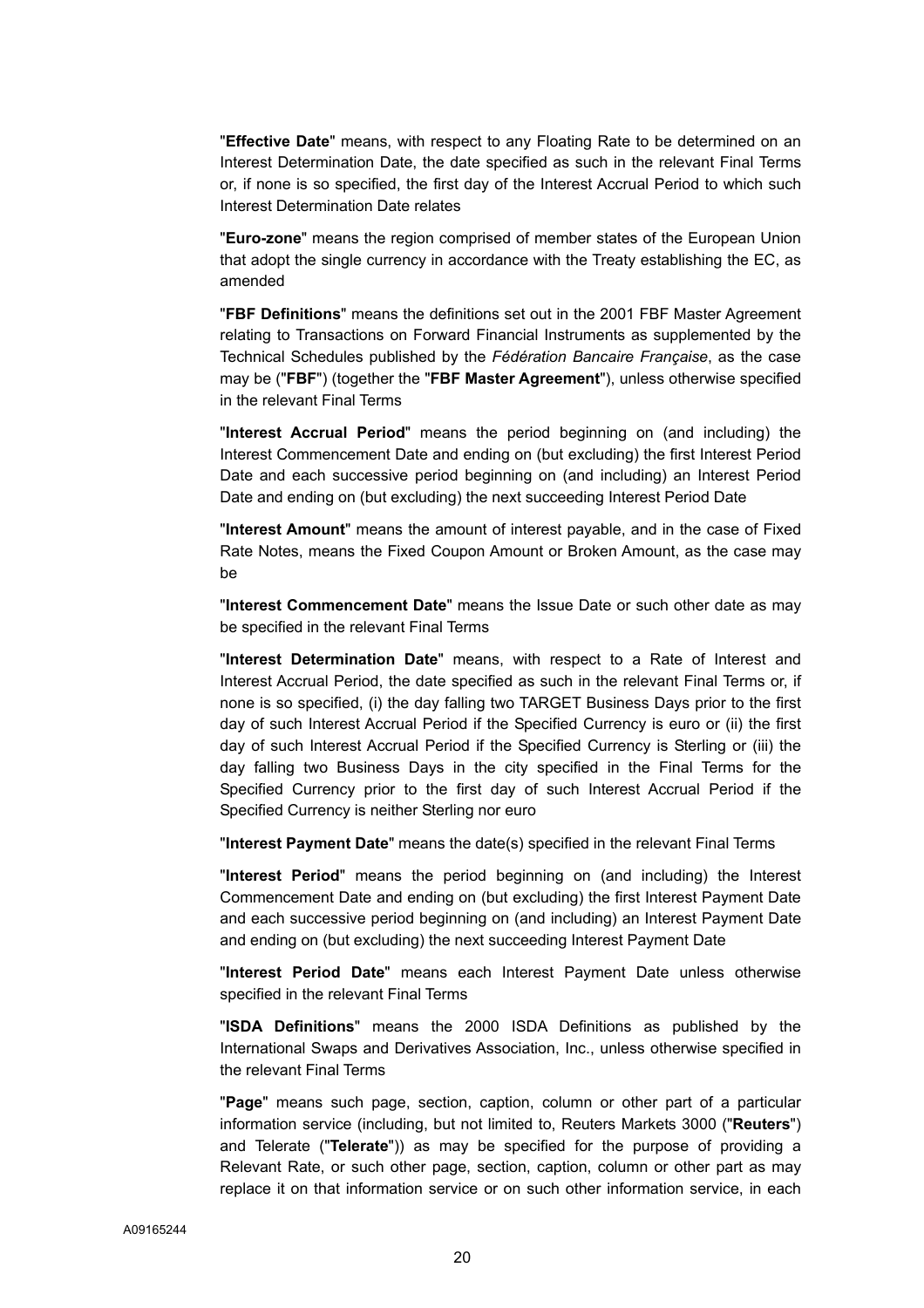case as may be nominated by the person or organisation providing or sponsoring the information appearing there for the purpose of displaying rates or prices comparable to that Relevant Rate

"**Rate of Interest**" means the rate of interest payable from time to time in respect of the Notes and that is either specified or calculated in accordance with the provisions in the relevant Final Terms

"**Reference Banks**" means the institutions specified as such in the relevant Final Terms or, if none, four major banks selected by the Calculation Agent in the interbank market (or, if appropriate, money, swap or over-the-counter index options market) that is most closely connected with the Benchmark (which, if EURIBOR is the relevant Benchmark, shall be the Euro-zone)

"**Relevant Financial Centre**" means, with respect to any Floating Rate to be determined in accordance with a Screen Rate Determination on an Interest Determination Date, the financial centre as may be specified as such in the relevant Final Terms or, if none is so specified, the financial centre with which the relevant Benchmark is most closely connected (which, in the case of EURIBOR, shall be the Euro-zone) or, if none is so connected, Paris

"**Relevant Rate**" means the Benchmark for a Representative Amount of the Specified Currency for a period (if applicable or appropriate to the Benchmark) equal to the Specified Duration commencing on the Effective Date

"**Relevant Time**" means, with respect to any Interest Determination Date, the local time in the Relevant Financial Centre specified in the relevant Final Terms or, if no time is specified, the local time in the Relevant Financial Centre at which it is customary to determine bid and offered rates in respect of deposits in the Specified Currency in the interbank market in the Relevant Financial Centre or, if no such customary local time exists, 11.00 am in the Relevant Financial Centre and for the purpose of this definition, "local time" means, with respect to Europe and the Eurozone as a Relevant Financial Centre, Brussels time

"**Representative Amount**" means, with respect to any Floating Rate to be determined in accordance with a Screen Rate Determination on an Interest Determination Date, the amount specified as such in the relevant Final Terms or, if none is specified, an amount that is representative for a single transaction in the relevant market at the time

"**Specified Currency**" means the currency specified as such in the relevant Final Terms or, if none is specified, the currency in which the Notes are denominated and

"**Specified Duration**" means, with respect to any Floating Rate to be determined in accordance with a Screen Rate Determination on an Interest Determination Date, the duration specified in the relevant Final Terms or, if none is specified, a period of time equal to the relative Interest Accrual Period, ignoring any adjustment pursuant to Condition 5(c)(ii).

(b) **Interest on Fixed Rate Notes:** Each Fixed Rate Note bears interest on its outstanding nominal amount from the Interest Commencement Date at the rate per annum (expressed as a percentage) equal to the Rate of Interest, such interest being payable in arrear on each Interest Payment Date except as otherwise provided in the relevant Final Terms.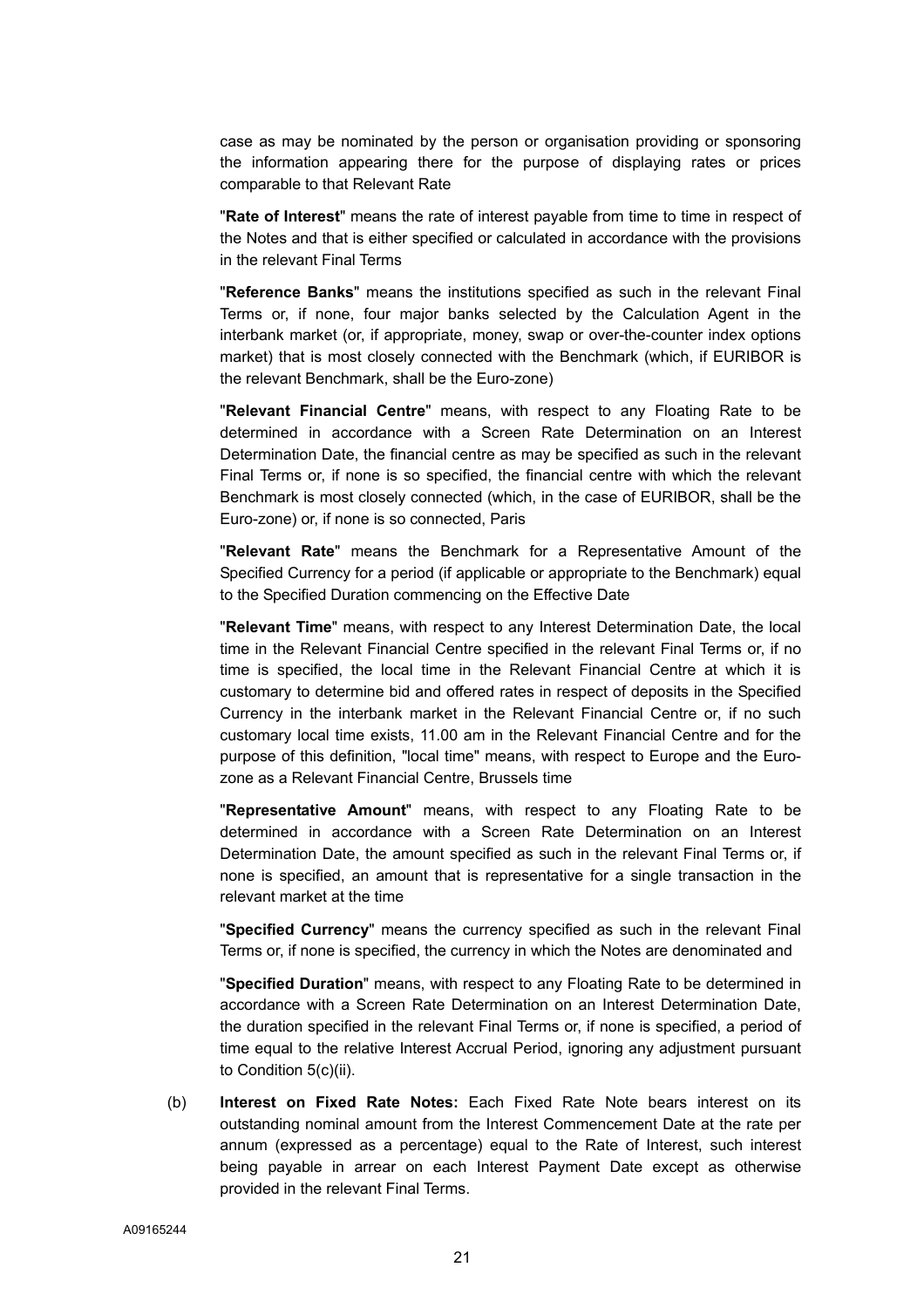If a Fixed Coupon Amount or a Broken Amount is specified in the relevant Final Terms, die amount of interest payable on each Interest Payment Date will amount to the Fixed Coupon Amount or, if applicable, the Broken Amount so specified and in the case of the Broken Amount will be payable on the particular Interest Payment Date(s) specified in the relevant Final Terms.

#### (c) **Interest on Floating Rate Notes and Index Linked Interest Notes:**

- (i) *Interest Payment Dates*: Each Floating Rate Note and Index Linked Interest Note bears interest on its outstanding nominal amount from the Interest Commencement Date at the rate per annum (expressed as a percentage) equal to the Rate of Interest, such interest being payable in arrear (except as otherwise provided in the relevant Final Terms) on each Interest Payment Date. Such Interest Payment Date(s) is/ are either shown in die relevant Final Terms as Specified Interest Payment Dates or, if no Specified Interest Payment Date(s) is/are shown in the relevant Final Terms, Interest Payment Date shall mean each date which falls the number of months or other period shown in the relevant Final Terms as the Interest Period after the preceding Interest Payment Date or, in the case of the first Interest Payment Date, after the Interest Commencement Date.
- (ii) *Business Day Convention*: If any date referred to in these Conditions that is specified to be subject to adjustment in accordance with a Business Day Convention would otherwise fall on a day that is not a Business Day, then, if the Business Day Convention specified is (A) the Floating Rate Business Day Convention, such date shall be postponed to the next day that is a Business Day unless it would thereby fall into the next calendar month, in which event (x) such date shall be brought forward to the immediately preceding Business Day and (y) each subsequent such date shall be the last Business Day of the month in which such date would have fallen had it not been subject to adjustment, (B) the Following Business Day Convention, such date shall be postponed to the next day that is a Business Day, (C) the Modified Following Business Day Convention, such date shall be postponed to the next day that is a Business Day unless it would thereby fall into the next calendar month, in which event such date shall be brought forward to the immediately preceding Business Day or (D) the Preceding Business Day Convention, such date shall be brought forward to the immediately preceding Business Day.
- (iii) *Rate of Interest for Floating Rate Notes*: The Rate of Interest in respect of Floating Rate Notes for each Interest Accrual Period shall be determined in the manner specified in the relevant Final Terms and the provisions below relating to either FBF Determination, ISDA Determination or Screen Rate Determination shall apply, depending upon which is specified in the relevant Final Terms.
	- (A) *FBF Determination for Floating Rate Notes*:

Where FBF Determination is specified in the relevant Final Terms as the manner in which the Rate of Interest is to be determined, the Rate of Interest for each Interest Accrual Period shall be determined by the Calculation Agent as a rate equal to the relevant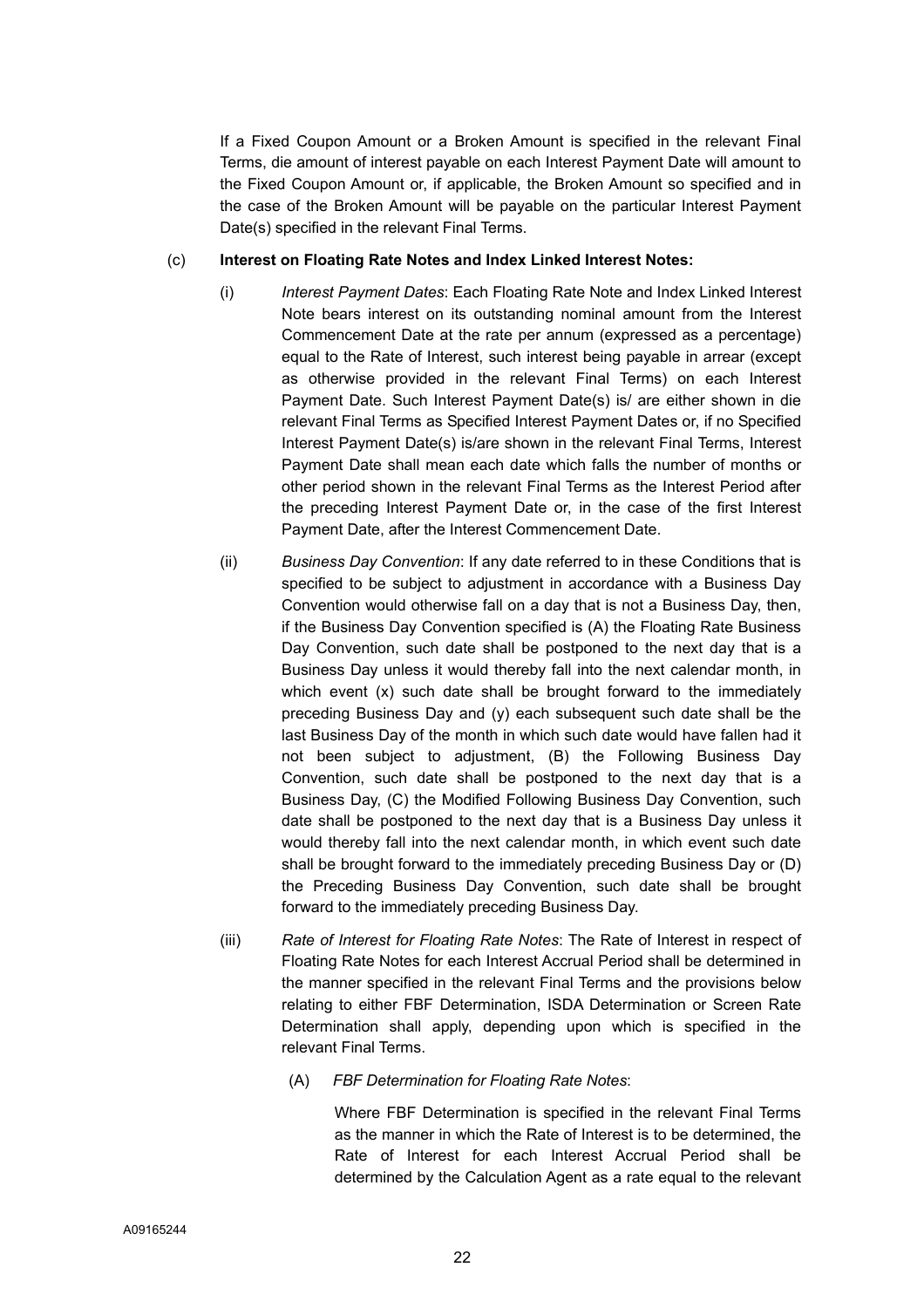FBF Rate plus or minus (as indicated in the relevant Final Terms) the Margin (if any). For the purposes of this sub-paragraph (A), "FBF Rate" for an Interest Accrual Period means a rate equal to the Floating Rate that would be determined by the Calculation Agent under a Transaction under the terms of an agreement incorporating the FBF Definitions and under which:

- (a) the Floating Rate is as specified in the relevant Final Terms and
- (b) the relevant Floating Rate Determination Date (*Date de Détermination du Taux Variable*) is the first day of that Interest Accrual Period unless otherwise specified in the relevant Final Terms.

For the purposes of this sub-paragraph (A), "**Floating Rate**", "**Calculation Agent**", "**Floating Rate Determination Date**" (*Date de Détermination du Taux Variable*) and "**Transaction**" have the meanings given to those terms in the FBF Definitions, provided that "**Euribor**" means the rate calculated for deposits in Euro which appears on Telerate Page 248, as more fully described in the relevant Final Terms.

(B) *ISDA Determination for Floating Rate Notes*:

Where ISDA Determination is specified in the relevant Final Terms as the manner in which the Rate of Interest is to be determined, the Rate of Interest for each Interest Accrual Period shall be determined by the Calculation Agent as a rate equal to the relevant ISDA Rate plus or minus (as indicated in the relevant Final Terms) the Margin (if any). For the purposes of this sub-paragraph (A), "**ISDA Rate**" for an Interest Accrual Period means a rate equal to the Floating Rate that would be determined by the Calculation Agent under a Swap Transaction under the terms of an agreement incorporating the ISDA Definitions and under which:

- (a) the Floating Rate Option is as specified in the relevant Final Terms;
- (b) the designated Maturity is a period specified in the relevant Final Terms; and
- (c) the relevant Reset Date is the first day of that Interest Accrual Period unless otherwise specified in the relevant Final Terms.

For the purposes of this sub-paragraph (A), "**Floating Rate**", "**Calculation Agent**", "**Floating Rate Option**", "**designated Maturity**", "**Reset Date**" and "**Swap Transaction**" have the meanings given to those terms in the ISDA Definitions.

(C) *Screen Rate Determination for Floating Rate Notes:* 

Where Screen Rate Determination is specified in the relevant Final Terms as the manner in which the Rate of Interest is to be determined, the Rate of Interest for each Interest Accrual Period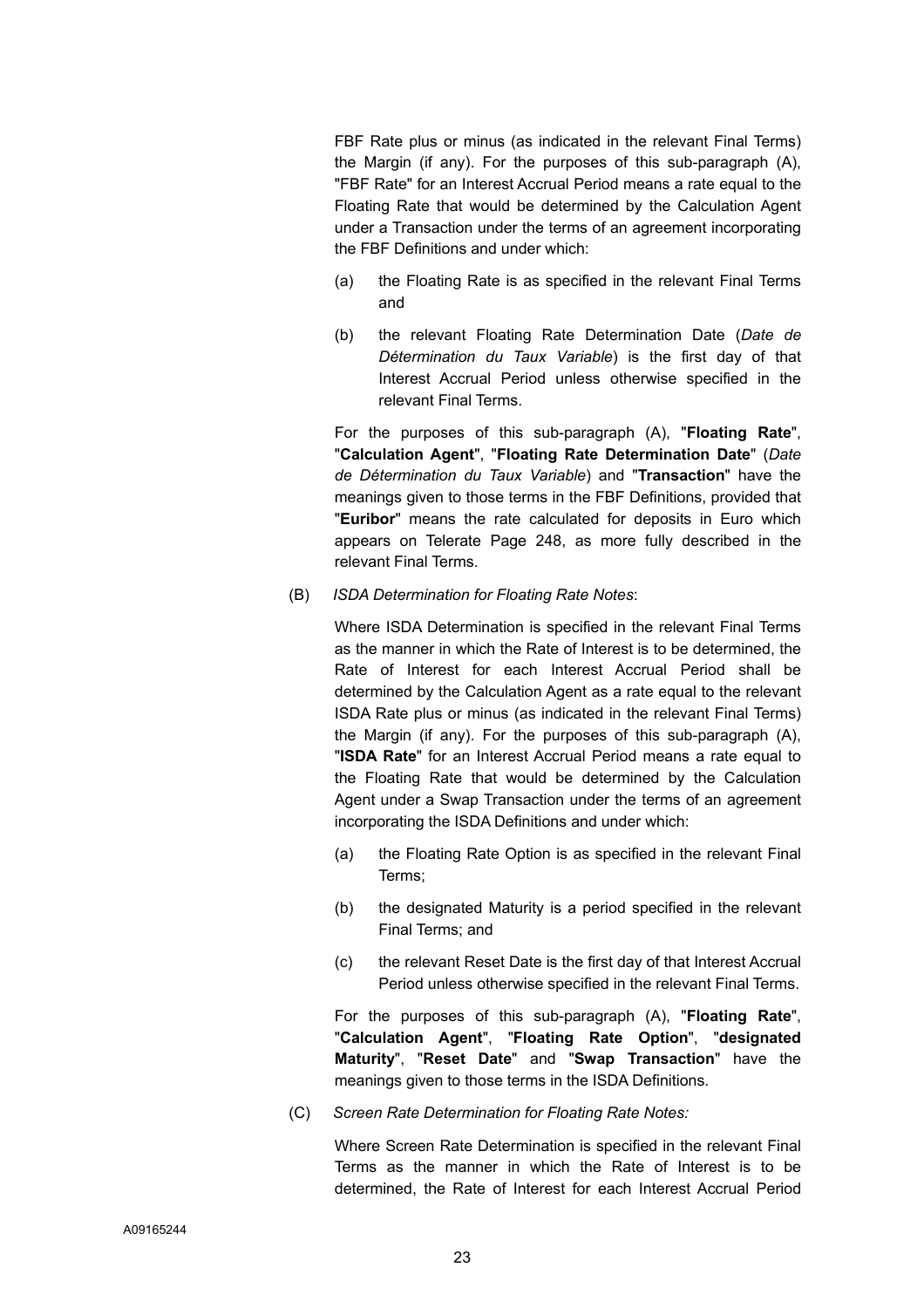shall be determined by the Calculation Agent at or about the Relevant Time on the Interest Determination Date in respect of such Interest Accrual Period in accordance with the following:

- (a) if the Primary Source for Floating Rate is a Page, subject as provided below, the Rate of Interest shall be:
	- (i) the Relevant Rate (where such Relevant Rate on such Page is a composite quotation or is customarily supplied by one entity) or
	- (ii) the arithmetic mean of the Relevant Rates of the persons whose Relevant Rates appear on that Page,

in each case appearing on such Page at the Relevant Time on the Interest Determination Date

- (b) if the Primary Source for the Floating Rate is Reference Banks or if sub-paragraph (a)(i) or (a)(ii) applies and the Page is not available at the 7Relevant Time on the Interest Determination Date, or if sub-paragraph (a)(i) applies and no Relevant Rate appears on the Page at the Relevant Time on the Interest Determination Date or if sub-paragraph (a)(ii) applies and fewer than two Relevant Rates appear on the Page at the Relevant Time on the Interest Determination Date, subject as provided below, the Rate of Interest shall be the arithmetic mean of the Relevant Rates that each of the Reference Banks is quoting to leading banks in the Relevant Financial Centre at the Relevant Time on the Interest Determination Date, as determined by the Calculation Agent and
- (c) if paragraph (b) above applies and the Calculation Agent determines that fewer than two Reference Banks are so quoting Relevant Rates, subject as provided below, the Rate of Interest shall be the arithmetic mean of the rates per annum (expressed as a percentage) that the Calculation Agent determines to be the rates (being the nearest equivalent to the Benchmark) in respect of a Representative Amount of the Specified Currency that at least two out of five leading banks selected by the Calculation Agent in the principal financial centre of the country of the Specified Currency or, if the Specified Currency is euro, in the eurozone as selected by the Calculation Agent (the "Principal Financial Centre") are quoting at or about the Relevant Time on the date on which such banks would customarily quote such rates for a period commencing on the Effective Date for a period equivalent to the Specified Duration (I) to leading banks carrying on business in Europe, or (if the Calculation Agent determines that fewer than two of such banks are so quoting to leading banks in Europe) (II) to leading banks carrying on business in the Principal Financial Centre; except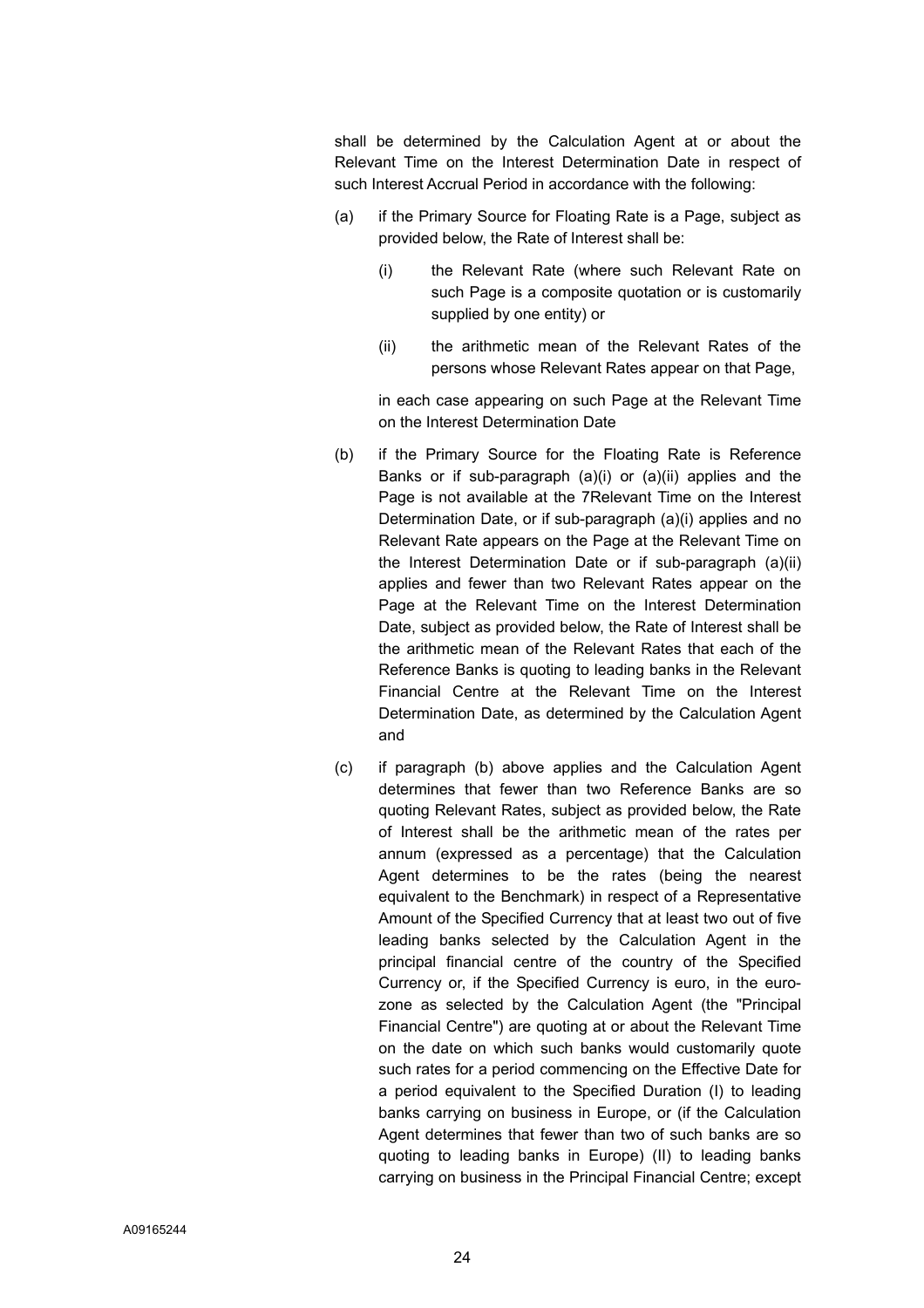that, if fewer than two of such banks are so quoting to leading banks in the Principal Financial Centre, the Rate of Interest shall be the Rate of Interest determined on the previous Interest Determination Date (after readjustment for any difference between any Margin, Rate Multiplier or Maximum or Minimum Rate of Interest applicable to the preceding Interest Accrual Period and to the relevant Interest Accrual Period).

- (iv) *Rate of Interest for Index Linked Interest Notes*: The Rate of Interest in respect of Index Linked Interest Notes for each Interest Accrual Period shall be determined in the manner specified in the relevant Final Terms and interest will accrue by reference to an Index or Formula as specified in the relevant Final Terms.
- (d) **Zero Coupon Notes:** Where a Note the Interest Basis of which is specified to be Zero Coupon is repayable prior to the Maturity Date and is not paid when due, the amount due and payable prior to the Maturity Date shall be the Early Redemption Amount of such Note. As from the Maturity Date, the Rate of Interest for any overdue principal of such a Note shall be a rate per annum (expressed as a percentage) equal to the Amortisation Yield (as described in Condition 6(e)(i)(B)).
- (e) **Dual Currency Notes:** In the case of Dual Currency Notes, if the rate or amount of interest falls to be determined by reference to a Rate of Exchange or a method of calculating a Rate of Exchange, the rate or amount of interest payable shall be determined in the manner specified in the relevant Final Terms.
- (f) **Partly Paid Notes:** In the case of Partly Paid Notes (other than Partly Paid Notes which are Zero Coupon Notes), interest will accrue as aforesaid on the paid-up nominal amount of such Notes and otherwise as specified in the relevant Final **Terms**
- (g) **Accrual of Interest:** Interest shall cease to accrue on each Note on the due date for redemption unless (i) in the case of Dematerialised Notes, on such due date or (ii) in the case of Materialised Notes, upon due presentation, payment is improperly withheld or refused, in which event interest shall continue to accrue (as well after as before judgement) at the Rate of Interest in the manner provided in this Condition 5 to the Relevant Date.
- (h) **Deferral of Interest:** In the case of Subordinated Notes, interest shall be payable on each Compulsory Interest Payment Date (as defined below) in respect of the interest accrued in the Interest Period ending on the day immediately preceding such date. On any Optional Interest Payment Date (as defined below) there may be paid (if the Issuer so elects) the interest accrued in the Interest Period ending on the day immediately preceding such date but the Issuer shall not have any obligation to make such payment and any such failure to pay shall not constitute a default under the Notes or for any other purpose. Notice of any Optional Interest Payment Date shall (for so long as the rules of, or applicable to, any Regulated Market so require) be given to the Noteholders in accordance with Condition 15 and to the relevant Regulated Market. Such notice shall be given at least seven days prior to the relevant Optional Interest Payment Date(s). Any interest not paid on an Optional Interest Payment Date shall, so long as the same remains unpaid, constitute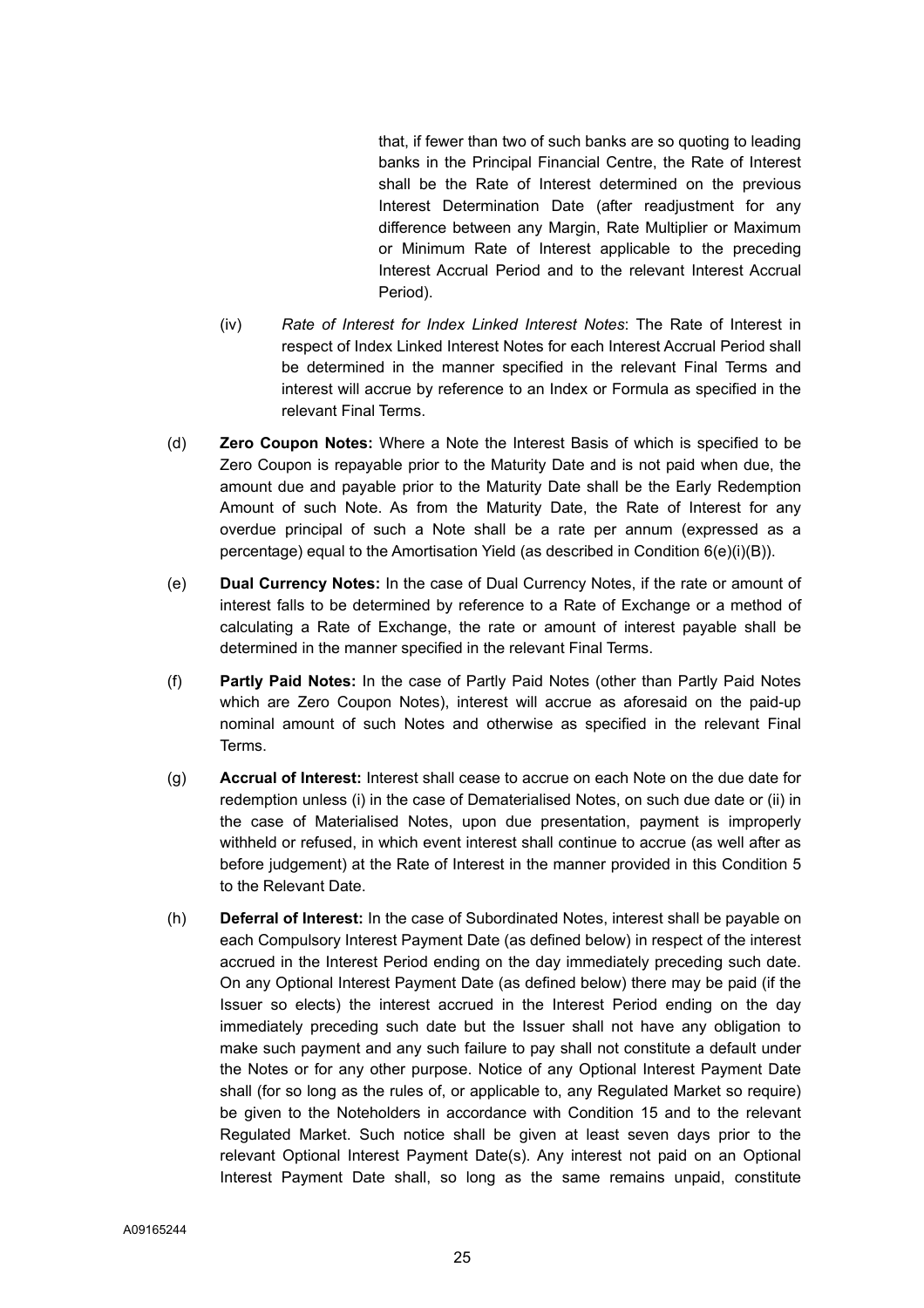"**Arrears of Interest**" which term shall include interest on such unpaid interest as referred to below. Arrears of Interest may, at the option of the Issuer, be paid in whole or in part at any time upon the expiration of not less than seven days' notice to such effect given to the Noteholders in accordance with Condition 15 but all Arrears of Interest on all Undated Subordinated Notes outstanding shall become due in full on whichever is the earliest of:

- (i) the Interest Payment Date immediately following the date upon which the General Meeting of shareholders passed a resolution to pay a dividend on the ordinary share capital of the Issuer and
- (ii) a judgement rendered by any competent court declaring the transfer of the whole of the business (*cession totale de l'entreprise*) or the judicial liquidation (*liquidation judiciaire*) of the Issuer or (b) the liquidation of the Issuer for any other reason.

If notice is given by the Issuer of its intention to pay the whole or part of Arrears of Interest, the Issuer shall be obliged to do so upon the expiration of such notice. When Arrears of Interest are paid in part, each such payment shall be applied in or towards satisfaction of the full amount of the Arrears of Interest accrued in respect of the earliest Interest Period in respect of which Arrears of Interest have accrued and have not been paid in full. Arrears of Interest shall (to the extent permitted by law) bear interest accruing (but only, in accordance with Article 1154 of the Civil Code, after such interest has accrued for a period of one year) and compounding on the basis of the exact number of days which have elapsed at the prevailing rate of interest on the Undated Subordinated Notes in respect of each relevant Interest Period. For these purposes the following expressions have the following meanings:

"**Compulsory Interest Payment Date**" means any Interest Payment Date unless at the General Meeting of the shareholders of the Issuer immediately preceding such date which was required to approve the annual accounts of the Issuer for the fiscal year ended prior to such General Meeting, no resolution was passed to pay a dividend on the ordinary share capital of the Issuer in respect of such previous fiscal year.

"**Optional Interest Payment Date**" means any Interest Payment Date, as the case may be, other than a Compulsory Interest Payment Date.

## (i) **Margin, Maximum/Minimum Rates of Interest, Instalment Amounts and Redemption Amounts, Rate Multipliers and rounding:**

- (i) If any Margin or Rate Multiplier is specified in the relevant Final Terms (either (x) generally, or (y) in relation to one or more Interest Accrual Periods), an adjustment shall be made to all Rates of Interest, in the case of (x), or the Rates of Interest for the specified Interest Accrual Periods, in the case of (y), calculated in accordance with Condition 5(c) above by adding (if a positive number) or subtracting the absolute value (if a negative number) of such Margin or multiplying by such Rate Multiplier, subject always to the next paragraph
- (ii) If any Maximum or Minimum Rate of Interest, Instalment Amount or Redemption Amount is specified in the relevant Final Terms, then any Rate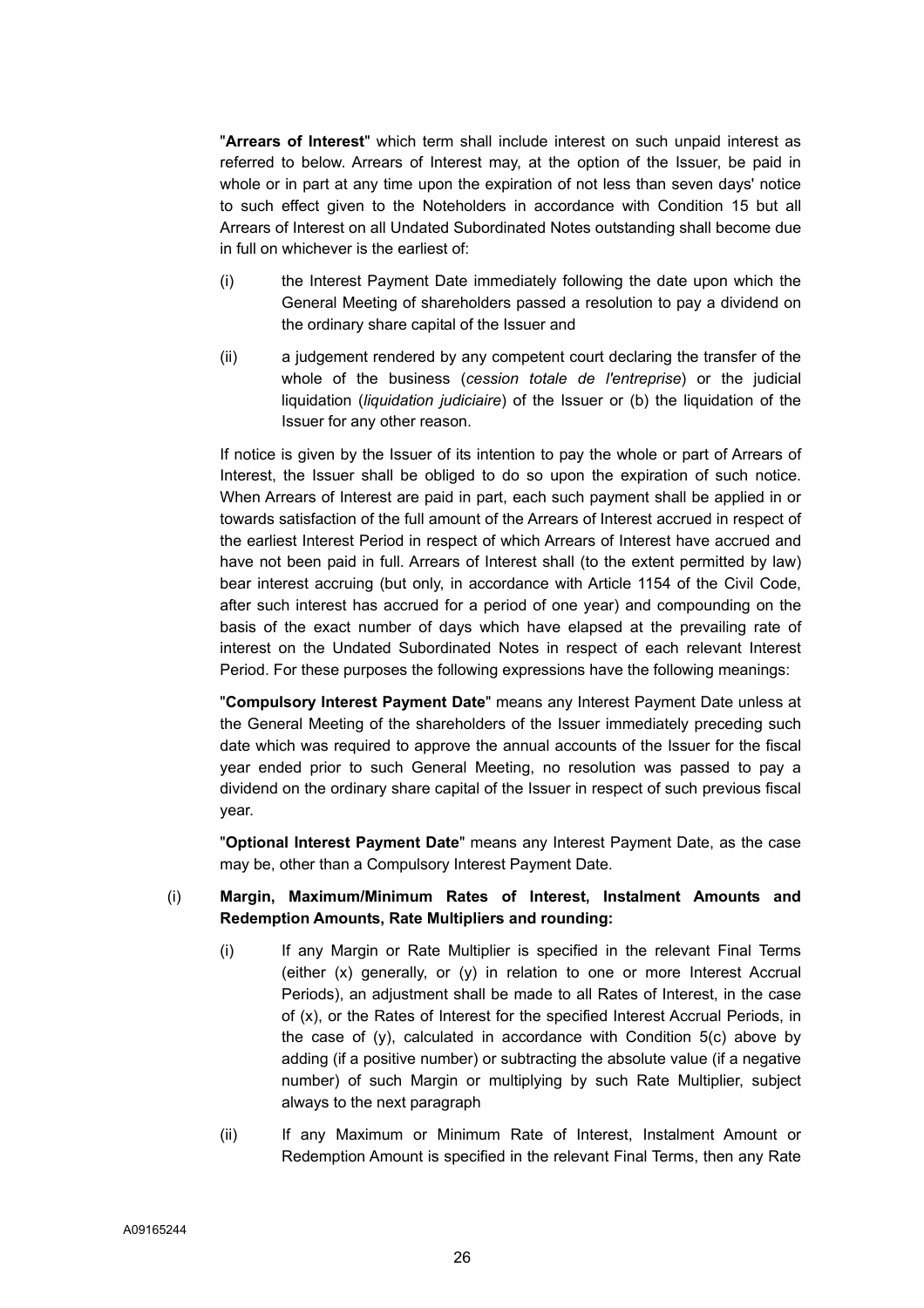of Interest, Instalment Amount or Redemption Amount shall be subject to such maximum or minimum, as the case may be

- (iii) For the purposes of any calculations required pursuant to these Conditions (unless otherwise specified), (x) all percentages resulting from such calculations shall be rounded, if necessary, to the nearest one hundredthousandth of a percentage point (with halves being rounded up), (y) all figures shall be rounded to seven significant figures (with halves being rounded up) and (z) all currency amounts that fall due and payable shall be rounded to the nearest unit of such currency (with halves being rounded up), save in the case of yen, which shall be rounded down to the nearest yen. For these purposes "unit" means the lowest amount of such currency that is available as legal tender in the country(ies) of such currency.
- (j) **Calculations:** The amount of interest payable in respect of any Note for any period shall be calculated by multiplying the product of the Rate of Interest and the outstanding nominal amount of such Note by the Day Count Fraction, unless an Interest Amount (or a formula for its calculation) is specified in respect of such period, in which case the amount of interest payable in respect of such Note for such period shall equal such Interest Amount (or be calculated in accordance with such formula). Where any Interest Period comprises two or more Interest Accrual Periods, the amount of interest payable in respect of such Interest Period shall be the sum of the amounts of interest payable in respect of each of those Interest Accrual Periods.
- (k) **Determination and publication of Rates of Interest, Interest Amounts, Final Redemption Amounts, Optional Redemption Amounts, Early Redemption Amounts and Instalment Amounts:** As soon as practicable after the relevant time on such date as the Calculation Agent may be required to calculate any rate or amount, obtain any quotation or make any determination or calculation, it shall determine such rate and calculate the Interest Amounts in respect of each Specified Denomination of the Notes for the relevant Interest Accrual Period, calculate the Final Redemption Amount, Optional Redemption Amount, Early Redemption Amount or Instalment Amount, obtain such quotation or make such determination or calculation, as the case may be, and cause the Rate of Interest and the Interest Amounts for each Interest Period and the relevant Interest Payment Date and, if required to be calculated, the Final Redemption Amount, Optional Redemption Amount, Early Redemption Amount or any Instalment Amount, to be notified to the Fiscal Agent, the Issuer, each of the Paying Agents, the Noteholders, any other Calculation Agent appointed in respect of the Notes that is to make a further calculation upon receipt of such information and, if the Notes are listed and admitted to trading on a Regulated Market and the rules of, or applicable to, such Regulated Market so require, such Regulated Market as soon as possible after their determination but in no event later than (i) the commencement of the relevant Interest Period, if determined prior to such time, in the case of notification to such exchange of a Rate of Interest and Interest Amount, or (ii) in all other cases, the fourth Business Day after such determination. Where any Interest Payment Date or Interest Period Date is subject to adjustment pursuant to Condition  $5(c)(ii)$ , the Interest Amounts and the Interest Payment Date so published may subsequently be amended (or appropriate alternative arrangements made by way of adjustment) without notice in the event of an extension or shortening of the Interest Period. If the Notes become due and payable under Condition 9, the accrued interest and the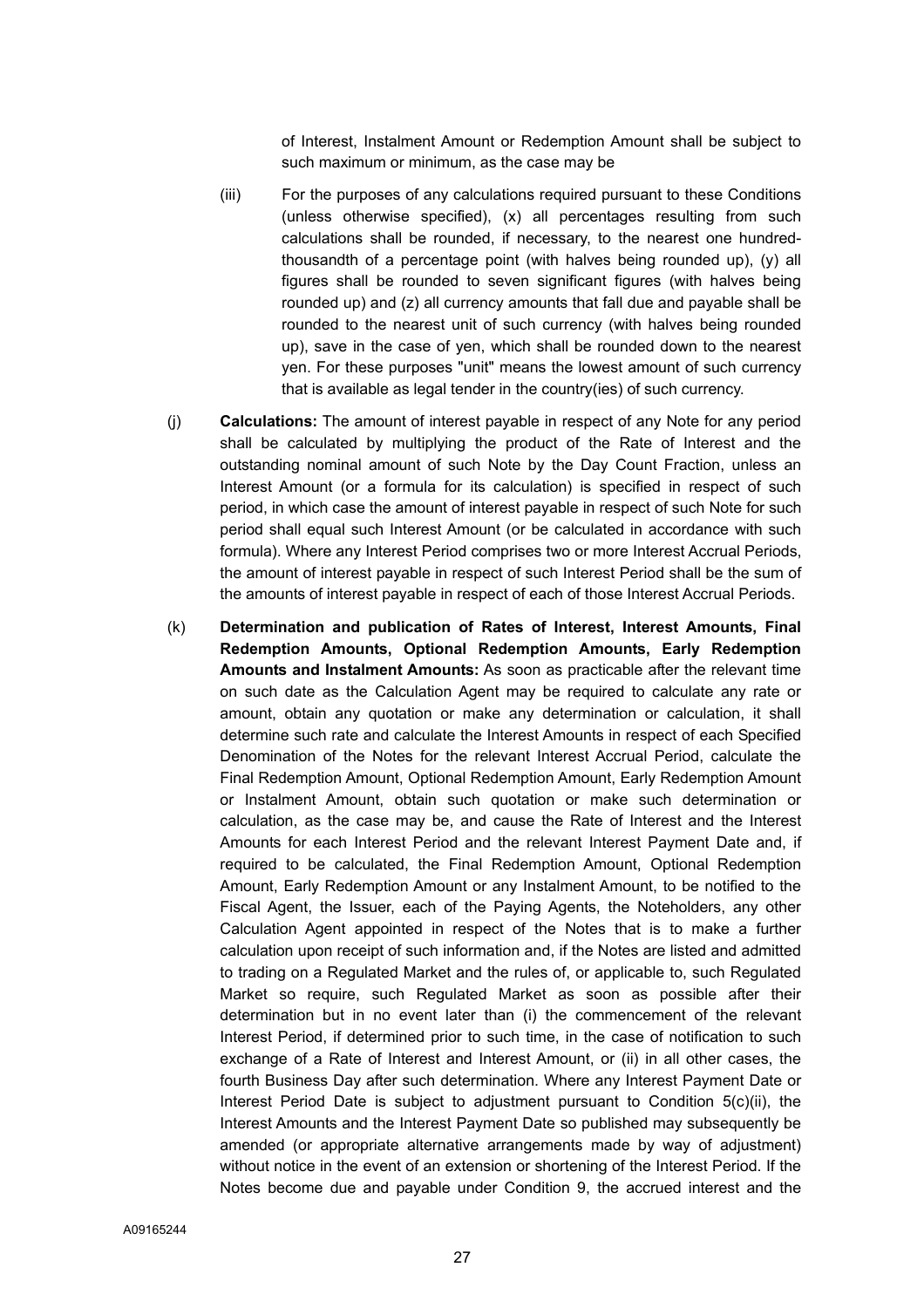Rate of Interest payable in respect of the Notes shall nevertheless continue to be calculated as previously in accordance with this Condition but no publication of the Rate of Interest or the Interest Amount so calculated need be made. The determination of any rate or amount, the obtaining of each quotation and the making of each determination or calculation by the Calculation Agent(s) shall (in the absence of manifest error) be final and binding upon all parties.

(l) **Calculation Agent and Reference Banks:** The Issuer shall procure that there shall at all times be four Reference Banks (or such other number as may be required) with offices in the Relevant Financial Centre and one or more Calculation Agents if provision is made for them in the relevant Final Terms and for so long as any Note is outstanding. If any Reference Bank (acting through its relevant office) is unable or unwilling to continue to act as a Reference Bank, then the Issuer shall appoint another Reference Bank with an office in the Relevant Financial Centre to act as such in its place. Where more than one Calculation Agent is appointed in respect of the Notes, references in these Conditions to the Calculation Agent shall be construed as each Calculation Agent performing its respective duties under the Conditions. If the Calculation Agent is unable or unwilling to act as such or if the Calculation Agent fails duly to establish the Rate of Interest for an Interest Period or Interest Accrual Period or to calculate any Interest Amount, Instalment Amount, Final Redemption Amount, Early Redemption Amount or Optional Redemption Amount, as the case may be, or to comply with any other requirement, the Issuer shall appoint a leading bank or investment banking firm engaged in the interbank market (or, if appropriate, money, swap or over-the-counter index options market) that is most closely connected with the calculation or determination to be made by the Calculation Agent (acting through its principal office or any other office actively involved in such market) to act as such in its place. The Calculation Agent may not resign its duties without a successor having been appointed as aforesaid. So long as the Notes are listed and admitted to trading on any Regulated Market and the rules of, or applicable to, that Regulated Market so require, notice of any change of Calculation Agent shall be given in accordance with Condition 15.

## **6 Redemption, Purchase and Options**

- (a) **Final Redemption:** Unless previously redeemed, or purchased and cancelled as provided below or its maturity is extended pursuant to any option provided by the relevant Final Terms including any Issuer's option in accordance with Condition 6(c) or any Noteholders' option in accordance with Condition 6(d), each Note shall be finally redeemed on the Maturity Date specified in the relevant Final Terms at its Final Redemption Amount (which, unless otherwise provided, is its nominal amount) or, in the case of a Note falling within Condition 6(b) below, its final Instalment Amount.
- (b) **Redemption by Instalments:** Unless previously redeemed, purchased and cancelled as provided in this Condition 6 or the relevant Instalment Date (being one of the dates so specified in the relevant Final Terms) is extended pursuant to any Issuer's or Noteholder's option in accordance with Condition 6(c) or 6(d), each Note that provides for Instalment Dates and Instalment Amounts shall be partially redeemed on each Instalment Date at the related Instalment Amount specified in the relevant Final Terms. The outstanding nominal amount of each such Note shall be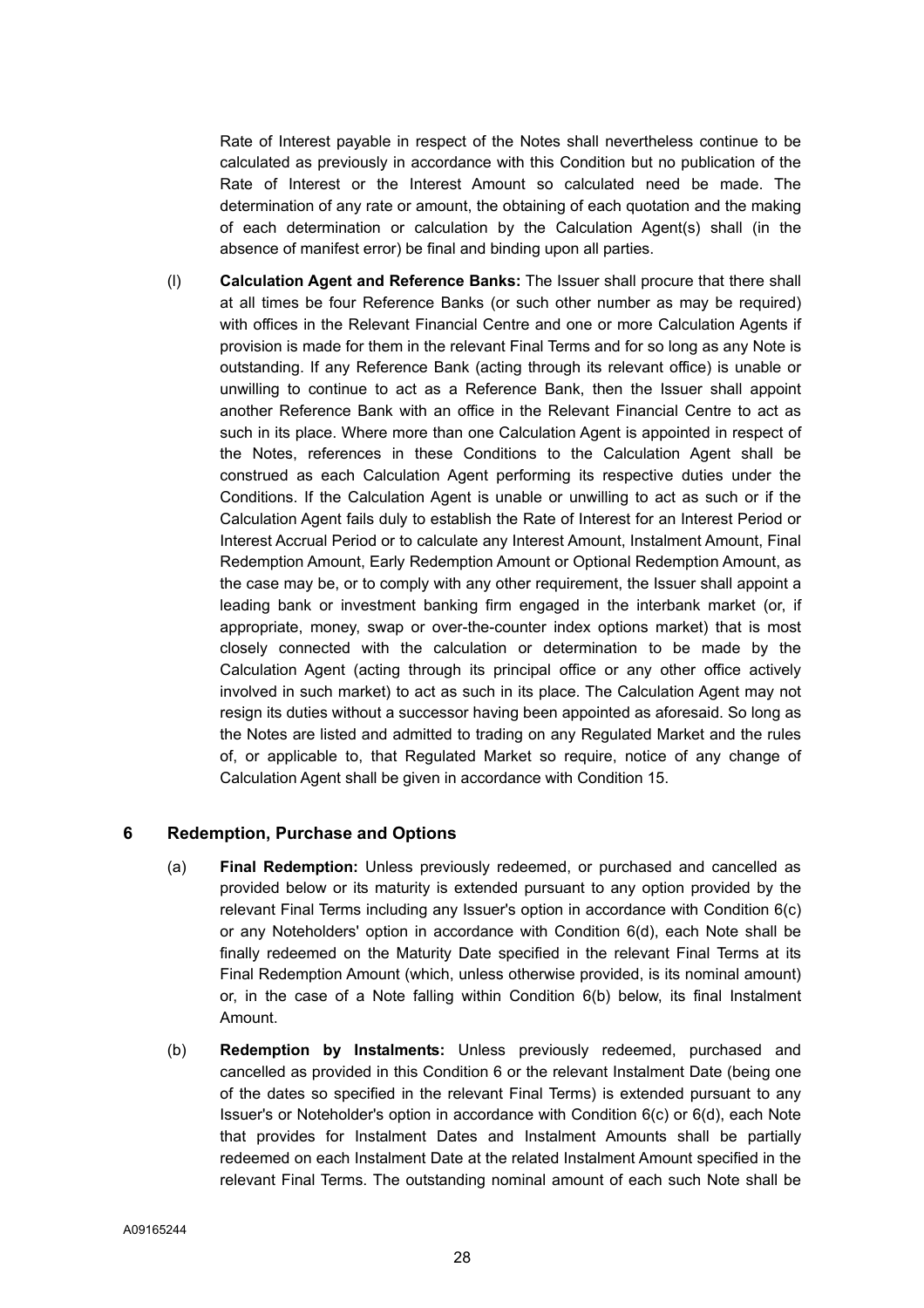reduced by the Instalment Amount (or, if such Instalment Amount is calculated by reference to a proportion of the nominal amount of such Note, such proportion) for all purposes with effect from the related Instalment Date, unless payment of the Instalment Amount is improperly withheld or refused (i) in the case of Dematerialised Notes, on the due date for such payment or (ii) in the case of Materialised Notes, on presentation of the related Receipt, in which case, such amount shall remain outstanding until the Relevant Date relating to such Instalment Amount.

(c) **Redemption at the option of the Issuer, exercise of Issuer's options and partial redemption:** If a Call Option is specified in the relevant Final Terms, the Issuer may, subject to compliance by the Issuer with all the relevant laws, regulations and directives and on giving not less than 15 nor more than 30 days' irrevocable notice in accordance with Condition 15 to the Noteholders (or such other notice period as may be specified in the relevant Final Terms) redeem, or exercise any Issuer's option (as may be described) in relation to, all or, if so provided, some, of the Notes on any Optional Redemption Date or Option Exercise Date, as the case may be. Any such redemption of Notes shall be at their Optional Redemption Amount together with interest accrued to the date fixed for redemption (including, where applicable, any Arrears of Interest), if any. Any such redemption or exercise must relate to Notes of a nominal amount at least equal to the minimum nominal amount to be redeemed specified in the relevant Final Terms and no greater than the maximum nominal amount to be redeemed specified in the relevant Final Terms.

All Notes in respect of which any such notice is given shall be redeemed, or the Issuer's option shall be exercised, on the date specified in such notice in accordance with this Condition.

In the case of a partial redemption or a partial exercise of an Issuer's option in respect of Materialised Notes, the notice to holders of such Materialised Notes shall also contain the number of the Definitive Materialised Bearer Notes to be redeemed or in respect of which such option has been exercised, which shall have been drawn in such place and in such manner as may be fair and reasonable in the circumstances, taking account of prevailing market practices, subject to compliance with any applicable laws and requirements of the Regulated Market on which the Notes are listed and admitted to trading, as the case may be.

In the case of a partial redemption of or a partial exercise of an Issuer's option in respect of Dematerialised Notes of any Series, the redemption may be effected, at the option of the Issuer, either (i) by reducing the nominal amount of all such Dematerialised Notes in proportion to the aggregate nominal amount redeemed or (ii) by redeeming in full some only of such Dematerialised Notes and, in such latter case, the choice between those Dematerialised Notes that will be fully redeemed and those Dematerialised Notes that will not be redeemed shall be made in accordance with Article R.213-16 of the *Code monédtaire et financier* and the provisions of the relevant Final Terms, subject to compliance with any other applicable laws and requirements of the Regulated Market on which the Notes are listed and admitted to trading.

So long as the Notes are listed and admitted to trading on a Regulated Market, the Issuer shall, once in each year in which there has been a partial redemption of the Notes, cause to be published in a leading newspaper with general circulation in the city where the Regulated Market on which such Notes are listed and admitted to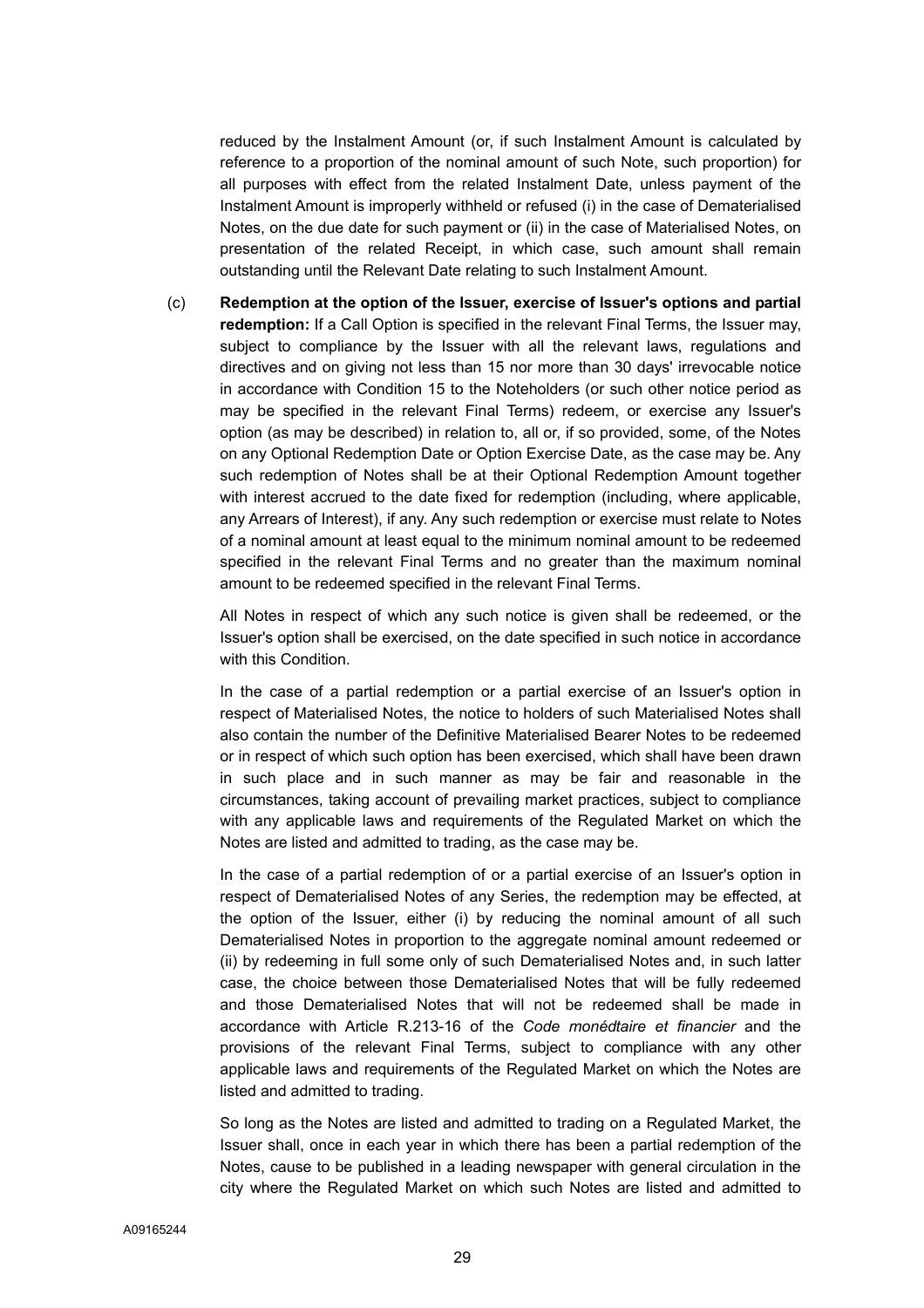trading is located, which in the case of Euronext Paris S.A. is expected to be La Tribune, a notice specifying the aggregate nominal amount of Notes outstanding and, in the case of Materialised Notes, a list of any Definitive Materialised Bearer Notes drawn for redemption but not surrendered.

(d) **Redemption at the option of Noteholders and exercise of Noteholders' options:** If a Put Option is specified in the relevant Final Terms for a Series of Notes, the Issuer shall, at the option of the Noteholder, upon the Noteholder giving not less than 15 nor more than 30 days' notice to the Issuer (or such other notice period as may be specified in the relevant Final Terms) redeem the relevant Note(s) on the Optional Redemption Date(s) at its Optional Redemption Amount together with interest accrued to the date fixed for redemption including, where applicable, any Arrears of Interest.

To exercise such option or any other Noteholders' option that may be set out in the relevant Final Terms (which must be exercised on an Option Exercise Date) the Noteholder must deposit with a Paying Agent at its specified office a duly completed option exercise notice (the "Exercise Notice") in the form obtained from any Paying Agent, within the notice period. In the case of Materialised Bearer Notes, the Exercise Notice shall have attached to it the relevant Notes (together with all unmatured Receipts and Coupons and unexchanged Talons). In the case of Dematerialised Notes, the Noteholder shall transfer, or cause to be transferred, the Dematerialised Notes to be redeemed to the account of the Paris Paying Agent as specified in the Exercise Notice. No option so exercised and, where applicable, no Note so deposited or transferred, may be withdrawn without the prior consent of the Issuer.

## (e) **Early Redemption:**

## (i) *Zero Coupon Notes*:

- (A) The Early Redemption Amount payable in respect of any Zero Coupon Note, the Early Redemption Amount of which is not linked to an index and/or a formula, upon redemption of such Note pursuant to Condition 6(f) or Condition 6(j) or upon it becoming due and payable as provided in Condition 9 shall be the Amortised Nominal Amount (calculated as provided below) of such Note unless otherwise specified in the relevant Final Terms.
- (B) Subject to the provisions of sub-paragraph (C) below, the Amortised Nominal Amount of any such Note shall be the scheduled Final Redemption Amount of such Note on the Maturity Date discounted at a rate per annum (expressed as a percentage) equal to the Amortisation Yield (which, if none is shown in the relevant Final Terms, shall be such rate as would produce an Amortised Nominal Amount equal to the issue price of the Notes if they were discounted back to their issue price on the Issue Date) compounded annually.
- (C) If the Early Redemption Amount payable in respect of any such Note upon its redemption pursuant to Condition 6(f) or Condition 6(j) or upon it becoming due and payable as provided in Condition 9 is not paid when due, the Early Redemption Amount due and payable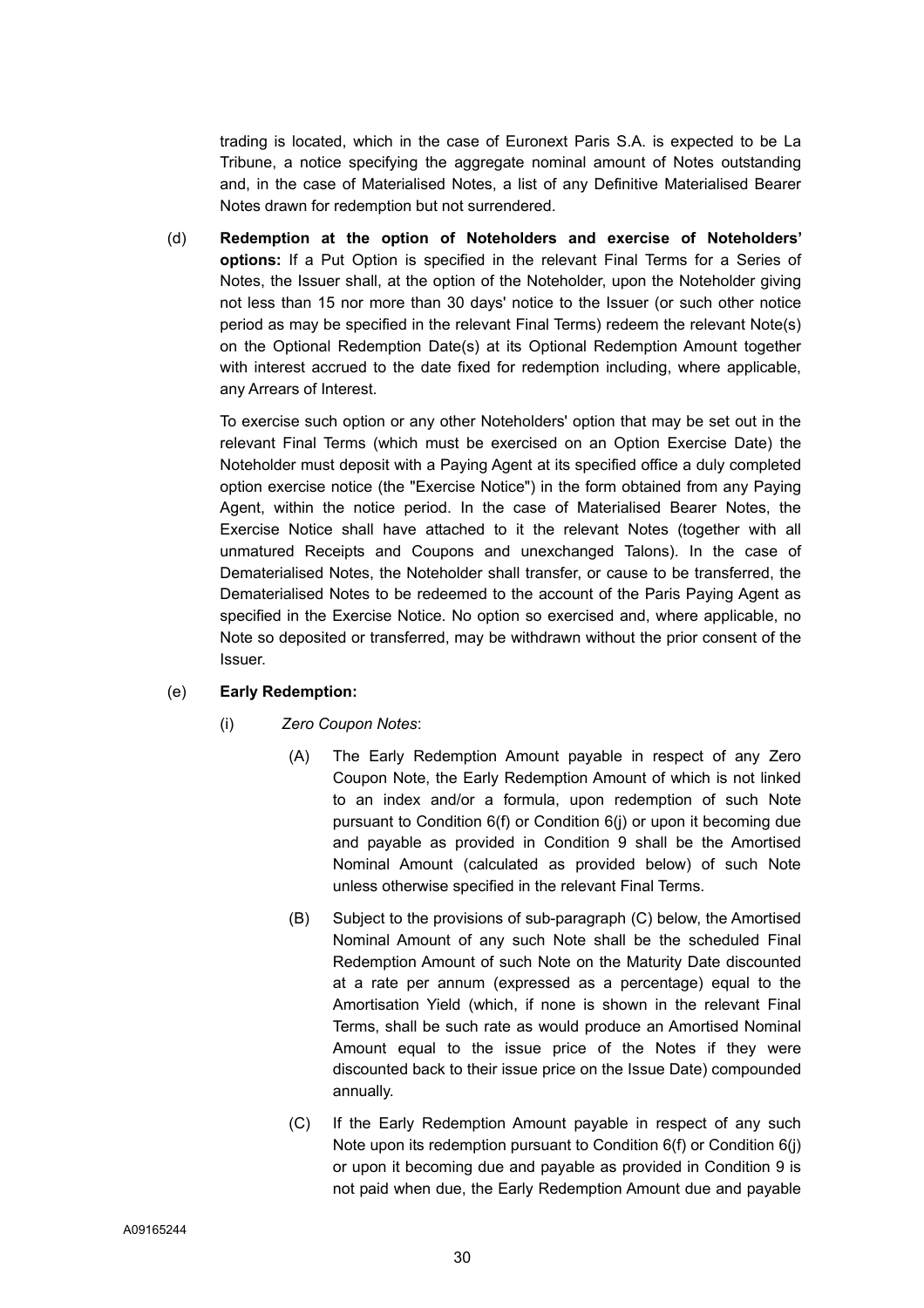in respect of such Note shall be the Amortised Nominal Amount of such Note as defined in sub-paragraph (B) above, except that such sub-paragraph shall have effect as though the date on which the Amortised Nominal Amount becomes due and payable were the Relevant Date. The calculation of the Amortised Nominal Amount in accordance with this sub-paragraph shall continue to be made (as well after as before judgement) until the Relevant Date, unless the Relevant Date falls on or after the Maturity Date, in which case the amount due and payable shall be the scheduled Final Redemption Amount of such Note on the Maturity Date together with any interest that may accrue in accordance with Condition 5(d).

Where such calculation is to be made for a period of less than one year, it shall be made on the basis of the Day Count Fraction shown in the relevant Final Terms.

(ii) *Other Notes*:

The Early Redemption Amount payable in respect of any Note (other than Notes described in (i) above), upon redemption of such Note pursuant to Condition 6(f) or Condition 6(g), or upon it becoming due and payable as provided in Condition 9 shall be the Final Redemption Amount together with interest accrued to the date fixed for redemption (including, where applicable, any Arrears of Interest) unless otherwise specified in the relevant Final Terms.

#### (f) **Redemption for Taxation Reasons:**

- (i) If, by reason of any change in, or any change in the official application or interpretation of, French law, becoming effective after the Issue Date, the Issuer would on the occasion of the next payment of principal or interest due in respect of the Notes, not be able to make such payment without having to pay additional amounts as specified under Condition 8 below, and such obligation cannot be avoided by the Issuer taking reasonable measures available to it, the Issuer may, at its option, on any Interest Payment Date or, if so specified in the relevant Final Terms, at any time, subject to having given not more than 60 nor less than 30 days' notice to the Noteholders (which notice shall be irrevocable), in accordance with Condition 15, redeem all, but not some only, of the Notes at their Early Redemption Amount together with, unless otherwise specified in the Final Terms, any interest accrued to the date set for redemption (including, where applicable, any Arrears of Interest) provided that the due date for redemption of which notice hereunder may be given shall be no earlier than 90 days before the latest practicable date on which the Issuer could make payment of principal and interest without withholding for such French taxes.
- (ii) If the Issuer would, on the next payment of principal or interest in respect of the Notes, be prevented by French law from making payment to the Noteholders or, if applicable, Couponholders of the full amounts then due and payable, notwithstanding the undertaking to pay additional amounts contained in Condition 8 below, then the Issuer, shall forthwith give notice of such fact to the Fiscal Agent and the Issuer shall redeem all, but not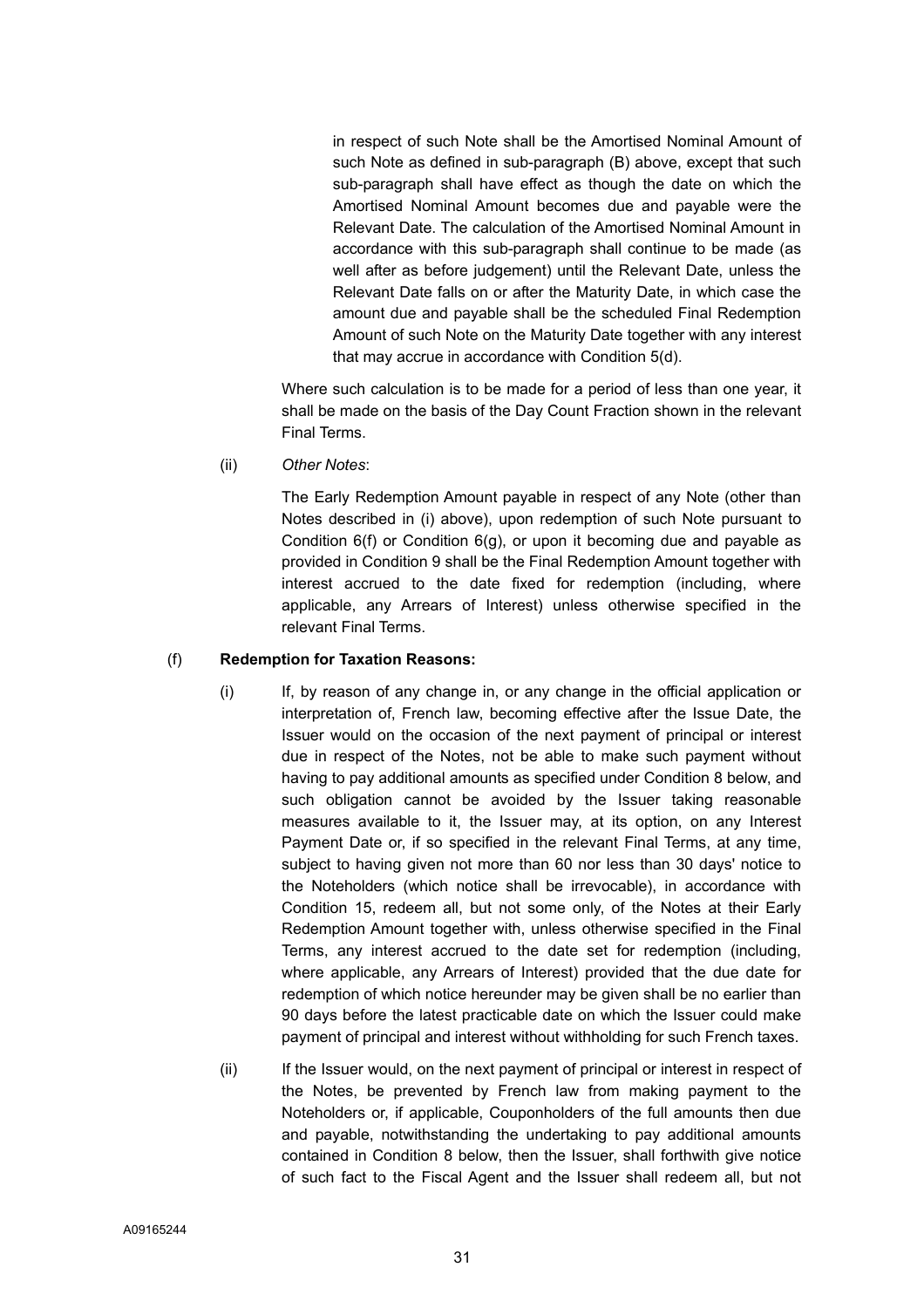some only, of the Notes then outstanding at their Early Redemption Amount together with, unless otherwise specified in the Final Terms, any interest accrued to the date set for redemption (including, where applicable, any Arrears of Interest) on (A) the latest practicable Interest Payment Date on which the Issuer could make payment of die full amount then due and payable in respect of the Notes, provided that if such notice would expire after such Interest Payment Date the date for redemption pursuant to such notice of Noteholders shall be the later of (i) the latest practicable date on which the Issuer could make payment of the full amount then due and payable in respect of the Notes and (ii) 14 days after giving notice to the Fiscal Agent as aforesaid or (B) if so specified in the relevant Final Terms, at any time, provided that the due date for redemption of which notice hereunder shall be given shall be the latest practicable date at which the Issuer could make payment of the full amount payable in respect of the Notes, or, if applicable, Receipts or Coupons or, if that date is passed, as soon as practicable thereafter.

- (iii) Before the publication of any notice of redemption pursuant to this paragraph (f), the Issuer shall deliver to the Fiscal Agent a certificate signed by the Chief Executive Officer (*président-directeur général*) of the Issuer stating that the Issuer is entitled or required to effect such redemption and setting forth a statement of facts showing that the conditions precedent to the right, or the requirements, as the case may be, of the Issuer so to redeem have occurred, and an opinion of independent legal advisers of recognised standing to the effect that the Issuer has or will become obliged to pay such additional amounts as a result of such change or amendment in the official application or interpretation of, French law.
- (g) **Partly Paid Notes:** Partly Paid Notes will be redeemed, whether at maturity, early redemption or otherwise, in accordance with the provisions of this Condition and the provisions specified in the relevant Final Terms.
- (h) **Purchases:** The Issuer shall have the right at all times to purchase Notes (provided that, in the case of Materialised Notes, all unmatured Receipts and Coupons and unexchanged Talons relating thereto are attached thereto or surrendered therewith) in the open market or otherwise at any price, in accordance with applicable laws and regulations.
- (i) **Cancellation:** All Notes purchased by or on behalf of the Issuer must be cancelled, in the case of Dematerialised Notes, by transfer to an account in accordance with the rules and procedures of Euroclear France and, in the case of Materialised Bearer Notes, by surrendering the Temporary Global Certificate and the Definitive Materialised Bearer Notes in question together with all unmatured Receipts and Coupons and all unexchanged Talons to the Fiscal Agent and, in each case, if so transferred or surrendered, shall, together with all Notes redeemed by the Issuer, be cancelled forthwith (together with, in the case of Dematerialised Notes, all rights relating to payment of interest and other amounts relating to such Dematerialised Notes and, in the case of Materialised Notes, all unmatured Receipts and Coupons and unexchanged Talons attached thereto or surrendered therewith). Any Notes so cancelled or, where applicable, transferred or surrendered for cancellation may not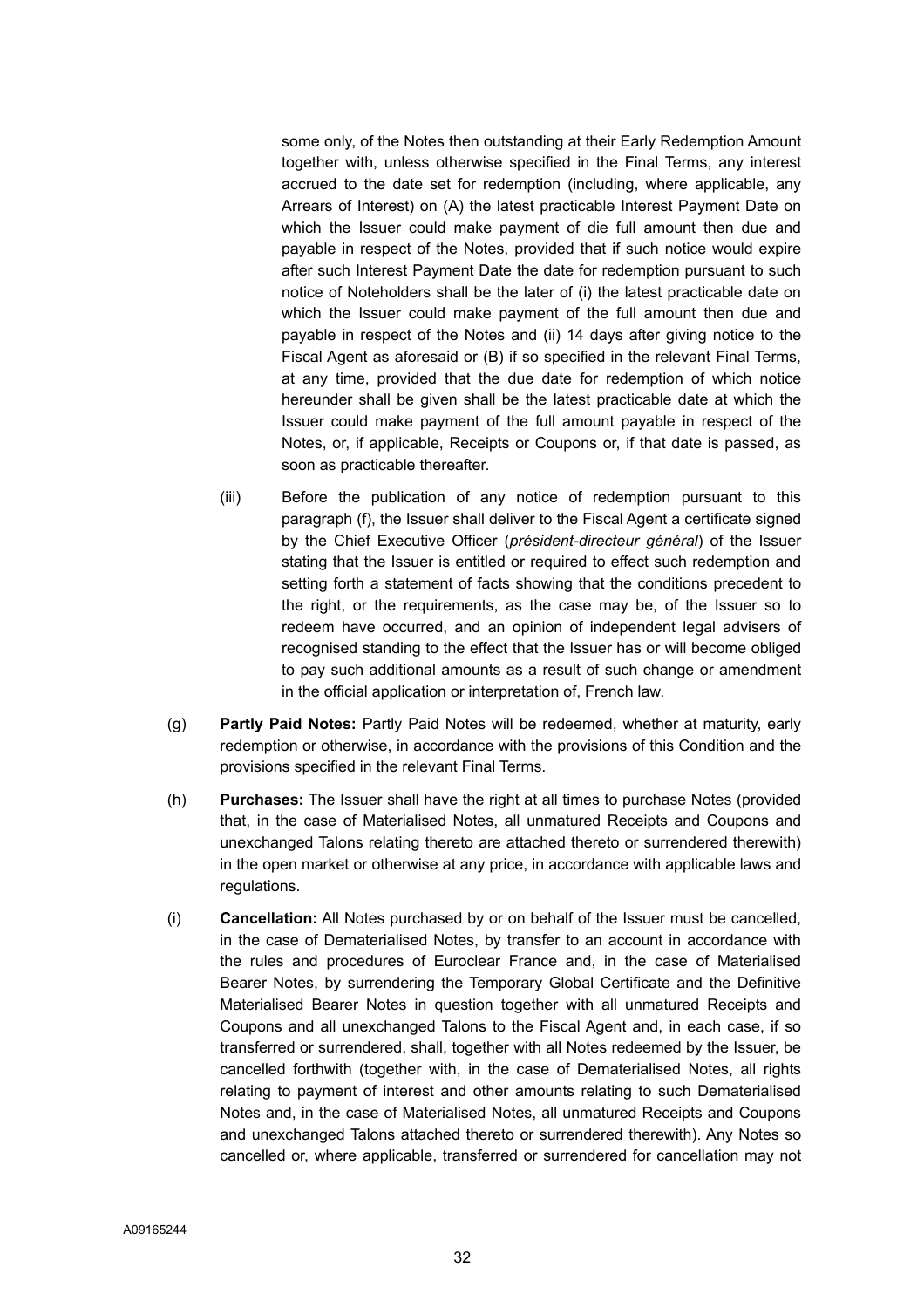be reissued or resold and the obligations of the Issuer in respect of any such Notes shall be discharged.

(j) **Illegality:** If, by reason of any change in French law, or any change in the official application of such law, becoming effective after the Issue Date, it will become unlawful for the Issuer to perform or comply with one or more of its obligations under the Notes, the Issuer will, subject to having given not more than 60 nor less than 30 days' notice to the Noteholders (which notice shall be irrevocable), in accordance with Condition 15, redeem all, but not some only, of the Notes at their Early Redemption Amount together with any interest accrued to the date set for redemption (including, where applicable, any Arrears of Interest).

# **7 Payments and Talons**

- (a) **Dematerialised Notes:** Payments of principal and interest (including, for the avoidance of doubt, any Arrears of Interest, where applicable) in respect of Dematerialised Notes shall be made (i) in the case of Dematerialised Notes in bearer dematerialised form or administered registered dematerialised form, by transfer to the account denominated in the relevant currency of the relevant Account Holders for the benefit of the Noteholders or (ii) in the case of Dematerialised Notes in fully registered form, to an account denominated in the relevant currency with a Bank designated by the Noteholders. All payments validly made to such Account Holders will constitute an effective discharge of the Issuer in respect of such payments.
- (b) **Materialised Bearer Notes:** Payments of principal and interest (including, for the avoidance of doubt, any Arrears of Interest, where applicable) in respect of Materialised Bearer Notes shall, subject as mentioned below, be made against presentation and surrender of the relevant Receipts (in the case of payments of Instalment Amounts other than on the due date for redemption and provided that the Receipt is presented for payment together with its relative Note), Materialised Bearer Notes (in the case of all other payments of principal and, in the case of interest, as specified in Condition 7(f)(vi)) or Coupons (in the case of interest, save as specified in Condition  $7(f)(vi)$ , as the case may be, at the specified office of any Paying Agent outside the United States by a cheque payable in the relevant currency drawn on, or, at the option of the Noteholder, by transfer to an account denominated in such currency with a bank in the principal financial centre for such currency or, in the case of euro, in a city in which banks have access to the TARGET System.
- (c) **Payments in the United States:** Notwithstanding the foregoing, if any Materialised Bearer Notes are denominated in U.S. Dollars, payments in respect thereof may be made at the specified office of any Paying Agent in New York City in the same manner as aforesaid if (i) the Issuer shall have appointed Paying Agents with specified offices outside the United States with the reasonable expectation that such Paying Agents would be able to make payment of the amounts on the Notes in the manner provided above when due, (ii) payment in full of such amounts at all such offices is illegal or effectively precluded by exchange controls or other similar restrictions on payment or receipt of such amounts and (iii) such payment is then permitted by United States law, without involving, in the opinion of the Issuer, any adverse tax consequence to the Issuer.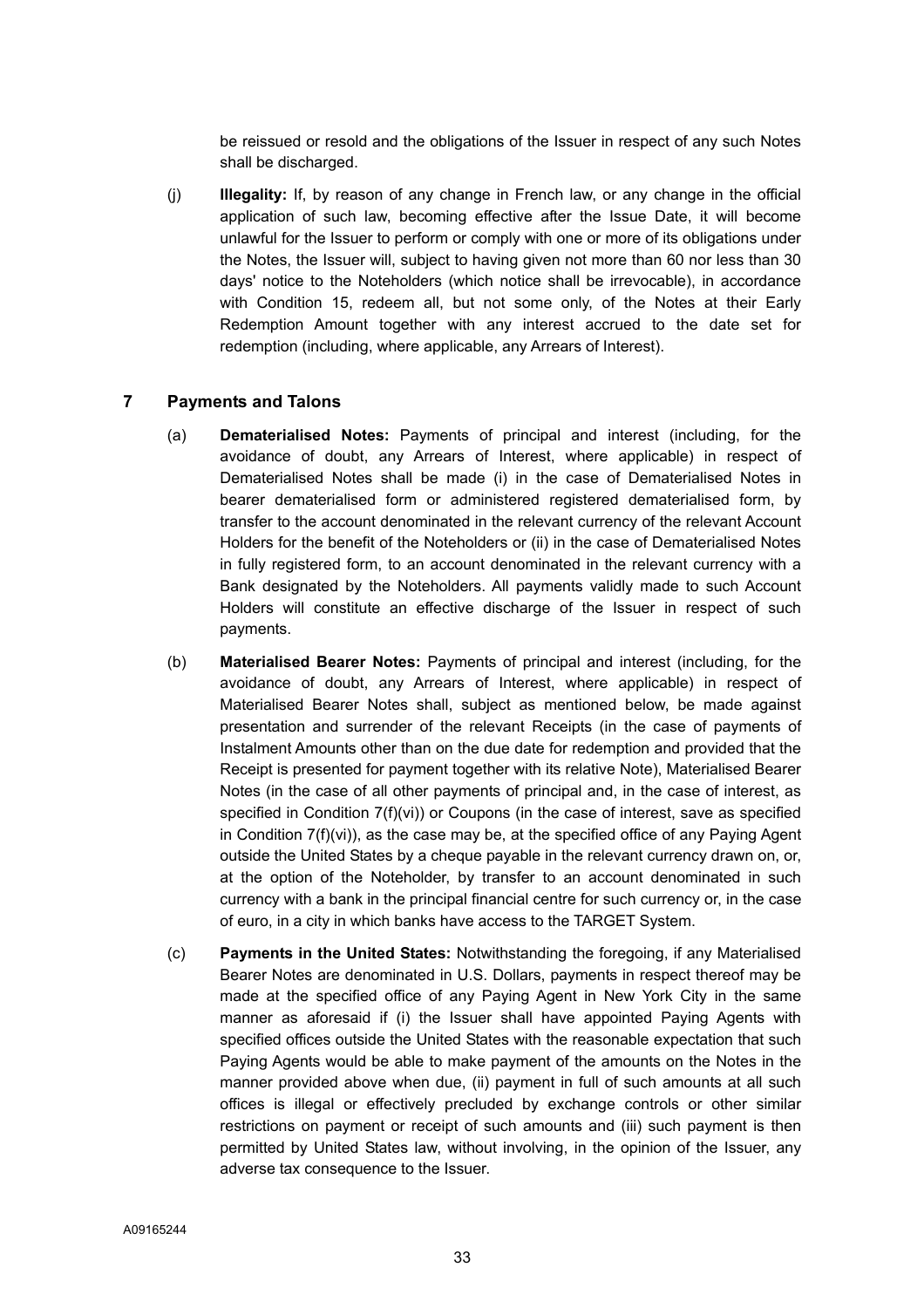- (d) **Payments subject to Fiscal Laws:** All payments are subject in all cases to any applicable fiscal or other laws, regulations and directives in the place of payment but without prejudice to the provisions of Condition 8. No commission or expenses shall be charged to the Noteholders or Couponholders in respect of such payments.
- (e) **Appointment of Agents:** The Fiscal Agent, the Paying Agents, the Calculation Agent, the Redenomination Agent and the Consolidation Agent initially appointed under the Agency Agreement and their respective specified offices are listed at the end of the Base Prospectus. The Fiscal Agent, the Paying Agents, the Redenomination Agent, the Registration Agent and the Consolidation Agent act solely as agents of the Issuer and the Calculation Agent(s) act(s) as independent expert(s) and, in each case such, do not assume any obligation or relationship of agency for any Noteholder or Couponholder. The Issuer reserves the right at any time to vary or terminate the appointment of the Fiscal Agent, any other Paying Agent, the Redenominati Agent, the Registration Agent and the Consolidation Agent or the Calculation Agent(s) and to appoint additional or other Paying Agents, provided that the Issuer shall at all times maintain (i) a Fiscal Agent, (ii) one or more Calculation Agent(s) where the Conditions so require, (iii) a Redenomination Agent and a Consolidation Agent where the Conditions so require, (iv) Paying Agents having specified offices in at least two major European cities (including Paris so long as the Notes are listed and admitted to trading on Euronext Paris S.A.), (v) in the case of Dematerialised Notes in fully registered form, a Registration Agent, (vi) a Paying Agent with a specified office in a European Union member state that will not be obliged to withhold or deduct tax pursuant to any law implementing European Council Directive 2003/48/EC or any other Directive implementing the conclusions of the ECOFIN Council meeting of 26-27 November 2000 on the taxation of savings income and (vii) such other agents as may be required by any other Regulated Market on which the Notes may be listed and admitted to trading.

In addition, the Issuer shall forthwith appoint a Paying Agent in New York City in respect of any Materialised Bearer Notes denominated in U.S. Dollars in the circumstances described in paragraph (c) above.

On a redenomination of the Notes of any Series pursuant to Condition 1 (d) with a view to consolidating such Notes with one or more other Series of Notes, in accordance with Condition 14, the Issuer shall ensure that the same entity shall be appointed as both Redenomination Agent and Consolidation Agent in respect of both such Notes and such other Series of Notes to be so consolidated with such Notes.

Notice of any such change or any change of any specified office shall promptly be given to the Noteholders in accordance with Condition 15.

## (f) **Unmatured Coupons and Receipts and unexchanged Talons:**

(i) Unless Materialised Bearer Notes provide that the relative Coupons are to become void upon the due date for redemption of those Notes, Materialised Bearer Notes should be surrendered for payment together with all unmatured Coupons (if any) relating thereto, failing which an amount equal to the face value of each missing unmatured Coupon (together, where applicable, with the amount of any Arrears of Interest corresponding to such Coupon) or, in the case of payment not being made in full, that proportion of the amount of such missing unmatured Coupon (together,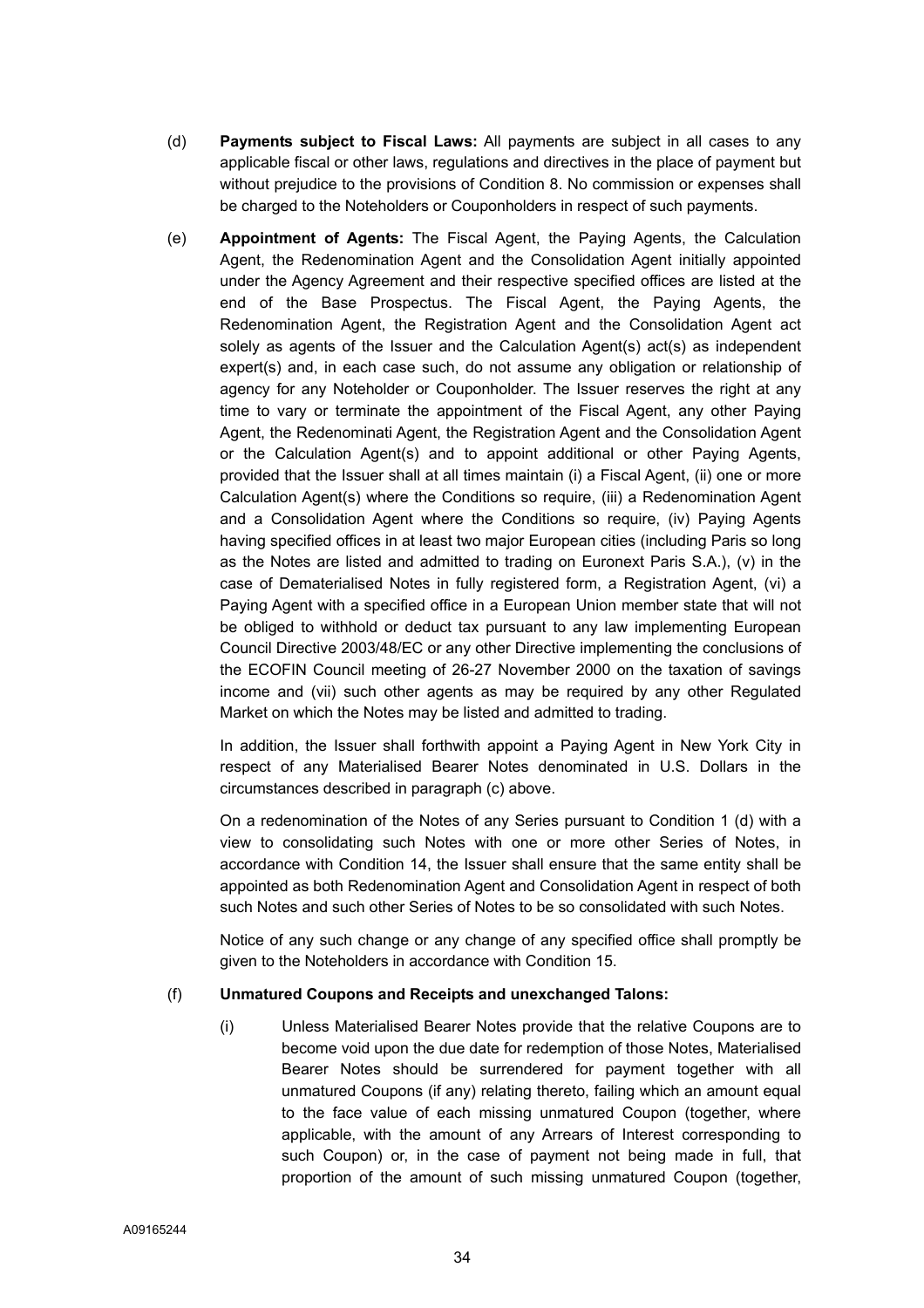where applicable, with the amount of any Arrears of Interest corresponding to such Coupon) that the sum of principal so paid bears to the total principal due shall be deducted from the Final Redemption Amount, Amortised Nominal Amount, Early Redemption Amount or Optional Redemption Amount, as the case may be, due for payment. Any amount so deducted shall be paid in the manner mentioned above against surrender of such missing Coupon within a period of 10 years from the Relevant Date for the payment of such principal (whether or not such Coupon has become void pursuant to Condition 10).

- (ii) If Materialised Bearer Notes so provide, upon the due date for redemption of any such Materialised Bearer Note, unmatured Coupons relating to such Note (whether or not attached) shall become void and no payment shall be made in respect of them.
- (iii) Upon the due date for redemption of any Materialised Bearer Note, any unexchanged Talon relating to such Note (whether or not attached) shall become void and no Coupon shall be delivered in respect of such Talon.
- (iv) Upon the due date for redemption of any Materialised Bearer Note that is redeemable in instalments, all Receipts relating to such Materialised Bearer Note having an Instalment Date falling on or after such due date (whether or not attached) shall become void and no payment shall be made in respect of them.
- (v) Where any Materialised Bearer Note that provides that the relative unmatured Coupons are to become void upon the due date for redemption of those Notes is presented for redemption without all unmatured Coupons, and where any such Note is presented for redemption without any unexchanged Talon relating to it, redemption shall be made only against the provision of such indemnity as the Issuer may require.
- (vi) If the due date for redemption of any Materialised Bearer Note is not a due date for payment of interest, interest accrued from the preceding due date for payment of interest or the Interest Commencement Date, as the case may be (including, for the avoidance of doubt, any Arrears of Interest if applicable), shall only be payable against presentation (and surrender if appropriate) of the relevant Definitive Materialised Bearer Note. Interest accrued on a Materialised Bearer Note that only bears interest after its Maturity Date shall be payable on redemption of such Note against presentation of the relevant Materialised Bearer Notes.
- (g) **Talons:** On or after the Interest Payment Date for the final Coupon forming part of a Coupon sheet issued in respect of any Materialised Bearer Note, the Talon forming part of such Coupon sheet may be surrendered at the specified office of the Fiscal Agent in exchange for a further Coupon sheet (and if necessary another Talon for a further Coupon sheet) (but excluding any Coupons that may have become void pursuant to Condition 10), provided that, in respect of Notes listed and admitted to trading on Euronext Paris S.A., such exchange shall always take place at the specified office of the Fiscal Agent or of the Paying Agent, as a case may be, in Paris.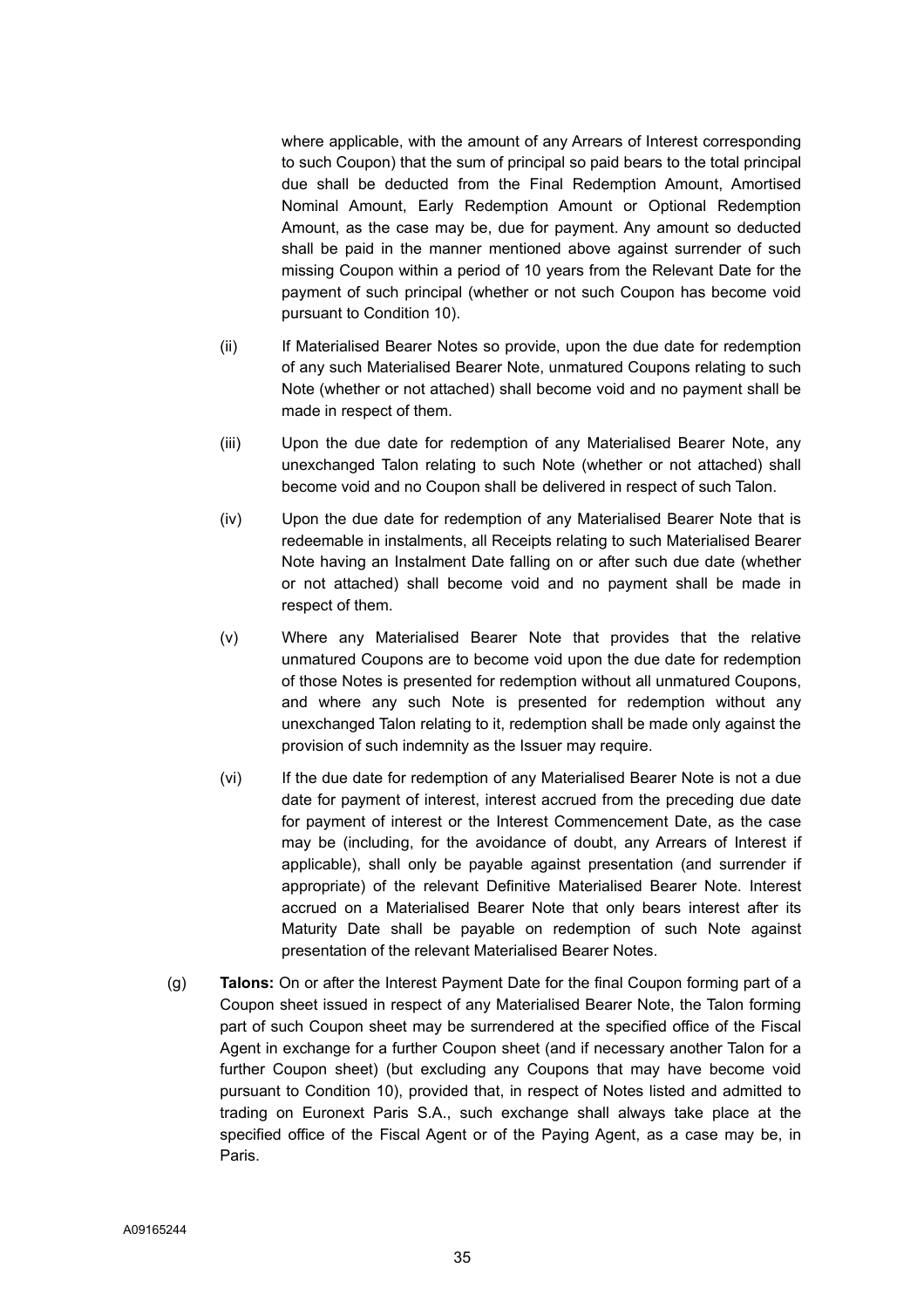(h) **Non-Business Days:** If any date for payment in respect of any Note, Receipt or Coupon is not a business day, the Noteholder shall not be entitled to payment until the next following business day nor to any interest or other sum in respect of such postponed payment. In this paragraph, "**business day**" means a day (other than a Saturday or a Sunday) (A) (i) in the case of Dematerialised Notes, on which Euroclear France is open for business or (ii) in the case of Materialised Notes, on which banks and foreign exchange markets are open for business in the relevant place of presentation, and on which banks and foreign exchange markets are open for business in such jurisdictions as shall be specified as "**Financial Centres**" in the relevant Final Terms and (B) (i) in the case of a payment in a currency other than euro, where payment is to be made by transfer to an account maintained with a bank in the relevant currency, on which foreign exchange transactions may be carried on in the relevant currency in the principal financial centre of the country of such currency or (ii) in the case of a payment in euro, which is a TARGET Business Day.

# **8 Taxation**

(a) **Tax exemption for Notes issued or deemed to be issued outside France:** Interest and other revenues with respect to Notes which constitute *obligations* and which, as may be specified in the relevant Final Terms, are being issued or deemed to be issued outside the Republic of France benefit from the exemption, provided for in Article 131 *quater* of the French *Code Général des Impôts*, from deduction of tax at source. Accordingly such payments do not give the right to any tax credit from any French source.

The tax regime applicable to Notes which do not constitute obligations will be set out in the relevant Final Terms.

*As to the meaning of the expression "issued or deemed to be issued outside the Republic of France" see "General Information" of the Programme below.* 

- (b) **Additional amounts:** If French law should require that payments of principal or interest in respect of any Note, Receipt or Coupon be subject to deduction or withholding in respect of any present or future taxes or duties whatsoever levied by the Republic of France, the Issuer will, to the fullest extent then permitted by law, pay such additional amounts as shall result in receipt by the Noteholders or, if applicable, the Receiptholders and the Couponholders, as the case may be, of such amounts as would have been received by them had no such withholding or deduction been required, except that no such additional amounts shall be payable with respect to any Note, Receipt or Coupon, as the case may be:
	- (i) **Other connection:** to, or to a third party on behalf of, a Noteholder or, if applicable, a Receiptholder or Couponholder, as the case may be, who is liable to such taxes, duties, assessments or governmental charges in respect of such Note, Receipt or Coupon by reason of his having some connection with the Republic of France other than the mere holding of the Note, Receipt or Coupon; or
	- (ii) **Presentation more than 30 days after the Relevant Date:** in the case of Materialised Notes, more than 30 days after the Relevant Date except to the extent that the Noteholder or, if applicable, the Receiptholder or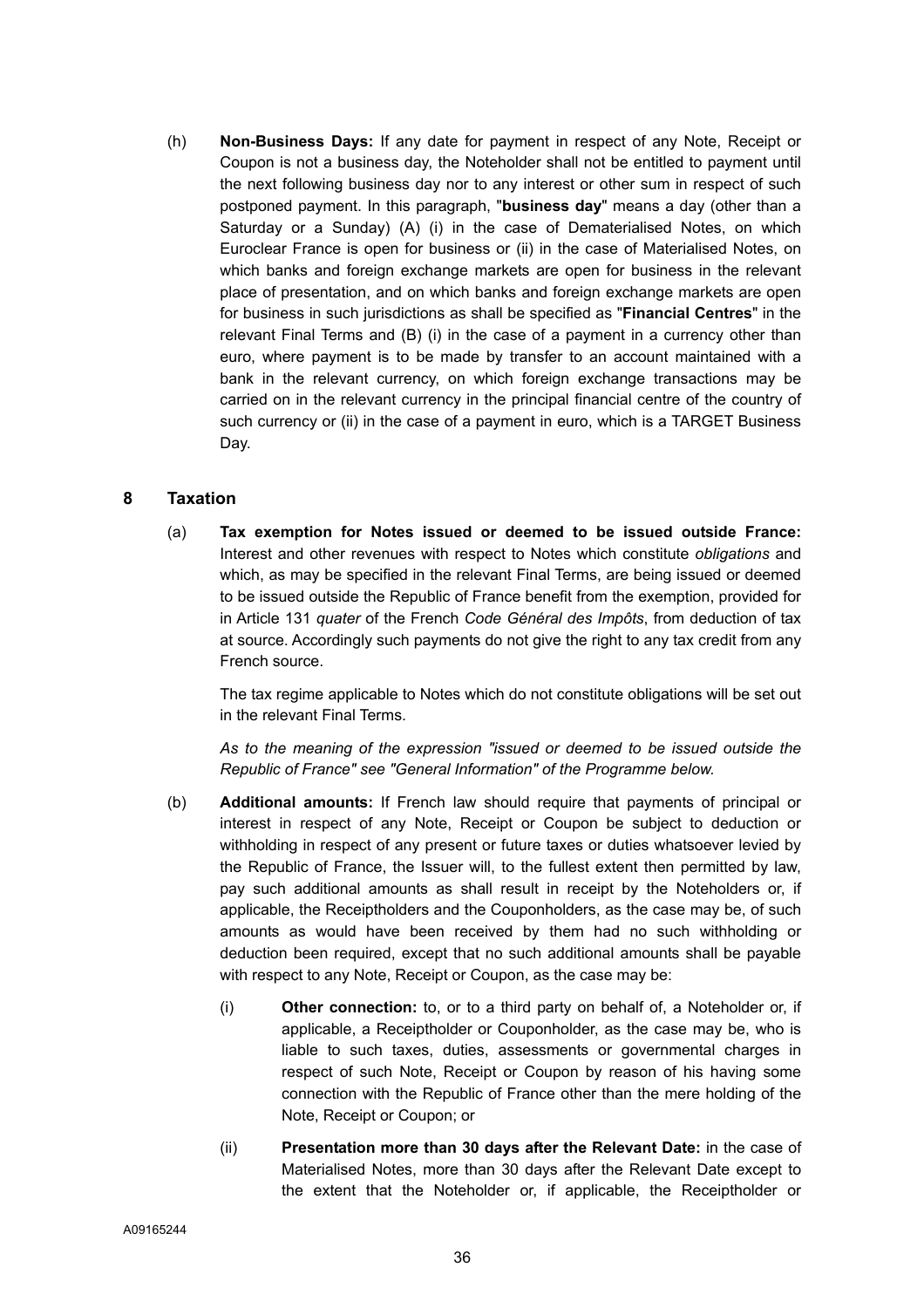Couponholder, as the case may be, would have been entitled to such additional amounts on presenting it for payment on the thirtieth such day; or

- (iii) **Payment to individuals:** where such withholding or deduction is imposed on a payment to an individual and is required to be made pursuant to European Council Directive 2003/48/EC of 3 June 2003 or any other Directive implementing the conclusions of the ECOFIN Council Meeting of 26-27 November 2000 on the taxation of savings income, or any law implementing or complying with, or introduced in order to conform to, such Directive;
- (iv) **Payment by another Paying Agent:** In respect of Definitive Materialised Bearer Notes, presented for payment by or on behalf of a holder of any Note, Receipt or Coupon, as the case may be, who would be able to avoid such withholding or deduction by presenting the relevant Note, Receipt or Coupon to another Paying Agent in a Member State of the European Union; or
- (v) **Notes not issued or deemed to be issued outside France:** where the applicable final terms specify that Condition 8(c) applies to the Notes and the Noteholders does not satisfy the requirements conditioning the exemption of withholding tax provided for in Article 125 A III of the French *Code Général des Impôts* (see Conditions 8(c) and 8(d) below).

As used in these Conditions, "**Relevant Date**" in respect of any Note, Receipt or Coupon means the date on which payment in respect of it first becomes due (and, for the avoidance of doubt, in the case of Arrears of Interest, references to "becomes due" shall be interpreted in accordance with the provisions of Condition 5(h)) or (if any amount of the money payable is improperly withheld or refused) the date on which payment in full of the amount outstanding is made or, in the case of Materialised Notes (if earlier) the date seven days after that on which notice is duly given to the Noteholders that, upon further presentation of the Note, Receipt or Coupon being made in accordance with the Conditions, such payment will be made, provided that payment is in fact made upon such presentation. References in these Conditions to (i) "**principal**" shall be deemed to include any premium payable in respect of the Notes, all Instalment Amounts, Final Redemption Amounts, Early Redemption Amounts, Optional Redemption Amounts, Amortised Nominal Amounts and all other amounts in the nature of principal payable pursuant to Condition 6 or any amendment or supplement to it, (ii) "**interest**" shall be deemed to include all Interest Amounts and all other amounts (including, for the avoidance of doubt, all arrears of interest) payable pursuant to Condition 5 or any amendment or supplement to it and (iii) "**principal**" and/or "**interest**" shall be deemed to include any additional amounts that may be payable under this Condition.

(c) **Tax exemption for Notes not issued or deemed to be issued outside France:** Interest and other revenues with respect to Notes which constitute *obligsations* and which, if so specified in the relevant Final Terms, are not being issued or deemed to be issued outside the Republic of France will not be entitled to the provisions of Article 131 *quater* of the French *Code Général des Impôts* but interest payments with respect to such Notes will only benefit from the exemption from deduction of tax at source provided for in, and subject to the provisions of, Article 125 A III of the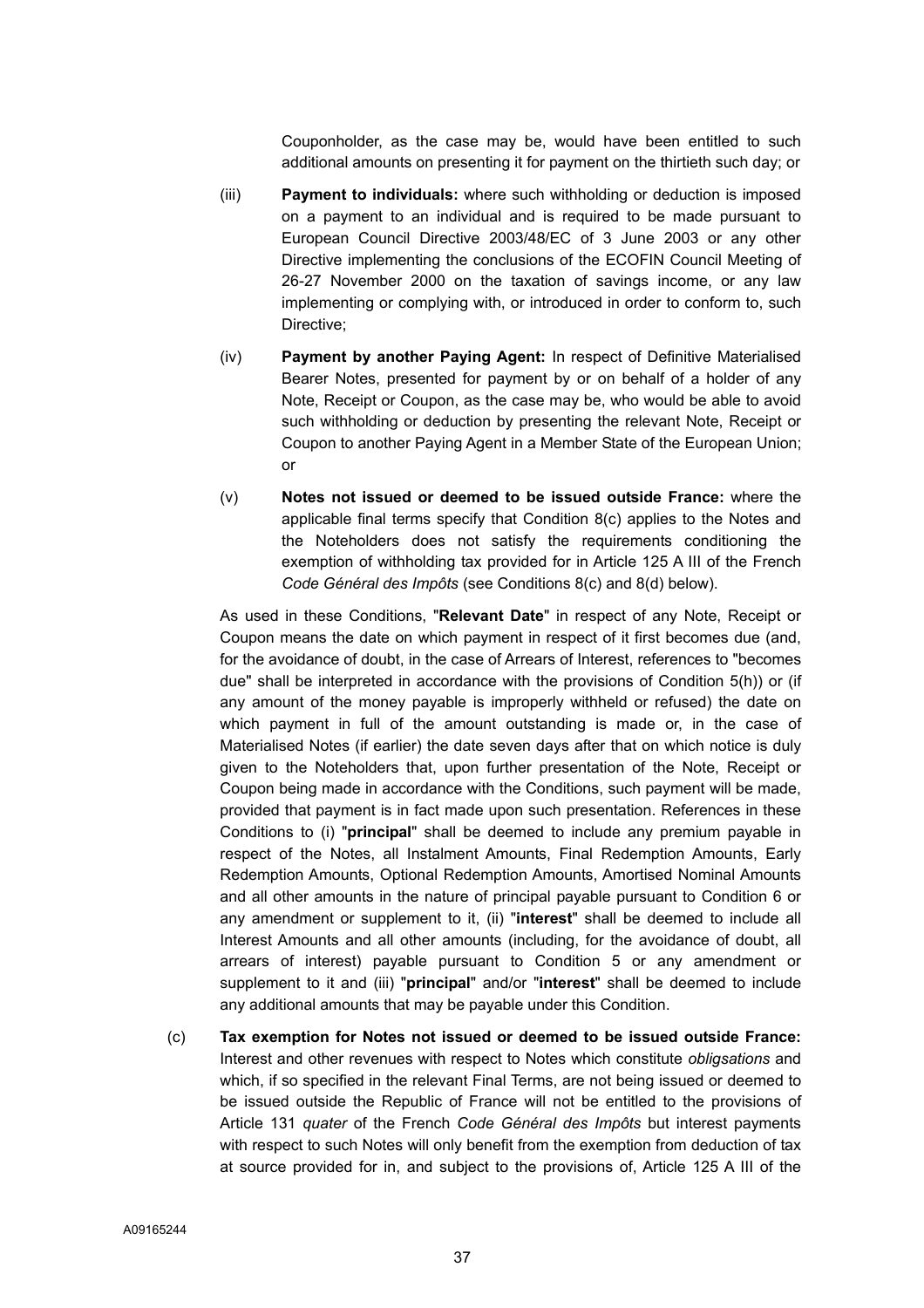French *Code Général des Impôts*, which requires, *inter alia*, certification of non-French residency.

- (d) **Certification of Non-Residency in France:** Each Noteholder shall be responsible for supplying certification of non-French residency (a form of which shall be available at the specified offices of any of the Paying Agents or in such other form as may be required by the French tax authorities from time to time) in accordance with the provisions of Article 125 A III of the French *Code Général des Impôts* and the Issuer shall not be responsible for any deduction or withholding in respect of any payment made under any Note, Receipt or Coupon resulting from the failure of such Noteholder to submit such certification.
- (e) **Supply of Information:** Each Noteholder shall be responsible for supplying, in a timely manner, any information as may be required in order to comply with the identification and reporting obligations imposed on it by the European Council Directive 2003/48/EC or any European Directive implementing the conclusions of the ECOFIN Council Meeting of 26-27 November 2000 on the taxation of savings income or any law implementing or complying with, or introduced in order to conform to such Directive.

# **9 Events of Default**

The Representative (as defined under Condition 11), upon request of any Noteholder, may, upon written notice to the Issuer and the Fiscal Agent given before all defaults shall have been remedied, cause all the Notes held by such Noteholder to become immediately due and payable, whereupon such Notes shall become immediately due and payable at their principal amount, plus accrued interest and, where applicable, any Arrears of Interest, without any other formality, if any of the following events (each an "**Event of Default**") occurs:

## (a) **Unsubordinated Notes:**

- (i) the Issuer is in default for a period of fifteen (15) days or more for the payment of any amount on the Notes, when and as the same becomes due and payable; or
- (ii) the Issuer is in default in the due performance of any of its other obligations under the Notes, unless remedied within thirty (30) days after receipt by the Issuer of written notice of such default given by a Noteholder; or
- (iii) as a result of the Issuer and/or any of its Principal Subsidiaries being in default in the due and punctual payment of the principal of, or premium or interest on, any indebtedness for borrowed monies of or assumed or guaranteed by it when and as the same becomes due and payable and giving effect to any applicable grace periods, there is an acceleration of any such indebtedness or guarantee, provided that the aggregate amount of the relevant indebtedness for borrowed money in respect of which any one or more of the events mentioned in this sub-paragraph (iii) has or have occurred equals or exceeds Euro 30,000,000 (or its equivalent in any other currency); or
- (iv) the Issuer or any of its Principal Subsidiaries, makes any proposal for a general moratorium in relation to its debt or applies for the appointment of a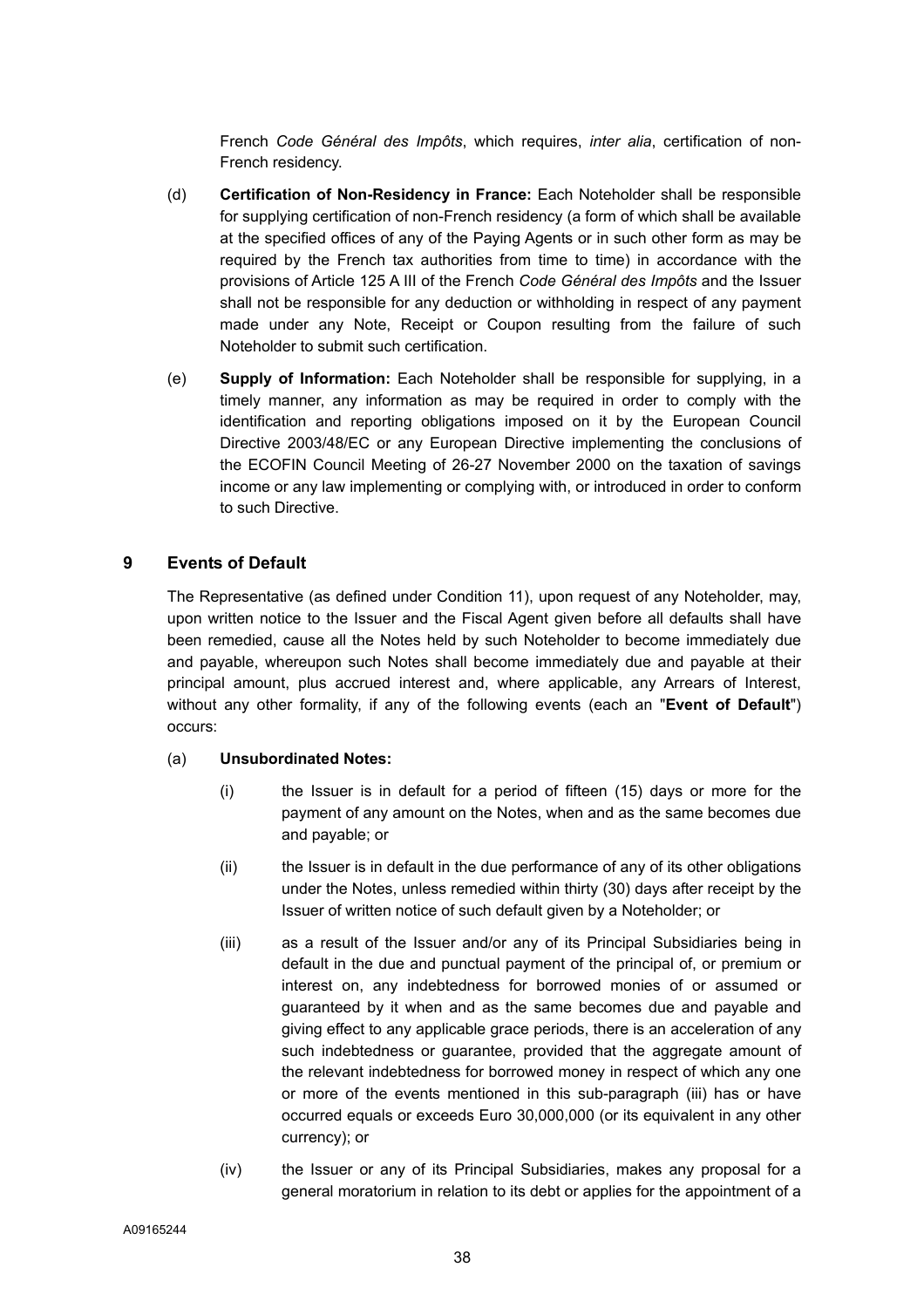*mandataire ad hoc* or enters into an amicable settlement (*procédure de conciliation*) with its creditors or a judgment is issued for the judicial liquidation (*liquidation judiciaire*) or for a transfer of the whole of the business (*cession totale de l'entreprise à la suite d'un plan de cession*) of the Issuer or any of its Principal Subsidiaries or, to the extent permitted by applicable law, if the Issuer or any of its Principal Subsidiaries is subject to any other insolvency or bankruptcy proceedings or if the Issuer or any of its Principal Subsidiaries makes any conveyance, assignment or other arrangement for the benefit of its creditors or enters into a composition with its creditors or if the Issuer or any of its Principal Subsidiaries is wound up or dissolved, or

- (v) any Principal Subsidiary not established in France of the Issuer is adjudicated or found bankrupt or insolvent or stops or threatens to stop payment or is found unable to pay its debts or any order is made by any competent court or administrative agency for, or a resolution is passed by it for, judicial composition proceedings with its creditors or for the appointment of a receiver or trustee or other similar official in insolvency proceedings in relation to it or any event occurs which under the law of any relevant jurisdiction has an analogous or equivalent effect; or
- (vi) the Issuer and/or any of its Principal Subsidiaries sells or otherwise disposes of all or substantially all of its assets or ceases or threatens to cease to carry on the whole of its business or substantially the whole of its business or an order is made or an effective resolution passed for its winding-up, dissolution or liquidation, unless such winding-up, dissolution, liquidation, cessation or disposal is made in connection with a merger, consolidation, reconstruction, amalgamation or other form of combination (a "Restructuring") with or to, any other corporation and (i) in the case of the Issuer, the liabilities under the Notes are transferred to and assumed by such other corporation and the credit rating assigned by any of Standard & Poor's Rating Services or Moody\* s Investors Services Inc. (or other rating agency) to the long-term, unsecured and unsubordinated indebtedness of the surviving entity of such Restructuring following such Restructuring is not less than the credit rating assigned by any such credit rating agency to the long-term, unsecured and unsubordinated indebtedness of the Issuer immediately prior to the effective date of such Restructuring, or (ii) in the case of any Principal Subsidiary, the undertaking and assets of such Principal Subsidiary are vested in the Issuer or another of its Principal Subsidiaries.
- (b) **Subordinated Notes:** in accordance with Condition 3(b), any judgment is issued for the transfer of the whole of its business (*cession totale de l'entreprise*) or the judicial liquidation (*liquidation judiciaire*) of the Issuer or the Issuer is liquidated for any other reason.

## **10 Prescription**

Claims against the Issuer for payment in respect of the Notes, Receipts and Coupons (which for this purpose shall not include Talons) shall be prescribed and become void unless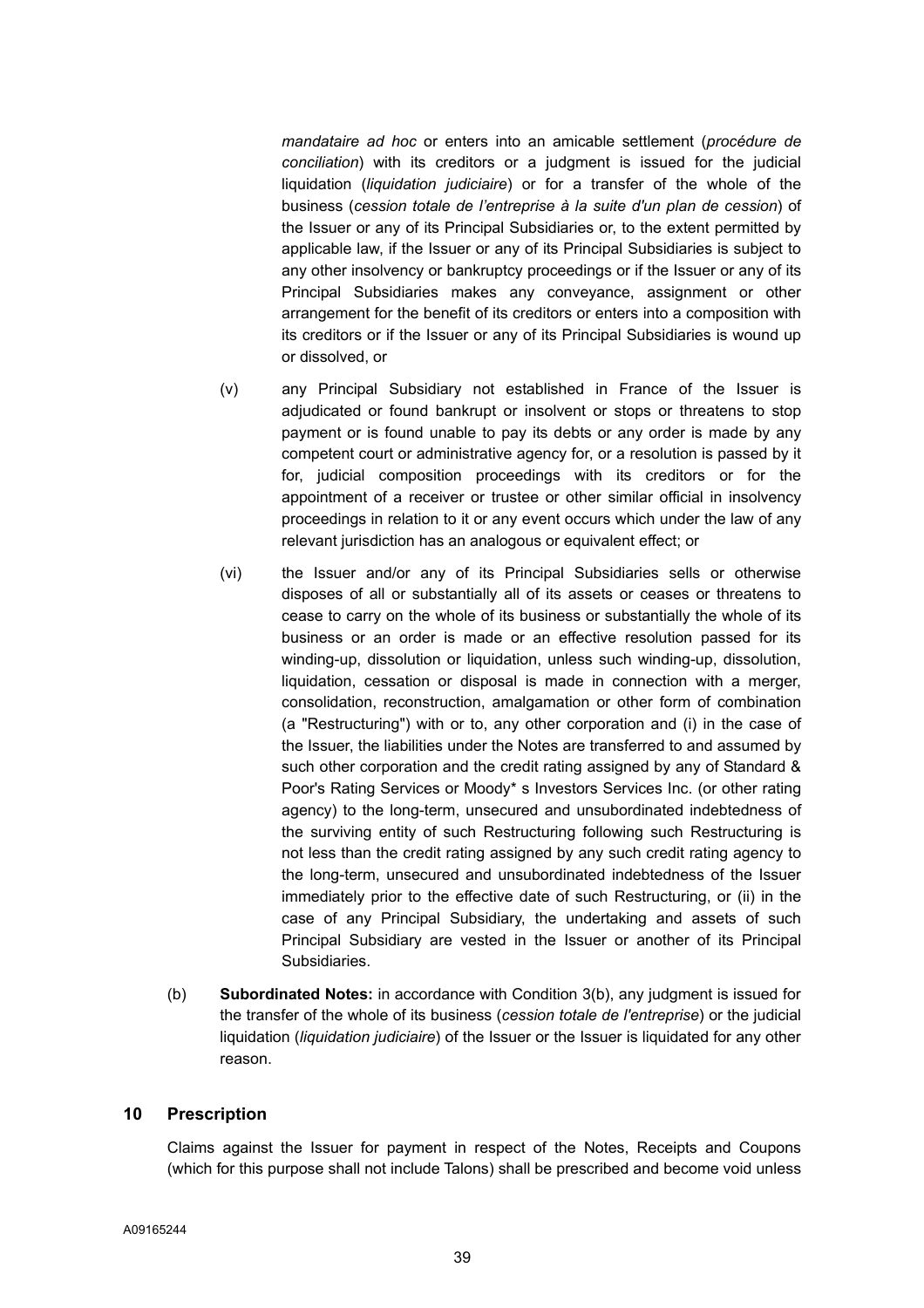made within 10 years (in the case of principal) or five years (in the case of interest) from the appropriate Relevant Date in respect of them.

## **11 Representation of Noteholders**

Except as otherwise provided by the relevant Final Terms, Noteholders will, in respect of all Tranches in any Series, be grouped automatically for the defence of their common interests in a masse (in each case, the "**Masse**").

The Masse will be governed by the provisions of the French Code of Commerce, with the exception of Articles L.228-48 and L.228-59, and by the decree no. 67-236 of 23 March 1967, as amended, with the exception of Articles 222 and 224, subject to the following provisions:

(a) **Legal Personality:** The Masse will be a separate legal entity and will act in part through a representative (the "**Representative**") and in part through a general meeting of the Noteholders (the "**General Meeting**").

The Masse alone, to the exclusion of all individual Noteholders, shall exercise the common rights, actions and benefits which now or in the future may accrue respectively with respect to the Notes.

## (b) **Representative:**

The office of Representative may be conferred on a person of any nationality who agrees to perform such function. However, the following persons may not be chosen as Representatives:

- (i) the Issuer, and the members of its Board of Directors (*Conseil d'administration*), its general managers (*directeurs généraux*), its statutory auditors and its employees as well as their ascendants, descendants and spouse;
- (ii) companies guaranteeing all or part of the obligations of the Issuer, their respective managers (*gérants*), general managers (*directeurs généraux*), members of their Board of Directors (*Conseil d'administration*), of their Management Board (*Directoire*) and of their Supervisory Board (*Conseil de Surveillance*), their statutory auditors and their employees as well as their ascendants, descendants and spouse;
- (iii) companies holding 10 per cent. or more of the share capital of the Issuer and companies having 10 per cent. or more of their share capital held by the Issuer; or
- (iv) persons to whom the practice of banker is forbidden or who have been deprived of the right of directing, administering or managing a business in whatever capacity.

The names and addresses of the initial Representative of the Masse and its alternate will be set out in the relevant Final Terms. The Representative appointed in respect of the first Tranche of any Series of Notes will be the Representative of the single Masse of all Tranches in such Series.

The Representative will be entitled to such remuneration in connection with its functions or duties as set out in the relevant Final Terms.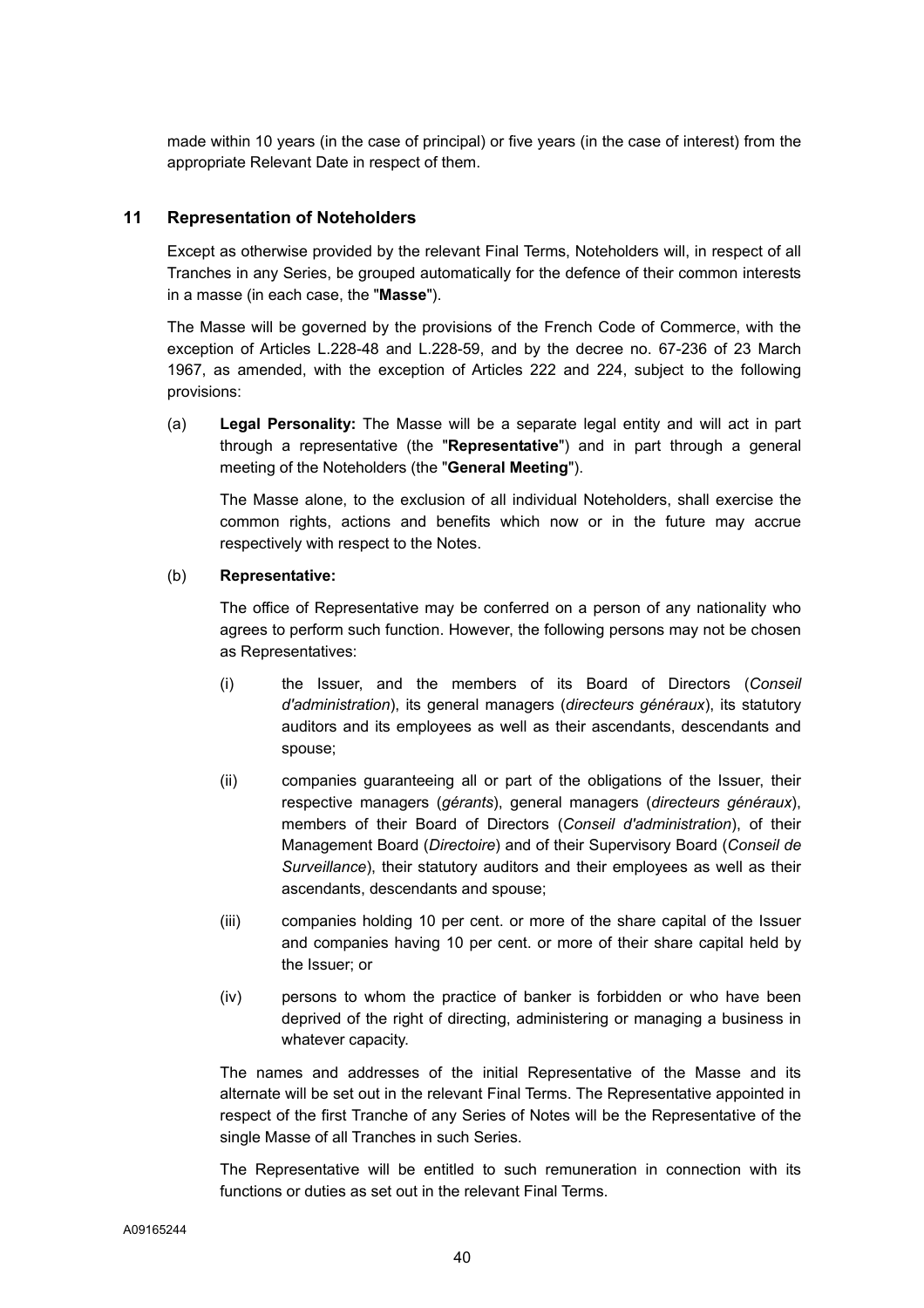In the event of death, retirement or revocation of appointment of the Representative, such Representative will be replaced by another Representative. In the event of death, retirement or revocation of appointment of the alternate Representative, an alternate will be elected by the General Meeting.

All interested parties will at all times have the right to obtain the names and addresses of the initial Representative and the alternate Representative at the head office of the Issuer and the specified offices of any of the Paying Agents.

#### (c) **Powers of the Representative:**

The Representative shall (in the absence of any decision to the contrary of the General Meeting) have the power to take all acts of management necessary in order to defend the common interests of the Noteholders.

All legal proceedings against the Noteholders or initiated by them, must be brought by or against the Representative.

The Representative may not interfere in the management of the affairs of the Issuer.

#### (d) **General Meeting:**

A General Meeting may be called at any time, either by the Issuer or by the Representative. One or more Noteholders, holding together at least one-thirtieth of the principal amount of the Notes outstanding, may address to the Issuer and the Representative a demand for the General Meeting to be called. If such General Meeting has not been convened within two months after such demand, the Noteholders may commission one of their members to petition a competent court in Paris to appoint an agent (*mandataire*) who will call the General Meeting.

Notice of the date, time, place and agenda of any General Meeting will be published as provided under Condition 15.

Each Noteholder has the right to participate in a General Meeting in person, by proxy, correspondence, or, if the *statuts* of the Issuer so specify1, videoconference or any other means of telecommunication allowing the identification of the participating Noteholders. Each Note carries the right to one vote or, in the case of Notes issued with more than one Specified Denomination, one vote in respect of each multiple of the lowest Specified Denomination comprised in the principal amount of the Specified Denomination of such Note.

#### (e) **Powers of the General Meetings:**

The General Meeting is empowered to deliberate on the dismissal and replacement of the Representative and the alternate Representative and also may act with respect to any other matter that relates to the common rights, actions and benefits which now or in the future may accrue with respect to the Notes, including authorising the Representative to act at law as plaintiff or defendant.

The General Meeting may further deliberate on any proposal relating to the modification of the Conditions including any proposal, whether for arbitration or settlement, relating to rights in controversy or which were the subject of judicial decisions, it being specified, however, that the General Meeting may not increase amounts payable by Noteholders, nor authorise or accept a postponement of the date of payment of interest on or a modification of the terms of repayment of or the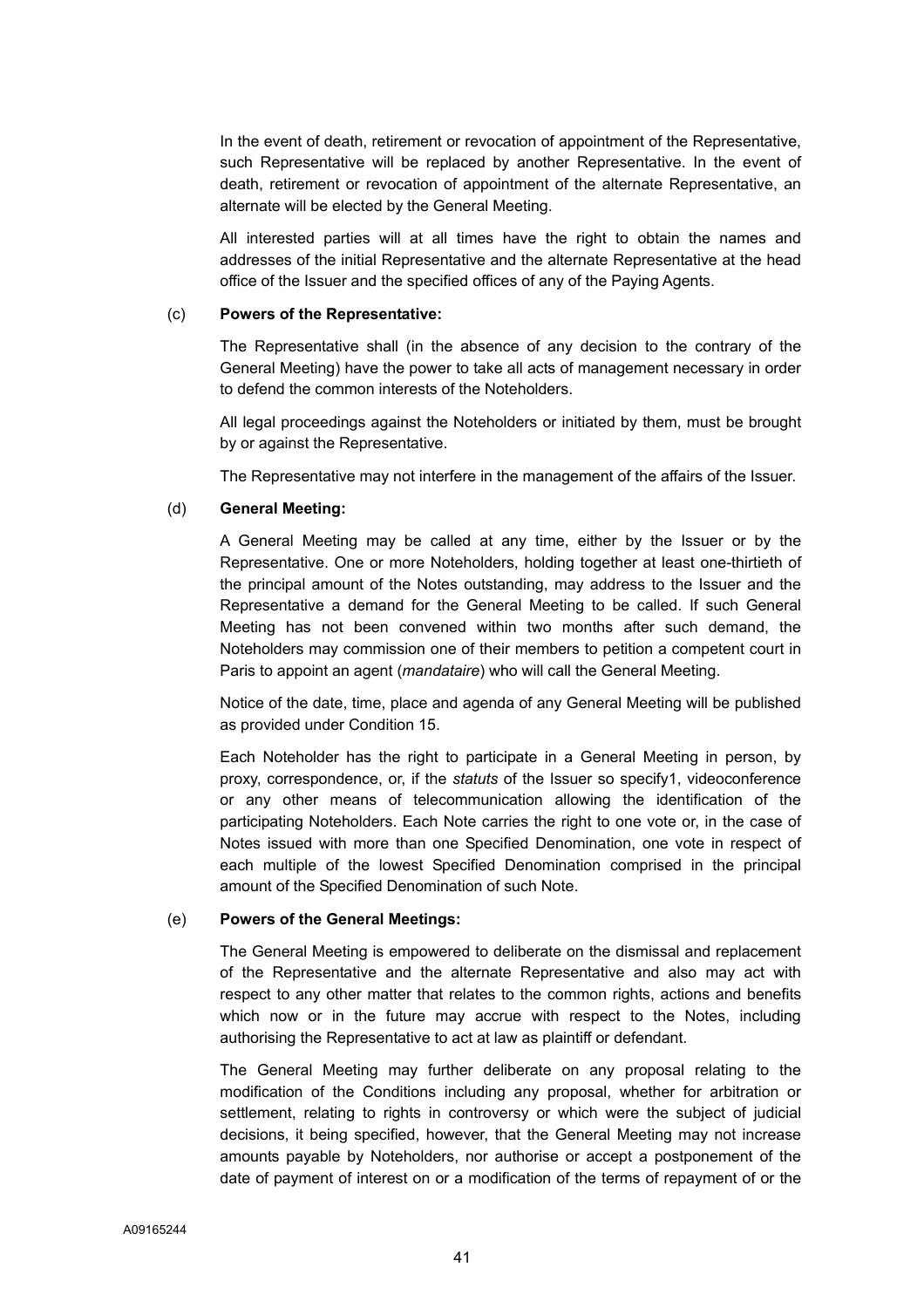rate of interest on the Notes nor establish any unequal treatment between the Noteholders, nor decide to convert Notes into shares.

General Meetings may deliberate validly on first convocation only if Noteholders present or represented hold at least a quarter of the principal amount of the Notes then outstanding. On second convocation, no quorum shall be required. Decisions at meetings shall be taken by a two-third majority of votes cast by Noteholders attending such General Meetings or represented thereat.

Decisions of General Meetings must be published in accordance with the provisions set forth in Condition 15.

- (f) **Information to Noteholders:** Each Noteholder or Representative thereof will have the right, during the 15-day period preceding the holding of each General Meeting, to consult or make a copy of the text of the resolutions which will be proposed and of the reports which will be presented at the General Meeting, all of which will be available for inspection by the relevant Noteholders at the registered office of the Issuer, at the specified offices of any of the Paying Agents and at any other place specified in the notice of the General Meeting.
- (g) **Expenses:** The Issuer will pay all expenses relating to the operation of the Masse, including expenses relating to the calling and holding of General Meetings and, more generally, all administrative expenses resolved upon by the General Meeting, it being expressly stipulated that no expenses may be imputed against interest payable under the Notes.
- (h) **Single Masse:** The holders of Notes of the same Series, and the holders of Notes of any other Series which have been assimilated with the Notes of such first mentioned Series in accordance with Condition 14, shall, for the defence of their respective common interests, be grouped in a single Masse. The Representative appointed in respect of the first Tranche of any Series of Notes will be the Representative of the single Masse of all such Series.

## **12 Modifications**

These Conditions may be amended, modified or varied in relation to any Series of Notes by the terms of the relevant Final Terms in relation to such Series.

## **13 Replacement of definitive Notes, Receipts, Coupons and Talons**

If, in the case of any Materialised Bearer Notes, a Definitive Materialised Bearer Note, Receipt, Coupon or Talon is lost, stolen, mutilated, defaced or destroyed, it may be replaced, subject to applicable laws, regulations and regulations of the Regulated Market on which the Notes are listed and admitted to trading, at the specified office of the Fiscal Agent or such other Paying Agent as may from time to time be designated by the Issuer for the purpose and notice of whose designation is given to Noteholders, in each case on payment by the claimant of the fees and costs incurred in connection therewith and on such terms as to evidence, security and indemnity (which may provide, *inter alia*, that if the allegedly lost, stolen or destroyed Definitive Materialised Bearer Note, Receipt, Coupon or Talon is subsequently presented for payment or, as the case may be, for exchange for further Coupons, there shall be paid to the Issuer on demand the amount payable by the Issuer in respect of such Definitive Materialised Bearer Notes, Receipts, Coupons or further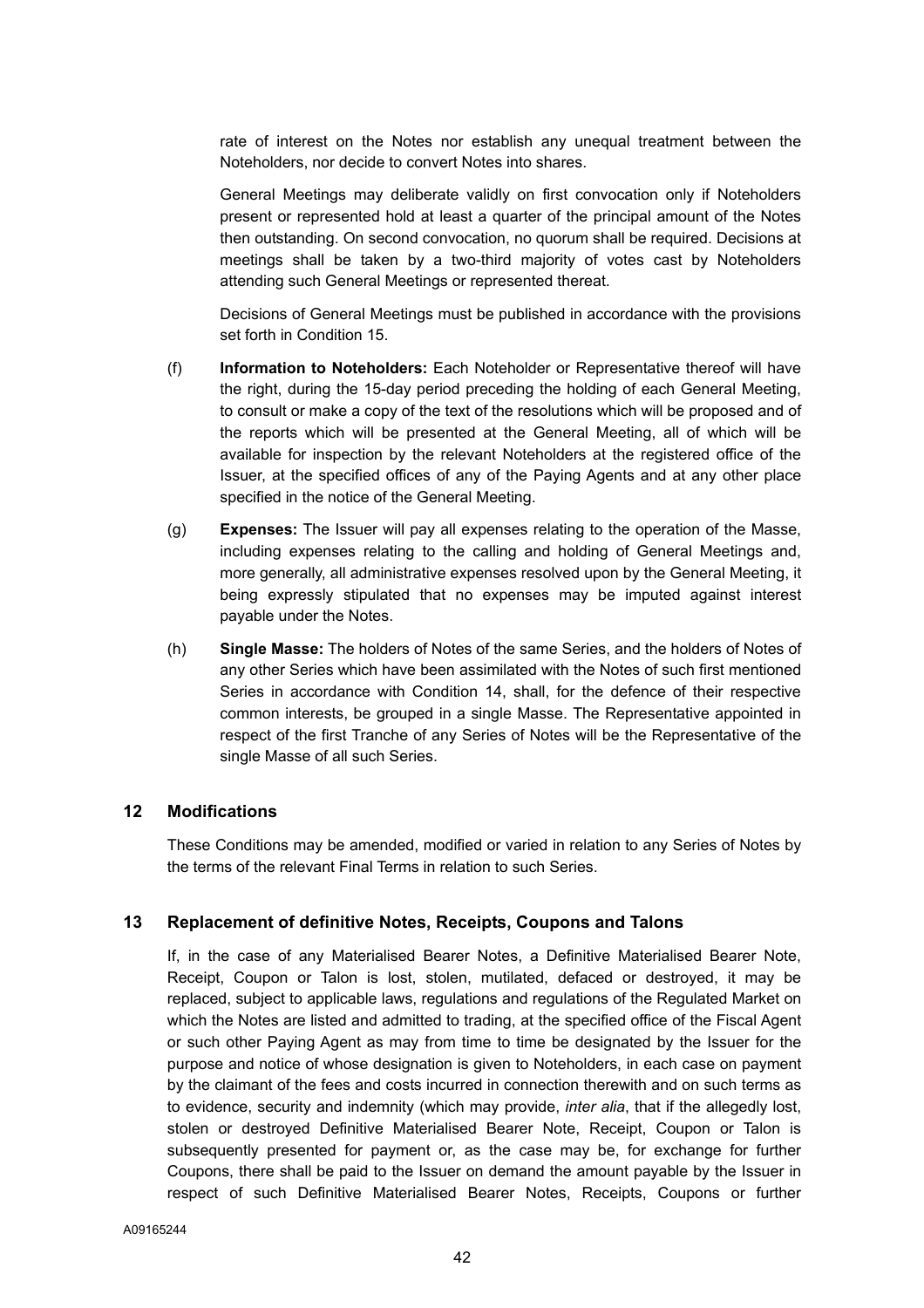Coupons) and otherwise as the Issuer may require. Mutilated or defaced Materialised Bearer Notes, Receipts, Coupons or Talons must be surrendered before replacements will be issued.

# **14 Further Issues and Consolidation**

- (a) **Further Issues:** Unless otherwise specified in the relevant Final Terms, the Issuer may, without the consent of the Noteholders, Receiptholders or Couponholders create and issue further Notes to be assimilated (*assimilées*) and form a single series with the Notes provided such Notes and the further notes carry rights identical in all respects (or in all respects save for the principal amount thereof and the first payment of interest specified in the relevant Final Terms) and that the terms of such further Notes provide for such assimilation and references in these Conditions to "Notes" shall be construed accordingly.
- (b) **Consolidation:** The Issuer, with the prior approval of the Consolidation Agent, may from time to time on any Interest Payment Date occurring on or after the Redenomination Date on giving not less than 30 days' prior notice to the Noteholders in accordance with Condition 15, without the consent of the Noteholders, Receiptholders or Couponholders, consolidate the Notes of one Series with the Notes of one or more other Series issued by it, whether or not originally issued in one of the European national currencies or in euro, provided such other Notes have been redenominated in euro (if not originally denominated in euro) and which otherwise have, in respect of all periods subsequent to such consolidation, the same terms and conditions as the Notes.

## **15 Notices**

- (a) Notices to the holders of Dematerialised Notes in registered form (*au nominatif*) shall be valid if either, (i) they are mailed to them at their respective addresses, in which case they will be deemed to have been given on the fourth weekday (being a day other than a Saturday or a Sunday) after the mailing, or, (ii) at the option of the Issuer, they are published in a leading daily newspaper with general circulation in Europe (which is expected to be the *Financial Times*) and, so long as such Notes are listed and admitted to trading on any Regulated Market and the rules of, or applicable to, such Regulated Market so require, in a leading daily newspaper with general circulation in the city where the Regulated Market on which such Notes are listed and admitted to trading is located, which in the case of Euronext Paris S.A. is expected to be *La Tribune*.
- (b) Notices to the holders of Materialised Bearer Notes and Dematerialised Notes in bearer form (*au porteur*) shall be valid if published in a daily leading newspaper with general circulation in Europe (which is expected to be the *Financial Times*) and so long as such Notes are listed and admitted to trading on any Regulated Market, in a leading daily newspaper with general circulation in the city where the Regulated Market on which such Notes are listed and admitted to trading is located, which in the case of Euronext Paris S.A. is expected to be *La Tribune*.
- (c) If any such publication is not practicable, notice shall be validly given if published in another leading daily English language newspaper with general circulation in Europe. Any such notice shall be deemed to have been given on the date of such